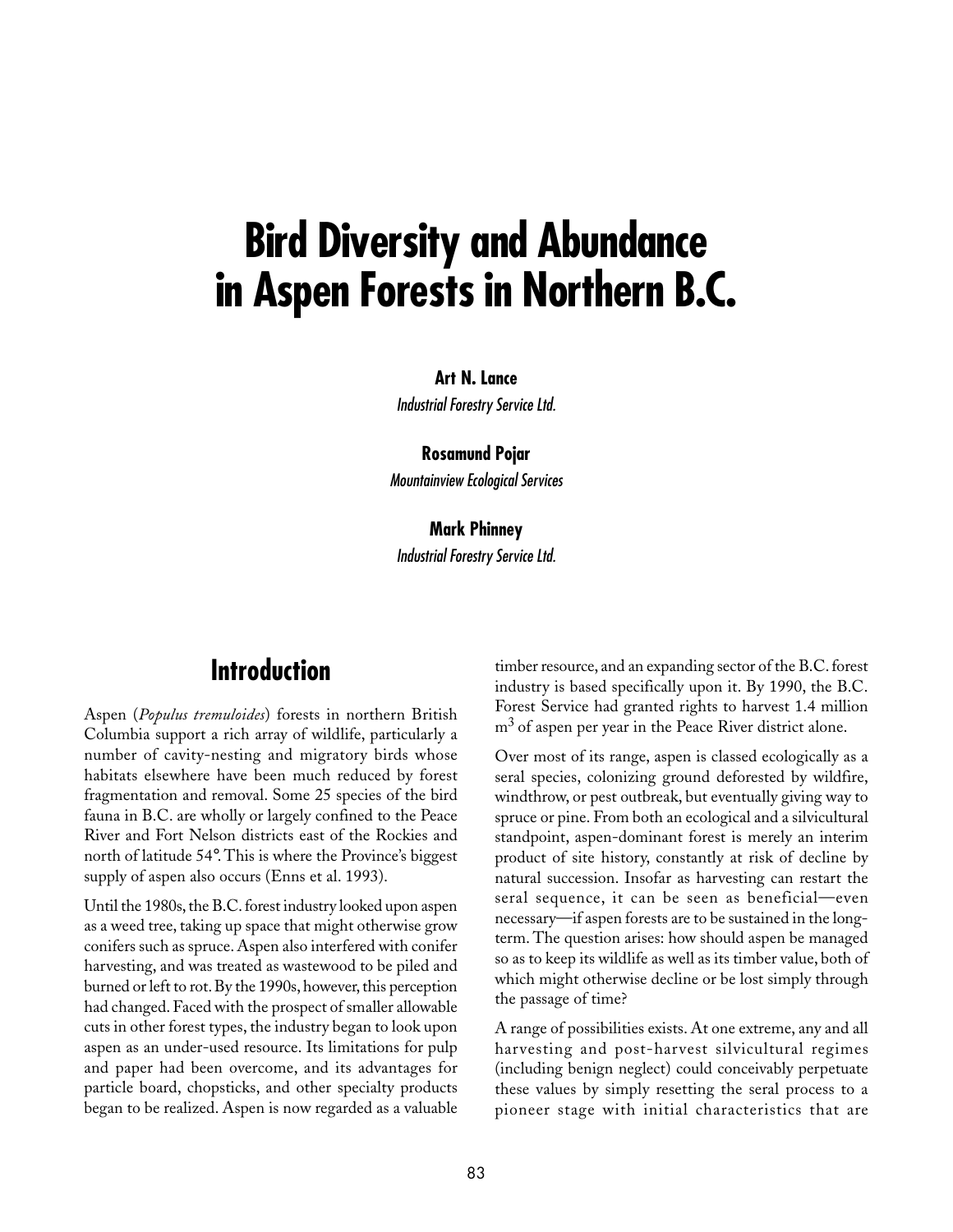pioneer stage with initial characteristics that are unimportant. At the other extreme, the exact course and outcome of post-harvest succession might dictate which values of the uncut forest are restored and which are lost. Between these extremes may lie a mixture of alternatives that would affect the rate of recovery as well as its course.

In order to find the alternatives that are most acceptable, their implications for wildlife need to be known. Most of the available information is for aspen outside B.C. The nearest source is west-central Alberta, where Westworth and Telfer (1993) described differences in bird species composition and abundance in seral stands of aspen and lodgepole pine. Flack (1976) listed 55 species of breeding birds that preferred aspen-dominant forest in western North America. The aspen wildlife community consists of more than just birds of course, but birds are more diverse and easier to observe than the rest of the vertebrate fauna. They are also good barometers of management effects.

What bird species occur in B.C.'s aspen forests? Which of these species appear to depend especially on aspen, and what characteristics of aspen appear to be most important to them? What changes occur in the bird fauna when aspen is removed? Does the difference vary with the amount removed? How quickly does the fauna return to 'normal' as aspen regrows?

These are questions addressed by two recent studies in different parts of northern B.C.—one in the Bulkley Valley near Smithers, the other near Dawson Creek in the Peace River district. Both have examined the bird content of aspen at different stages of growth. At both locations, aspen is near the periphery of its range. Conifers dominate most of the forest cover, and in the Bulkley Valley especially, aspen is only locally abundant. During this century, fire suppression (succession to conifers) and clearance to pasture have reduced it further. Around Dawson Creek, aspen is more abundant and widespread, but much has been lost to clearance there too and the remainder is now sandwiched between pasture at lower elevations and conifers above.

Due to this combination of factors, fewer bird species might be expected in these aspen stands than further east or south. The early findings from these two studies are summarized here.

# **Birds in a Successional Aspen Forest in West–central B.C.**

Pojar (1993) compared 13 stands in four growth-stages. Ten of the stands were pure aspen; three also contained some spruce and pine. The four growth stages were: recent clearcuts (three stands, 4–6 years old), shrub/pole stage (three stands, <7–23-years old), mature (five stands, 50–60 years old), and old (two stands, again 50–60 years old but also containing some veteran trees aged 85–125 years). Two of the stands with conifers were in the mature age-range; the third was old. Birds were censused 10 times per year for 2 years, by the point-count method within a fixed distance of random points on a transect through each stand. Mean numbers of species and their relative abundances were calculated for each stand.

Sixty-three species were recorded during the 2 years (Table␣ 1). The range was from a mean of 11 per stand in the recent clearcuts, to 24 per stand in old aspen, to 29 in the mixed stands of aspen, spruce, and pine. Numbers in shrub/pole and mature aspen stands were intermediate (Figure 1). The differences amongst stages were statistically significant in both years, except between the mature and old stages in 1991.

#### **Mean number of species per plot**



Figure 1. Number of bird species in four growth stages of aspen in the Bulkley Valley, west-central British Columbia (after Pojar 1993).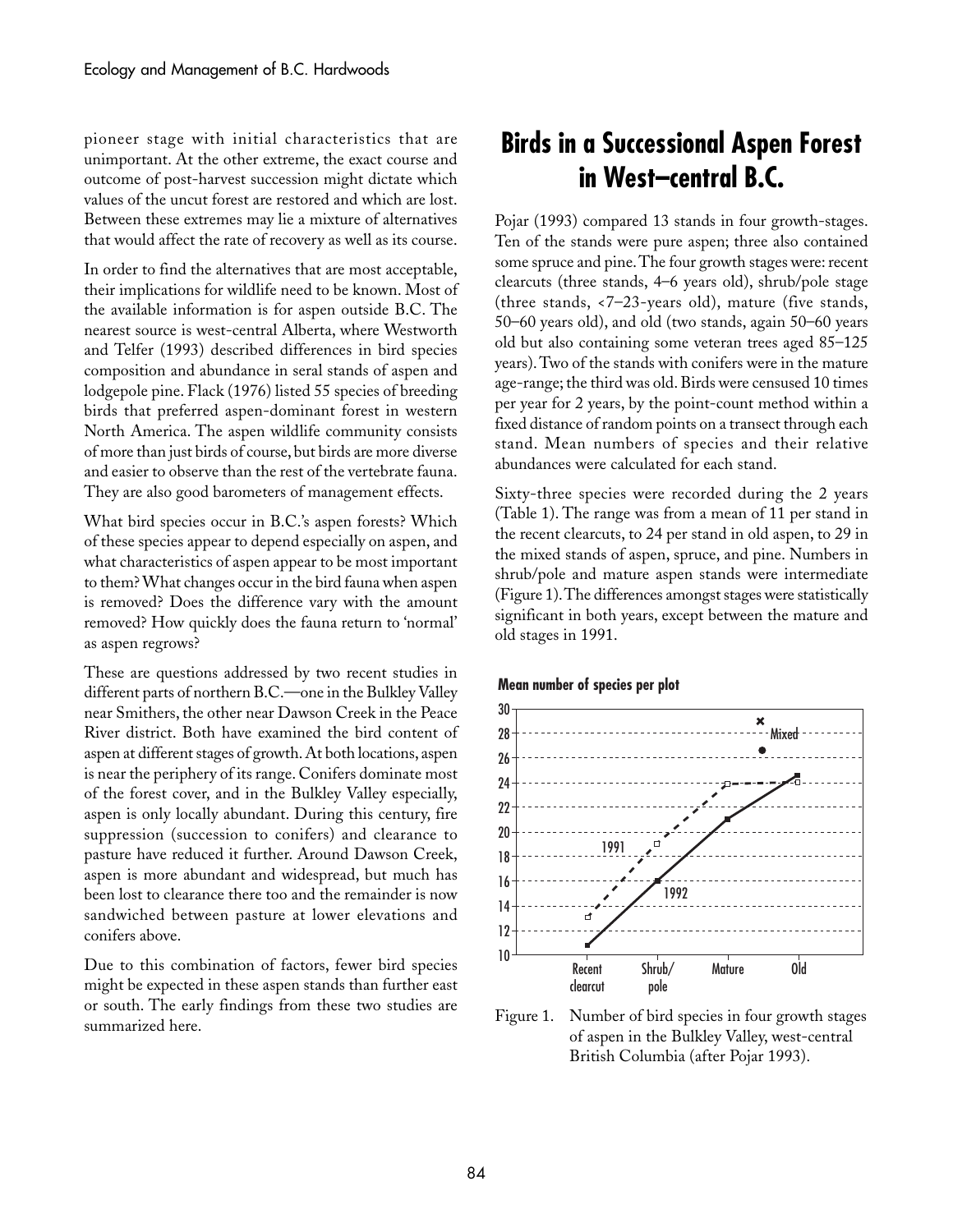|                       | Species                   | Code <sup>a</sup> | Valleyb | Bulkley Dawson<br>Creek <sup>c</sup> | Species                                          |                           | Code <sup>a</sup> | Valleyb | Bulkley Dawson<br>Creek <sup>c</sup> |
|-----------------------|---------------------------|-------------------|---------|--------------------------------------|--------------------------------------------------|---------------------------|-------------------|---------|--------------------------------------|
| Alder Flycatcher      | Empidonax alnorum         | ALFL              | $\ast$  |                                      | Lincoln's Sparrow                                | Melospiza lincolnii       | <b>LISP</b>       |         |                                      |
| American Crow         | Corvus brachyrhynchos     | AMCR              |         |                                      | Mallard                                          | Anas platyrhynchos        | MALL              |         |                                      |
| American Kestrel      | Falco sparverius          | AMKE              |         |                                      | Magnolia Warbler                                 | Dendroica magnolia        | <b>MAWA</b>       |         |                                      |
| American Pipit        | Anthus rubescens          | AMPI              |         |                                      | MacGillivray's Warbler                           | Oporornis tolmiei         | <b>MGW</b>        | $\ast$  |                                      |
| (Water Pipit)         |                           |                   |         |                                      | Mountain Bluebird                                | Sialia currucoides        | MOBL              | $\ast$  |                                      |
| American Redstart     | Setophaga ruticilla       | AMRE              |         |                                      | Mourning Warbler                                 | Oporornis philadelphia    | <b>MOWA</b>       |         |                                      |
| American Robin        | Turdus migratorius        | <b>AMRO</b>       | $\ast$  | ×                                    | Northern Flicker                                 | Colaptes auratus          | NOFL              |         |                                      |
| American Wigeon       | Anas americana            | AMWI              |         |                                      | Northern Goshawk                                 | Accipiter gentilis        | <b>NOGO</b>       | $\ast$  |                                      |
| Black and White       | Mniotilta varia           | <b>BAWW</b>       |         |                                      | Northern Harrier                                 | Circus cyaneus            | NOHA              |         |                                      |
| Warbler               |                           |                   |         |                                      | Northern Oriole                                  | Icterus galbula galbula   | <b>NOOR</b>       |         |                                      |
| Black-billed Magpie   | Pica pica                 | BBMA              |         |                                      | Northern Waterthrush                             | Seiurus noveboracensis    | <b>NOWA</b>       | $\ast$  |                                      |
| Black-backed          | Picoides arcticus         | <b>BBWO</b>       |         |                                      | Orange-crowned Warbler Vermivora celata          |                           | <b>OCWA</b>       | $\ast$  |                                      |
| Woodpecker            |                           |                   |         |                                      | Ovenbird                                         | Seiurus aurocapillus      | <b>OVEN</b>       |         |                                      |
| Black-capped          | Parus atricapillus        | <b>BCCH</b>       |         | $\ast$                               | Philadelphia Vireo                               | Vireo philadelphia        | PHVI              |         |                                      |
| Chickadee             |                           |                   |         |                                      | Pine Siskin                                      | Carduelis pinea           | PISI              |         |                                      |
| Brown-headed          | Molothrus ater            | BHCO              |         |                                      | Pileated Woodpecker                              | Dryocopus pileatus        | PIWO              | $\ast$  |                                      |
| Cowbird               |                           |                   |         |                                      | Purple Finch                                     | Carpodacus purpureus      | PUFI              | $\ast$  |                                      |
| <b>Blue Grouse</b>    | Dendragapus obscurus      | <b>BLGR</b>       |         |                                      | Rose-breasted Grosbeak                           | Pheucticus ludovicianus   | <b>RBGR</b>       |         |                                      |
| Blue Jay              | Cyanocitta cristata       | BLJA              |         |                                      | Red-breasted Nuthatch                            | Sitta canadensis          | <b>RBNU</b>       |         |                                      |
| Boreal Chickadee      | Parus hudsonicus          | <b>BOCH</b>       |         | $\ast$                               | Red-breasted Sapsucker                           | Sphyrapicus ruber         | <b>RBSA</b>       | $\ast$  |                                      |
| Bohemian Waxwing      | Bombycilla garrulus       | <b>BOWA</b>       |         | $\ast$                               | Ruby-crowned Kinglet                             | Regulus calendula         | RCKI              | $\ast$  |                                      |
| Blackpoll Warbler     | Dendroica striata         | <b>BPWA</b>       | $\ast$  | ×                                    | Red Crossbill                                    | Loxia curvirostra         | <b>RECR</b>       | $\ast$  |                                      |
| Brewer's Blackbird    | Euphagus cyanocephalus    | <b>BRBL</b>       |         |                                      | Red-eyed Vireo                                   | Vireo olivaceus           | <b>REVI</b>       | $\ast$  |                                      |
| Brown Creeper         | Certhia americana         | <b>BRCR</b>       |         |                                      | Red-tailed Hawk                                  | Buteo jamaicensis         | <b>RTHA</b>       |         |                                      |
| Black-throated Green  | Dendroica virens          | <b>BTNA</b>       |         |                                      | Ruffed Grouse                                    | Bonasa umbellus           | <b>RUGR</b>       | $\ast$  |                                      |
| Warbler               |                           |                   |         |                                      | Rufuous Hummingbird                              | Selasphorus rufus         | <b>RUHU</b>       | $\ast$  |                                      |
| Canada Goose          | Branta canadensis         | CAGO              |         |                                      | Red-winged Blackbird                             | Agelaius phoeniceus       | RWBL              | $\ast$  |                                      |
| Calliope Hummingbird  | Stellula calliope         | <b>CAHU</b>       | $\ast$  | $\ast$                               | Say's Phoebe                                     | Sayornis saya             | SAPH              |         |                                      |
| Canada Warbler        | Wilsonia canadensis       | CAWA              |         | $\ast$                               | Savannah Sparrow                                 | Passerculus sandwichensis | <b>SAVS</b>       |         |                                      |
| Clay-coloured Sparrow | Spizella pallida          | <b>CCSP</b>       |         | $\ast$                               | Spotted Sandpiper                                | Actitis macularia         | <b>SDSA</b>       |         |                                      |
| Cedar Waxwing         | Bombycilla cedrorum       | <b>CEWA</b>       | *       | \$                                   | Short-eared Owl                                  | Asio flammeus             | <b>SEOW</b>       |         |                                      |
| Chipping Sparrow      | Spizella passerina        | <b>CHSP</b>       | \$      | $\ast$                               | Solitary Sandpiper                               | Tringa solitaria          | SOSA              |         |                                      |
| Common Grackle        | Quiscalus quiscula        | COGR              |         | $\ast$                               | Song Sparrow                                     | Melospiza melodia         | SOSP              |         |                                      |
| Common Nighthawk      | Chordeiles minor          | CONI              |         |                                      | Solitary Vireo                                   | Vireo solitarius          | SOVI              |         |                                      |
| Common Raven          | Corvus corax              | CORA              | *       | $\ast$                               | Sharp-shinned Hawk                               | Accipiter striatus        | <b>SSHA</b>       |         |                                      |
| Common Snipe          | Gallinago gallinago       | COSN              | $\ast$  | ×                                    | Sharp-tailed Grouse                              | Tympanuchus phasianellus  | <b>STGR</b>       |         |                                      |
| Connecticut Warbler   | Oporornis agilis          | COWA              |         |                                      | Swainson's Thrush                                | Catharus ustulatus        | <b>SWTH</b>       |         |                                      |
| Common Yellowthroat   | Geothlypis trichas        | COYE              |         |                                      | Tennessee Warbler                                | Vermivora peregrina       | <b>TEWA</b>       |         |                                      |
| Dark-eyed Junco       | Junco hyemalis            | DEJU              | s.      | $\ast$                               | Townsend's Solitaire                             | Myadestes townsendi       | TOSO              | $\ast$  |                                      |
| Downy Woodpecker      | Picoides pubescens        | <b>DOW</b>        | $\ast$  | $\ast$                               | Townsend's Warbler                               | Dendroica townsendi       | TOWA              | $\ast$  |                                      |
| Dusky Flycatcher      | Empidonax oberholseri     | <b>DUFL</b>       | $\ast$  |                                      | Tree Swallow                                     | Tachycineta bicolor       | <b>TRSW</b>       |         |                                      |
| Eastern Kingbird      | Tyrannus tyrannus         | EAKI              |         |                                      | Three-toed Woodpecker                            | Picoides tridactylus      | TTWO              |         |                                      |
| European Starling     | Sturnus vulgaris          | EUST              |         | $\ast$                               | Varied Thrush                                    | Ixoreus naevius           | VATH              |         |                                      |
| Evening Grosbeak      | Coccothraustes vespertina | <b>EVGR</b>       |         |                                      | Vesper Sparrow                                   | Pooecetes gramineus       | <b>VESP</b>       |         |                                      |
| Fox Sparrow           | Passerella iliaca         | FOSP              |         |                                      | Warbling Vireo                                   | Vireo gilvus              | <b>WAVI</b>       |         |                                      |
| Golden-crowned        | Regulus satrapa           | <b>GCKI</b>       |         | $\ast$                               | White-breated Nuthatch                           | Sitta carolinensis        | WBNU              |         |                                      |
| Kinglet               |                           |                   |         |                                      | White-crowned Sparrow                            | Zonotrichia leucophrys    | <b>WCSP</b>       |         |                                      |
| Great Horned Owl      | Bubo virginianus          | <b>GHO</b>        |         | $\ast$                               | Western Tanager                                  | Piranga ludoviciana       | <b>WETA</b>       | $\ast$  |                                      |
| Gray Jay              | Perisoreus canadensis     | <b>GRJA</b>       | $\ast$  | $\ast$                               | Wilson's Warbler                                 | Wilsonia pusilla          | WIWA              | $\ast$  |                                      |
| Hammond's Flycatcher  | Empidonax hammondii       | <b>HAFL</b>       | \$      | $\ast$                               | Winter Wren                                      | Troglodytes troglodytes   | <b>WIWR</b>       | $\ast$  |                                      |
| Hairy Woodpecker      | Picoides villosus         | <b>HAWO</b>       |         | $\ast$                               | White-throated Sparrow                           | Zonotrichia albicollis    | WTSP              |         |                                      |
| Hermit Thrush         | Catharus guttatus         | <b>HETH</b>       |         | $\ast$                               | White-winged Crossbill                           | Loxia leucoptera          | WWCR              |         |                                      |
| House Wren            | Troglodytes aedon         | <b>HOWR</b>       |         |                                      | Western Wood-Pewee                               | Contopus soridulus        | <b>WWPE</b>       |         |                                      |
| Killdeer              | Charadrius vociferus      | KILL              |         |                                      | Yellow-bellied Flycatcher Empidonax flaviventris |                           | YBFL              |         |                                      |
| Lapland Longspur      | Calcarius lapponicus      | LALO              |         |                                      | Yellow-bellied Sapsucker Sphyrapicus varius      |                           | <b>YBSA</b>       |         |                                      |
| LeConte's Sparrow     | Ammodramus lecontii       | LCSP              |         | $\ast$                               | Yellow Warbler                                   | Dendroica petechia        | <b>YEWA</b>       |         |                                      |
| Least Flycatcher      | Empidonax minimus         | LEFL              |         |                                      | Yellow-rumped Warbler Dendroica coronata         |                           | YRWA              |         |                                      |
|                       |                           |                   |         |                                      |                                                  |                           |                   |         |                                      |

#### Table 1. Bird species recorded in the Bulkley Valley by Pojar (1993) and at Dawson Creek British Columbia

From Campbell and Harcombe (1987).

 $b = 1991 - 92$ .

 $c = 1992 - 93.$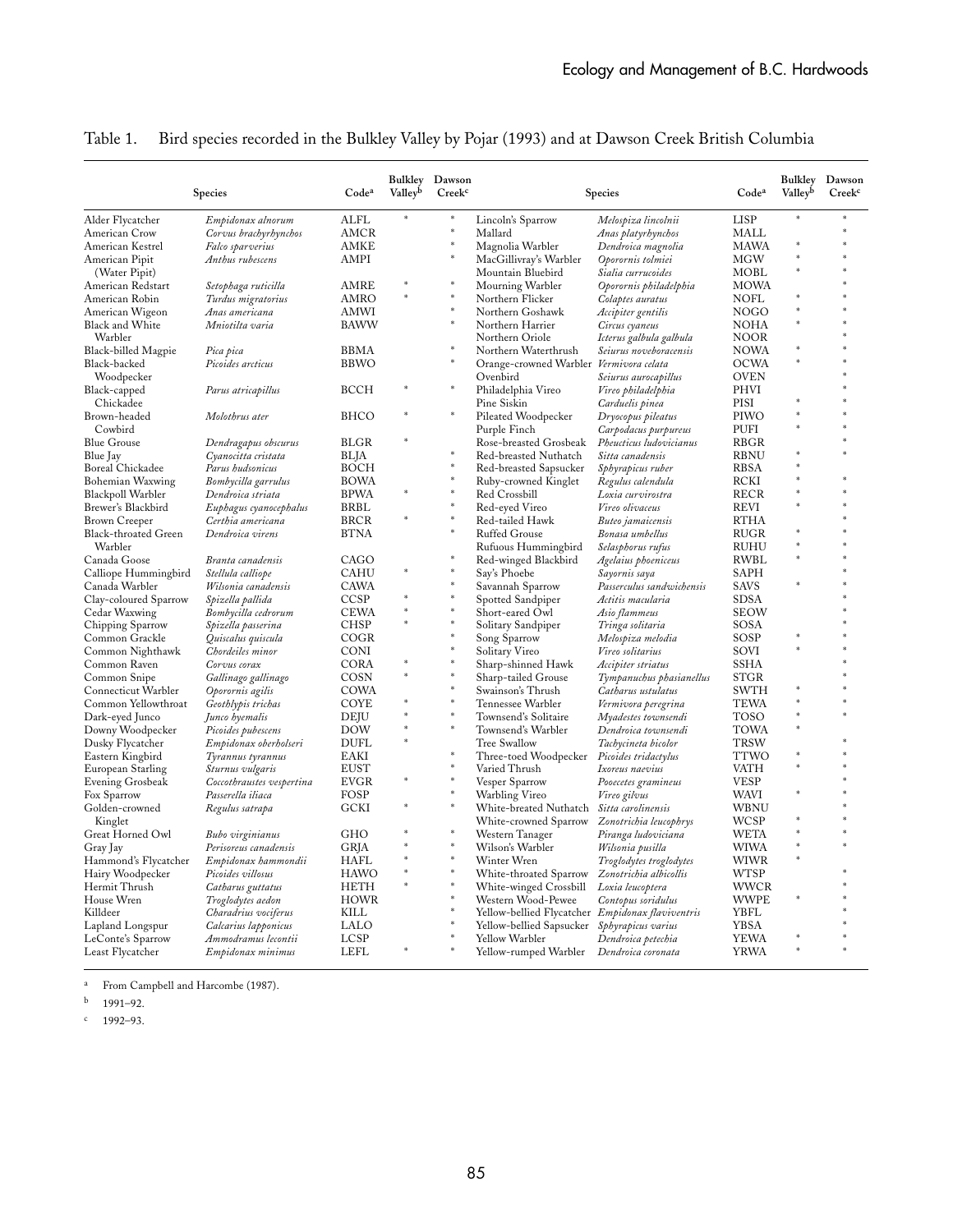Numbers of individuals (all species combined) showed a similar pattern, the youngest stands containing the fewest birds and old stands the most, regardless of whether the stand was pure aspen or mixed (Figure 2). These differences were statistically significant. Although species and individuals both were fewer in the second year (1992), the relative differences from stage to stage were still preserved.

Pojar attributed the differences between pure aspen stands to changes in the structural diversity of the stand as it matured. As it grew taller, the canopy gradually closed and new sub-canopy layers developed beneath it. As the number of bird species increased, the species composition also changed, but more so than the species totals alone would indicate. During the progression from stage to stage, species were lost while others were added, but more were gained than lost.

Some species merely changed in abundance rather than being gained or lost. Some were sparse in young aspen and then increased in older stands. Others did the opposite, declining into scarcity but remaining present while some eventually disappeared. This blurred the difference in species composition from stage to stage. In all, the process was a gradual change in bird content rather than a distinctly different series of species groups.

#### **Individuals per plot**



Figure 2. Numbers of individuals per plot in four growth stages of aspen in the Bulkley Valley, west-central British Columbia (after Pojar 1993).

# **Birds in a Successional Aspen Forest in Northeast B.C.**

A study being conducted near Dawson Creek (Lance and Phinney 1992) is comparing 32 aspen-dominant stands, grouped into two size-classes: large (>25 ha) and small (<25 ha), and four growth stages: Newly Cut (1–2 years old), Shrub stage (3–10 years), Pole stage (20–38 years), and Mature (83–100 years). There are four replicates of each size and growth stage combination. Birds are censused 15 times per year from early April to mid-July by moving point-count along a sample transect through each stand. The approach and methods are similar to those of Pojar (1993), but with the added aims of (1) assessing the effect of stand or cutblock size, (2) assessing the influence of other habitats that adjoin any given stand, and (3) of tracking changes within the same stand as it develops over time.

Some 11 500 birds of 102 species have been recorded during the first 2 years (Table 1). So far, as in Pojar (1993), the average number of species per stand has differed from one stage of aspen to the next, young stages having the fewest species and mature aspen the most (Figure 3). Large stands have had more species than small stands, except in the Pole stage where the average number was the same (Figure 3).

#### **Mean number of species per plot**



Figure 3. Numbers of bird species in four growth stages of aspen near Dawson Creek, northeastern British Columbia (1992).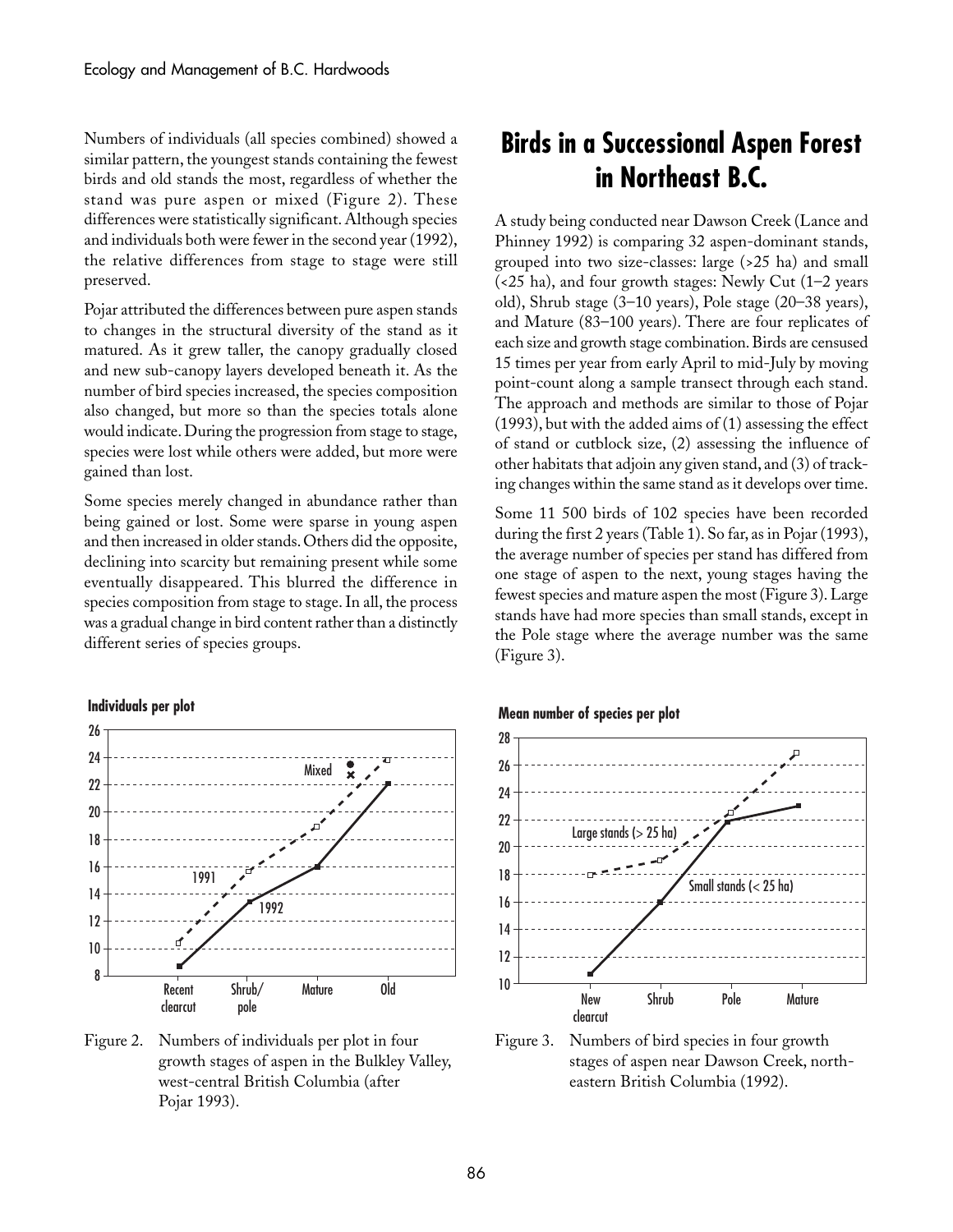Number of individuals per stand showed much the same trend as species, except that Pole-stage stands averaged fewer individuals than the Shrub stage (Figure 4). The difference between large and small stands was more pronounced than with the number of species. So far, there has been no significant interaction between growth stage and stand size, either for the number of species or the number of individuals per stand: the difference between growth stages does not result from a greater effect of stand size in some stages than others.

How have the species distributed themselves from stage to stage? Each growth stage has had a few species showing a preference for it, but more have preferred mature aspen than have preferred younger stages; half the species recorded thus far have had one-third or more of their occurrences in Mature stands. Next most preferred was the Pole stage, and then the Newly Cut stage. Stages next to each other in the regrowth sequence have shared more species than stages further apart. The earliest and the latest stages have been the most discrete. The Newly Cut stage has resembled the Shrub stage more than the Pole and Mature stages, which in turn most closely resemble each other. By late Pole stage at about 40 years, many species typical of mature aspen could be found, though less abundantly than in the older stands.

#### **Individuals per 10 m of transecta**



a Transformed to square roots

Figure 4. Numbers of individuals per 10 m of transect in four growth stages of aspen near Dawson Creek, north-eastern British Columbia (1992).

Figure 5 compares the relative numbers of scarce and abundant species in each growth stage, plotted on a log scale to focus on the displacement (position) and inflection (change in shape) of each curve. All four curves have the same basic shape, with some scarce species, many moderately common ones, and some abundant ones. But they differ in their proportions of each. The Newly Cut stage has the most scarce species—birds with sparse numbers and erratic occurrence from stand to stand. From the Shrub to the Mature stage, the trend is reversed, with increasing numbers of common species and fewer erratic ones.





# **Discussion**

Two years' data are not enough for firm conclusions, but the similarities in the two studies are worth discussing briefly.

At 63 species in the Bulkley Valley study and 102 at Dawson Creek, neither area can be considered speciespoor. In both cases, however, these are totals from all stand types combined. So far, the most species that any one aspen growth stage has contained is 49 (Pole stage and Mature aspen at Dawson Creek). The inference is that all four growth stages are needed if these totals are to be retained, and also to ensure that the mature stage does not eventually disappear through harvesting and succession to conifers.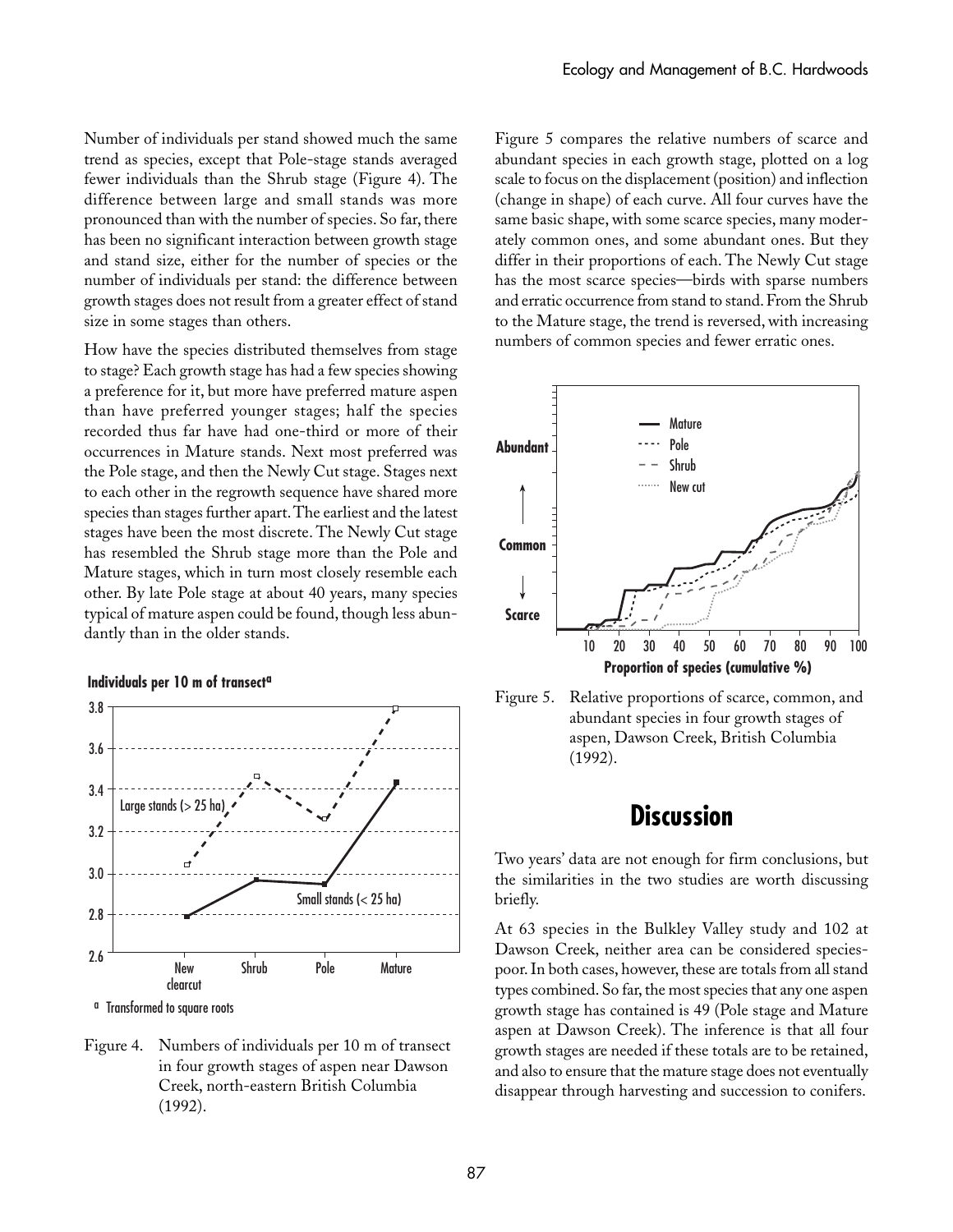Both studies indicate that the bird species assemblage changes quite markedly during aspen growth, but that no stage is discretely different—not even the Mature stage. As in Westworth and Telfer's aspen-pine succession in west-central Alberta, the change in bird content has been gradual rather than abrupt, consisting more of differences in relative abundance than differences in occurrence.

The lack of distinction between growth stages seems due more to high species numbers in the younger stages-Newly Cut and Shrub stage especially—than to a shortage of species in the older ones. The 49 species recorded from Pole-stage and Mature stands at Dawson Creek is not much less than the 55 which Flack (1976) listed as aspenpreferring in western forests. Flack's study covered places as far south as Colorado, and included species that do not range as far as northeast B.C. The species richness in Table 1 is therefore noteworthy.

Why has the difference between growth stages not been more discrete? As inhabitants of a successional forest type, the birds of aspen may be inherently suited to habitat change. The context surrounding any one stand may also have an effect. The aspen stands compared above do not sit in isolation; they are adjoined by other forest stands, comprised most often of mature aspen. Each individual stand may contain some birds that have their main habitat in neighbouring forest types.

The context factor is being examined in a further study at Dawson Creek, comparing four examples of mixedwood forest containing some of the 32 aspen stands discussed above. These four forests represent a gradient from complex (with many small stands of many different forest covertypes) to simple (with large stands and few different covertypes). Their bird populations are expected to differ in parallel: the more complex the forest, the more bird species and more individual birds it should contain.

In due course, the findings from these studies can be applied to commercial aspen harvest planning at both stand and landscape level. In the meantime, attention will also be given to internal differences within stands of similar size and growth stage, as well as differences in external surroundings. As data accumulate, this can be done on a species-by-species basis. For the more common species, sample sizes are already big enough, but for management purposes scarcer species are the most relevant, since these tend to be more vulnerable to disturbances such as logging. If their habitat influences can be identified in this way, the management of aspen forests for bird diversity should be capable of a prescriptive footing.

# **Acknowledgements**

These three studies have been funded under the Hardwood Management Program of the Canada-British Columbia Partnership Agreement on Forest Resource Development (FRDA II). We thank S.J. Kinsey and L. Law for help with fieldwork at Dawson Creek, and Ruth Lloyd for the same in the Bulkley Valley.

# **References**

- Campbell, R.W. and A.P. Harcombe. 1985. Wildlife Habitat Handbooks for British Columbia: Standard Taxonomic List and Codes of Amphibians, Reptiles, Birds, and Mammals. B.C. Min. Environ., B.C. Min. For., Min. Prov. Secretary and Gov. Serv. Wildl. Rep. No. R-11 86␣ pp.
- Enns, K., E. Peterson, and D. McLennan. 1993. Impacts of hardwood management on British Columbia wildlife: problem analysis. For. Can. and B.C. Min. For., Victoria, B.C. FRDA Rep. No. 208.
- Flack, J.A.D. 1976. Bird populations in aspen forests in western North America. Ornithological Monographs 19.
- Lance, A.N. and M. Phinney. [1992]. Bird diversity and abundance following aspen clearcutting in the Boreal White and Black Spruce Biogeoclimatic Zone. B.C. Min. For., Victoria, B.C. Unpubl. Rep.
- Pojar, R.A. [1993]. The diversity of breeding bird communities in aspen forests of the Sub-Boreal Spruce (SBSdk) in the Prince Rupert Forest Region. B.C. Min. For., Victoria, B.C. Unpubl. Rep.
- Westworth, D.A. and E.S. Telfer. 1993. Summer and winter bird populations associated with five ageclasses of aspen forest in Alberta. Can. J. For. Res. 23:1830–1836.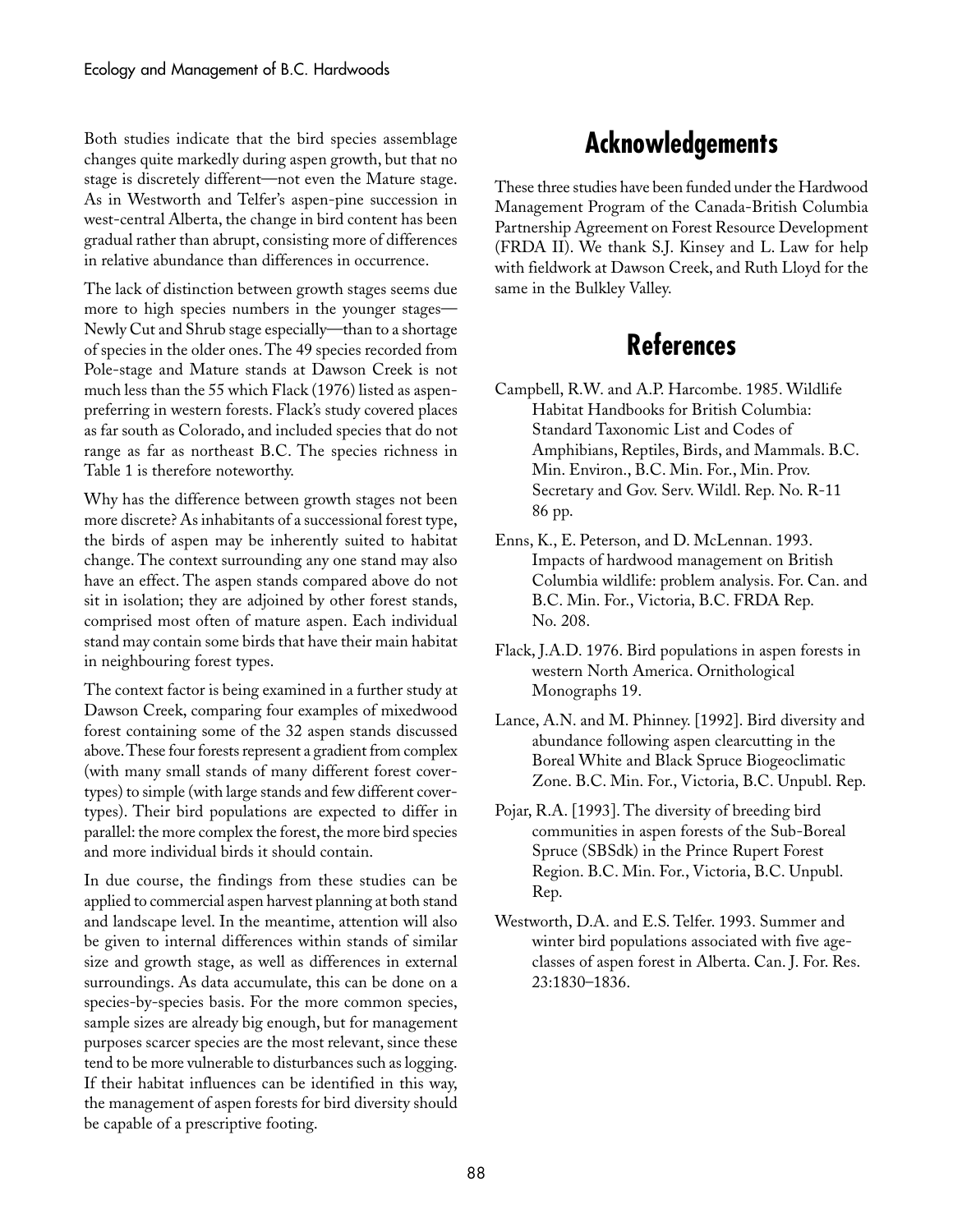# **The Nature of Nutrient Limitation in Black Cottonwood Stands in South Coastal British Columbia**

**Donald S. McLennan** Oikos Ecological Services Ltd.

# **Abstract**

This study examined relationships between the productivity of black cottonwood (as estimated by site index) and site units of the biogeoclimatic system, and quantitative estimates of soils and foliar nutrients in 29 black cottonwood stands in south coastal British Columbia. Membership in site association explained 87% of the variation in black cottonwood site index. Soil nutrient regime explained 88% of the variance in site index when stratified within site association, which can be used as a surrogate for soil moisture regime class. It was demonstrated in the study that soil nutrient regime was principally a gradient of increasing N availability, and that the availability of other important nutrients, such as P and K, did not increase along the same gradient in the stands studied.

All methods of analysis revealed consistent relationships between measures of site nutrient status and site index. Sample stands with high pH, high levels of exchangeable Ca and Mg, and low levels of soil N, P, and K, had foliar concentrations of N, P, and K diagnosed as limiting to black cottonwood growth, and had the lowest site index. High site index was recorded in stands with opposite soil and foliar nutrient properties.

Site index was seen to decrease in site units with increasing flood frequency and duration on alluvial floodplains. The decrease was attributed to the negative influence of flooding on the rate of organic matter mineralization, on nutrient uptake, and to the negative effects of high levels of soil Ca and high soil pH on the availability of soil P. On upland sites, soil gleying and prolonged rooting zone flooding during the growing season was correlated with low site index.

Optimal foliar levels for 13 foliar nutrients (based on mean foliar concentrations from the high site index class) were used as a field standard (Leech and Kim 1981) for DRIS interpretations of black cottonwood nutrient status. Using DRIS norms from the fastestgrowing, fertilized trees in another experiment (McLennan 1993), it was concluded that black cottonwood stands in the high site index class are limited by K and then P.

# **Introduction**

Black cottonwood (*Populus balsamifera* L. ssp. *trichocarpa* (Torrey and Gray) Brayshaw) is the largest, and most rapidly growing broadleaf tree in western north America (Roe 1958; Debell 1990). When provided with abundant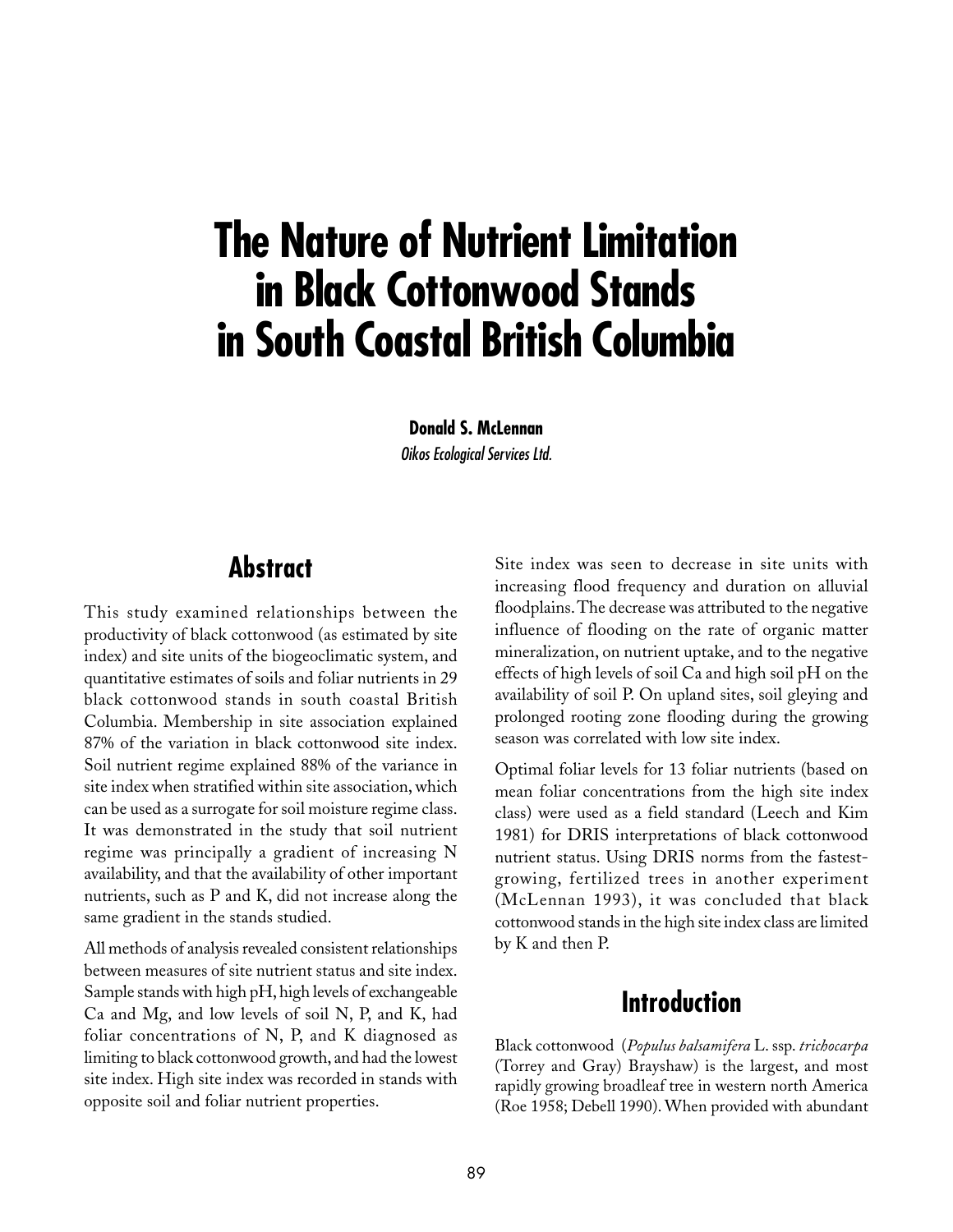soil moisture and abundant soil nutrients, the species is capable of very rapid height growth (Smith 1980) and biomass accumulation (Heilman et al. 1972; Heilman and Peabody 1981; Heilman and Stettler 1983 1985b). This study examined the productivity of black cottonwood, as measured by site index, in a number of unmanaged stands that span the site index gradient for the species. Utilizing measures of nutrient status, the study attempted to understand the nature of nutrient limitation in unmanaged black cottonwood stands in south coastal British Columbia.

Although many studies have examined ecological aspects of the growth of coniferous species in western North America (Eis 1962; Monserud 1984; Kabzems and Klinka 1987b; Green et al. 1989; Klinka et al. 1989; Carter and Klinka 1990; Kayahara 1991; Wang, 1992), there have been fewer studies on broadleaved species such as red alder (Harrington 1986; Courtin 1992), and none on black cottonwood, except for a brief overview by Smith (1957). There have also been a number of evaluations of soil and foliar nutrient status and diagnosis of conifers (Klinka et al. 1984; Ballard and Carter 1986; Kabzems and Klinka 1987b; Courtin et al. 1988), but none have been conducted in broadleaved ecosystems, with predominantly Mull humus forms and rich soils. Many of the studies cited have shown that site index of the species studied is strongly correlated with soil moisture, soil nutrient, and regional climatic classes of the biogeoclimatic classification, but this work has not been done for black cottonwood.

Although no studies examining the ecological factors that determine the site index of black cottonwood have been carried out, work of this nature has been done on the eastern cottonwood (*P. deltoides*) by Broadfoot (1960), and Baker and Broadfoot (1976, 1979). The approach taken by Baker and Broadfoot (1976, 1979) combines both subjective and objective approaches by using quantitative measures of site properties to define the characteristics of four subjectively derived factors important for cottonwood growth on all sites soil physical condition, moisture availability, nutrient availability, and soil aeration. Harrington (1986) used a similar approach employing stepwise linear regression to identify major environmental factors affecting site index of red alder in western Washington and Oregon.

In the present study, correlations of black cottonwood site index with subzone, soil nutrient regime, and site association are used as a starting point for assessing the factors that determine black cottonwood productivity. Qualitative

estimates of soil nutrient regime describe nutrient availability for a site in general terms, but cannot account for the fact that the availability of soil nutrients for a particular species will differ from other species because of different physiological adaptations and nutrient requirements (Chapin et al. 1986). By establishing relationships between black cottonwood site index, quantities of soilavailable nutrients (soil nutrient contents), and measures of nutrients taken up by the target trees (foliar nutrient concentrations), the particular nutrient or nutrients that are potentially limiting can be identified (White and Carter 1970a,b; Attiwil 1986; Chapin et al. 1986). Relationships within groups, such as soil nutrient interactions, and between soil and foliar nutrient levels, can also aid in the interpretation of the measurements as they may affect the productivity of black cottonwood. The determination of foliar nutrient status also permits the application of analytical methods such as critical nutrient levels (Lavender 1970; Ballard and Carter 1986; Weetman and Wells 1990) and assessments of nutrient balance through the determination of DRIS indices (Beaufils 1973; Leech and Kim 1979,1981; Schutz and de Villiers 1986), which are based on foliar nutrient concentrations. By summarizing soil and foliar nutrient measures over black cottonwood site index classes, the optimal amounts of nutrients can be assessed, and these can be compared to nutrient measures in each of the site associations. This will provide quantitative information for interpreting the nature of black cottonwood nutrient limitation within the site associations, and will express the results of the analysis in a format that has operational application.

The rate of height growth of black cottonwood at the 29 sites used for the study shows a greater than three-fold increase from 8.5 m/15 yrs in a low bench alluvial site to 30.8 m/15 yrs on an upland loess soil with seepage. This range in site index implies that there is a range of ecological conditions that parallels the increase in height growth. The general objective of this study was to begin to understand the changes in nutrient availability that occur as ecological factors change along this range of black cottonwood height growth in coastal British Columbia. The specific objectives of the study were:

1. to correlate black cottonwood site index with taxa of the biogeoclimatic ecosystem classification (Pojar et al. 1987—especially site associations, subzones, and soil nutrient regimes);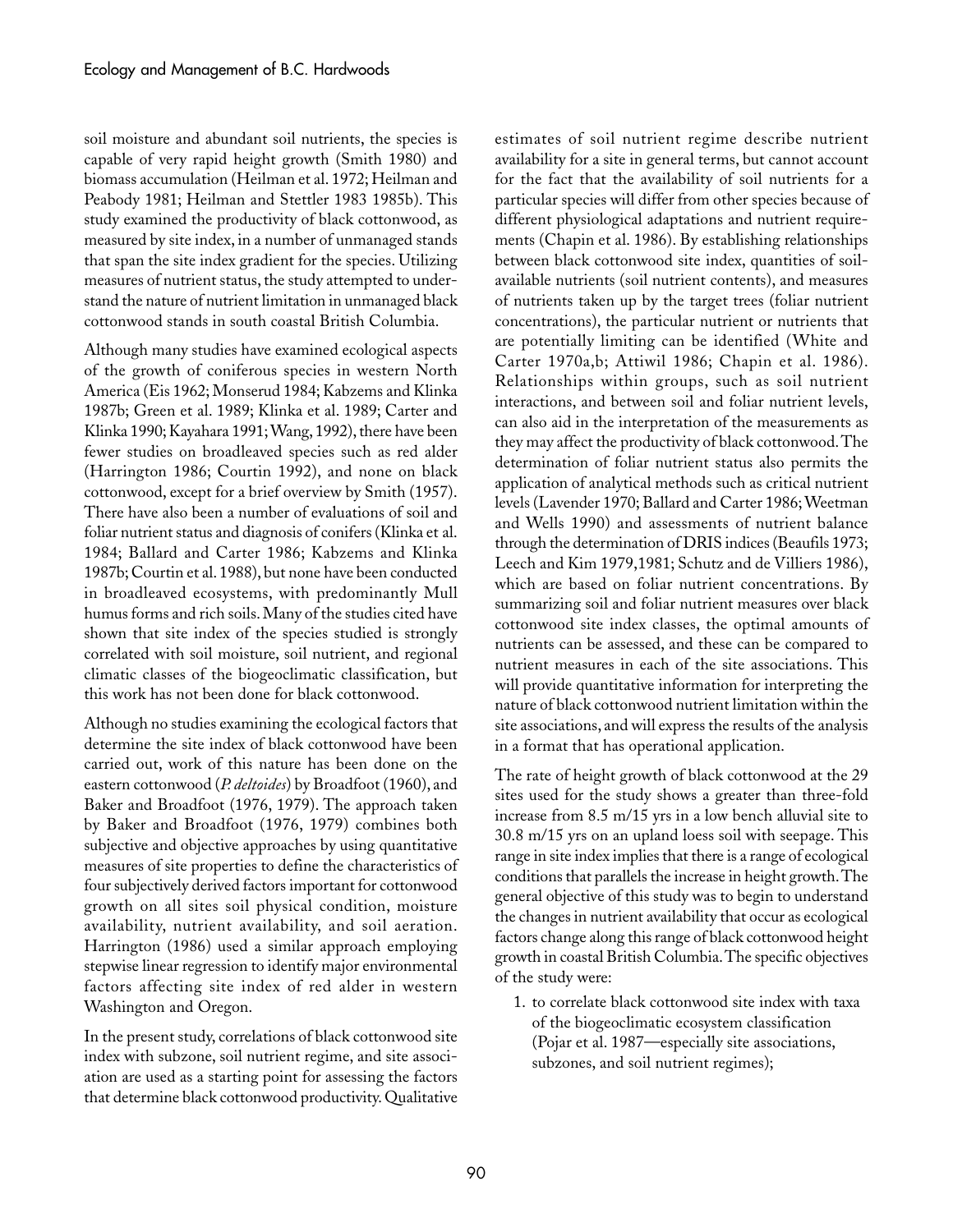- 2. to characterize black cottonwood site index classes, and site association in terms of soil and foliar nutrient quantities;
- 3. to establish relationships among foliar nutrients, soil nutrients, and black cottonwood site index so that limiting nutrients and optimal foliar ratios can be established; and
- 4. to use foliar nutrient levels, DRIS indices, and soil contents to interpret the potential cause of nutrient limitation or sufficiency in the different site units.

# **Methods**

## **Stand Selection**

Twenty-nine stands were selected to represent the range of sites on which black cottonwood commonly grows in south coastal British Columbia (Table 1). The majority of sites were situated on alluvial floodplains, although upland landforms such as glaciomarine, glaciofluvial, and loess over till landforms were also sampled (Table 1). Alluvial floodplain sites were dominated by different subgroups of Regosol soils, while soils on upland landforms are Gleyed, Sombric, or Orthic Humo-ferric Podzols and Orthic Humic Gleysols. Soils were mostly coarse fragment-free, although a few sites had a significant amount of coarse fragments. Soil textures ranged from clay to sand, but generally soils had predominantly loamy (silt loam to sandy loam) soil textures. Most sites had Mull humus forms although some Moder humus forms were described.

Most of the sites selected for sampling supported wellstocked (500–900 stems/ha) deciduous stands dominated by black cottonwood (Table 1). However, to sample across the edatopic range of sites on which black cottonwood occurs, it was necessary to include a number of stands where black cottonwood was not the dominant species. At several sites, black cottonwoods sampled were scattered among well-stocked plantations of *Populus robusta* (Table 1), and these were considered to be ecologically very similar to pure black cottonwood stands. On upland sites, natural stands of black cottonwood do not occur, and black cottonwood is common as scattered individuals in a mixture of other deciduous and coniferous species. Stands of this nature were also sampled.

## **Ecosystem Description and Site Classification**

Site, soil, and vegetation characteristics of 29 sample stands were described following methods described in Luttmerding et al. (1990). Site variables assessed included slope, aspect, mesoslope position, elevation, and landform. Classification of humus form (Klinka et al. 1981), and assessments of soil depth and texture, percentage of coarse fragments, rooting depth, root impeding horizons, seepage, water table depths, mottling, gleying, and genetic horizons were made in a soil pit excavated to a depth of 1 m (or to a root-impeding horizon). The soil pit used for the eco– system classification was selected randomly from the soil pits excavated for soil chemical analysis. Qualitative estimates of the percent coverage of all plant species in a  $20 \times 20$  m plot surrounding the soil pit were made in eight vegetation strata. Taken together, these observations permitted the determination of soil moisture and soil nutrient regime, and the identification of site association (Table 1), following keys provided in Banner et al. (1990).

# **Soil Sampling**

### **Field Methods for Soil Sampling**

Soil sampling for chemical and physical properties was carried out at two levels of intensity. The most intensive sampling, carried out at nine sites, was used in McLennan (1993) to evaluate within-site variability of soil nutrient concentrations and contents, and some other soil physical parameters. Soil nutrient concentration is an estimate of the amount of a nutrient, expressed as a percentage, or as parts per million, of the dry mass of the soil fine fraction (<2 mm diameter). Soil nutrient content attempts to estimate the total amount of a nutrient, and is expressed as kg/ha for a given soil depth.

Each of the nine intensively sampled black cottonwood stands was divided into 15 approximately even-area plots, and a random process was used to select a soil pit location within each. For soil chemical analysis a  $5 \times 5$  cm column of soil was excavated from the side of a pit, starting at the top of the mineral soil to a depth of 1 m. Estimates of main rooting depth, absolute rooting depth, depth of the Ah horizon, and changes in the texture of the soil horizons were made concurrently. Main rooting depth was defined as that depth of soil that is more or less completely occupied by roots. Absolute rooting depth was defined as that level beyond which no additional roots could be found.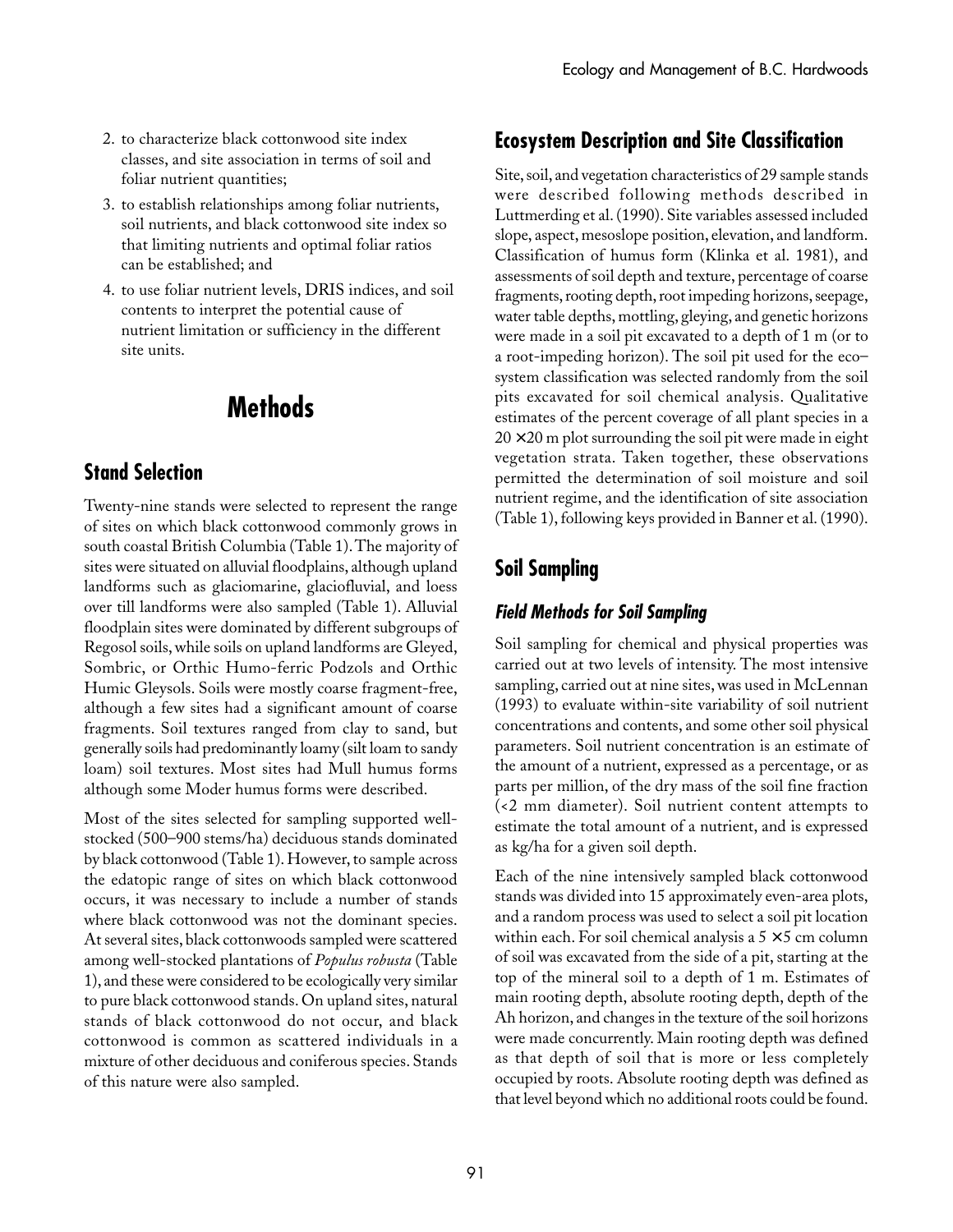|                                                      | subzone,<br><b>CWH</b> |                        |                  |                                                                                                               | Elevation       |               | Soil                            | Site index                                             | $\frac{\text{Stand age}}{\text{(years)}^\text{f}}$ |                                                   |
|------------------------------------------------------|------------------------|------------------------|------------------|---------------------------------------------------------------------------------------------------------------|-----------------|---------------|---------------------------------|--------------------------------------------------------|----------------------------------------------------|---------------------------------------------------|
| Sample stand                                         | variant <sup>a</sup>   | aSMRb                  | SNR <sup>c</sup> | Site association <sup>d</sup>                                                                                 | (max)           | Landform      | subgroup <sup>e</sup>           | $(m/15 \text{ yrs})$                                   |                                                    | Relative % tree cover in main canopy <sup>g</sup> |
| $Herling^*$                                          |                        | ĿЕ                     |                  | Ac-Willow                                                                                                     |                 | floodplain/lb | CU.R                            | 8.5                                                    |                                                    | Ac $(100)$                                        |
| Polygon 19'                                          | ᇃ                      | СGql                   | ΣZ               | Ac-Willow                                                                                                     | $\frac{30}{20}$ | floodplain/lb | CU.R                            | 10.3                                                   | $18$ $22$                                          | Ac (100)                                          |
| Murphy 2*<br>$\ddot{\mathrm{s}}$                     | ᇃ                      | $m$ bM                 |                  | Ac-Red-osier dogwood                                                                                          | $rac{30}{20}$   | floodplain/mb | <b>O.HR</b>                     | 11.5                                                   | 27                                                 | Ac (72)/Dr (28)                                   |
| $Straw 1$ <sup>*</sup><br>$\vec{r}$                  | ᇃ                      | IМ                     | <b>RRRRRR</b>    | Ac-Willow                                                                                                     |                 | floodplain/lb | CU.R                            | 11.8                                                   |                                                    | Ac (100)                                          |
| $O$ yster $^*$<br>$\ddot{ }$                         | rm<br>E                | $\mathbb N$            |                  | Cw-Salmonberry                                                                                                | 200             | glaciomarine  | GL.HFP                          | 12.2                                                   | 49                                                 | Dr (60)/Ac (30)/At (10)                           |
| Polygon 20<br>$\acute{\circ}$                        | £                      | Mdm                    |                  | Ac-Red-osier dogwood                                                                                          | $30\,$          | floodplain/mb | CU.R                            | 13.0                                                   | 43                                                 | Ac $(87)$ /Dr $(13)$                              |
| Chilliwack<br>$\sim \infty$                          | £                      | $\mathbb{Z}$           |                  | Cw-Foamflower                                                                                                 | 250             | glaciofluvial | GL.HFP                          | 13.6                                                   | 47                                                 | Fd (53)-/Dr (27)/Ac (20)                          |
| Murphy1*                                             | ᇃ                      | IP/AN                  |                  | Ac-Willow                                                                                                     | $30\,$          | floodplain/lb | O.R                             | $\begin{array}{c} 13.9 \\ 14.5 \\ 15.0 \\ \end{array}$ | 19                                                 | $Ac(85)$ / $Dr(15)$                               |
| $9. \; {\rm Elk} \, 3 \atop 10. \; {\rm Elk} \, 1^*$ | $\sum_{x}$             | KМ                     |                  | Cw-Black twinberry                                                                                            | 200             | glaciomarine  | <b>O.HG</b>                     |                                                        | $\overline{49}$                                    | Ac (75)/Dr (25)                                   |
|                                                      | km <sub>1</sub>        | $\mathbb N$            | ę                | Cw-Salmonberry                                                                                                | 200             | glaciomarine  | <b>GL.HFP</b>                   |                                                        | $\ddot{ }$                                         | Dr (82)/Ac (9)/Mb (9)                             |
| Chipmunk<br>$\overline{a}$                           | đ                      | GS                     | $\geq$           | Cw-Swordfern                                                                                                  | 250             | glaciofluvial | <b>O.HFP</b>                    | 16.3                                                   | $\frac{4}{4}$                                      | Fd (50)/Mb (25)/Ac (13)/Bg (12)                   |
| Elk <sub>2</sub><br>$\overline{2}$ .                 | $\overline{a}$         | N<br>Nata<br>N         | 医                | Cw-Black twinberry                                                                                            | $200$<br>$250$  | glaciomarine  | O.HG                            | 17.2                                                   | 49                                                 | Dr (62)/Ac (38)                                   |
| 13. Straw $2^*$                                      | đ                      |                        |                  | Ac-Red osier dogwood                                                                                          |                 | floodplain/mb | $\frac{R}{C}$                   | $18.5\,$                                               | 25                                                 | Ac $(83)/Dr(17)$                                  |
| 14. Pierce*                                          | 팀                      |                        |                  | Cw-Foamflower                                                                                                 |                 | glaciofluvial | <b>GL.HFP</b>                   | 20.4                                                   |                                                    | Ac (40)/Dr (25)/Cw (20/Hw (15)                    |
| 15. Island 12*                                       | £                      | ${\rm mbf}$            | RRRRR            | Ac-Red-osier dogwood                                                                                          | $30\,$          | floodplain/mb | $\overline{O}$ . $\overline{R}$ | 20.9                                                   | 51                                                 | Ac $(62)/A$ rob $(30)/Dr$ $(8)$                   |
| Squam 38<br>16.                                      | $\overline{d}$         | $\mathbf{z}$           |                  | Cw-Foamflower                                                                                                 |                 | alluvial fan  | 0.8                             |                                                        |                                                    | Arob (69)/Ac (31)                                 |
| 17. Mercer*                                          | 튐                      | mbM                    |                  | Ac-Red-osier dogwood<br>Ac-Red-osier dogwood                                                                  |                 | floodplain/mb | <b>O.HR</b>                     | 21.1<br>21.2<br>21.9                                   | 2887                                               | Arob (65)/Ac (25)/Dr (5)/Mb (5)                   |
| $Carev^*$<br>18.                                     | 팀                      | Mdm                    | $E \gtrsim$      |                                                                                                               |                 | floodplain/mb | <b>O.HR</b>                     |                                                        |                                                    | Arob(80)/Ac (18)/Dr (2)                           |
| Salmon <sup>*</sup><br>19.                           | Furx                   | hbМ                    |                  | Ss-Salmonberry                                                                                                |                 | floodplain/hb | <b>O.HR</b>                     | 23.0                                                   |                                                    | $Ac$ (85) $D$ r (15)                              |
| Soowahlie*<br>20.                                    | ᇃ                      | NAM<br>Nam<br>Nam<br>N | $E \nsubseteq K$ | Ss-Salmonberry                                                                                                | $15888888$      | floodplain/hb | <b>O.HR</b>                     |                                                        |                                                    | Ac (90)/Mb (8)/Dr (2)                             |
| Squam 23*<br>21.                                     | ds1                    |                        |                  | $\begin{array}{c} \text{Ss-S} \text{almonb} \text{erry} \\ \text{Ss-S} \text{almonb} \text{erry} \end{array}$ |                 | floodplain/hb | <b>O.HR</b>                     |                                                        |                                                    | $Ac$ (85)/ $Dr$ (10)/ $Mb$ (5)                    |
| Borden*<br>22.                                       | £                      |                        |                  |                                                                                                               | 100             | floodplain/hb | 0.8                             |                                                        |                                                    | Ac $(37)/Dr$ (60)/ $Cw$ (3)                       |
| Tam Fan*<br>23.                                      | 톱                      |                        |                  | Cw-Foamflower                                                                                                 | 100             | alluvial fan  | $\overline{OA}$                 |                                                        |                                                    | Ac (100)                                          |
| Chester*<br>24.                                      | £                      | Mdm                    |                  | Ac-Red-osier dogwood                                                                                          | 15              | floodplain/mb | <b>O.HR</b>                     | 25.7                                                   |                                                    | Arob $(80)/$ Ac $(15)/$ Dr $(3)/$ Mb $(2)$        |
| Tam Cr <sup>*</sup><br>25.                           | km <sub>1</sub>        | Ndd                    | ÈŘ               | Ss-Salmonberry                                                                                                | 100             | floodplain/mb | <b>O.HR</b>                     | 26.2                                                   | $21582898$                                         | Ac $(83)/Mb$ $(12)/Dr$ $(5)$                      |
| $Sumas^*$<br>26.                                     | 멸                      | $\geq$                 |                  | Cw-Foamflower                                                                                                 | 150             | loess/till    | <b>SM.HFP</b>                   | 27.1                                                   |                                                    | Arob (75)/Ac (15)/(Dr (10)/Mb (5)/Cw (5)          |
| 27. Squam 29*                                        | ds1                    | Ndr                    | $\simeq$         | Ss-Salmonberry                                                                                                | 45              | floodplain/hb | <b>CU.HR</b>                    | 28.1                                                   | 19                                                 | Ac $(53)/Dr (35)/Arob (6)/Cw (6)$                 |
| 28. Ashlu <sup>*</sup>                               | ᇃ                      | Ndd                    | $R \times$       |                                                                                                               | $30\,$          | floodplain/hb | CU.HR                           | 28.4                                                   | $\overline{c}$                                     | Ac (60)/Dr (40)                                   |
| Ryder*<br>29.                                        | 电                      | $\Sigma$               |                  | $\begin{array}{c} \text{Ss-Salmonberry} \\ \text{Cw-Foamflower} \end{array}$                                  | 150             | loess/till    | SM.HFP                          | 30.8                                                   |                                                    | Arob (75)/Ac (15)/Ep (8)/Dr (2)                   |

winter-summer fluctuating water tables are denoted with an 'f; and the SMR noted is that during the growing season.<br>Soil nutrient regime (SNR) classes are M=nutrient medium; R=nutrient rich, and VR=nutrient very rich, and winter-summer fluctuating water tables are denoted with an 'f,' and the SMR noted is that during the growing season.

 $\sigma$  and  $\sigma$ <sup>c</sup> Soil nutient regime (SNR) classes are M=nutrient medium; R=nutrient rich, and VR=nutrient very rich, and were determined from field observations using Banner et al. (1990) and Green et al. (1984)<br><sup>d</sup> Site associations

O.HFP=Orthic Humo-Ferric podzol; SM.HFP=Sombric Humo-Ferric Podzol; O.HG=Orthic Humic-Gleysol.

t Refers to total age of the stand in 1989 based on the mean total age of site index trees<br>8 Codes for species are; Ac = black cottonwood; Arob = 'Robusta' hybrid; Dr = red alder; Nb = bigleaf maple; Ep = paper birch; At = western hemlock western hemlock $f_{\text{m}}$  as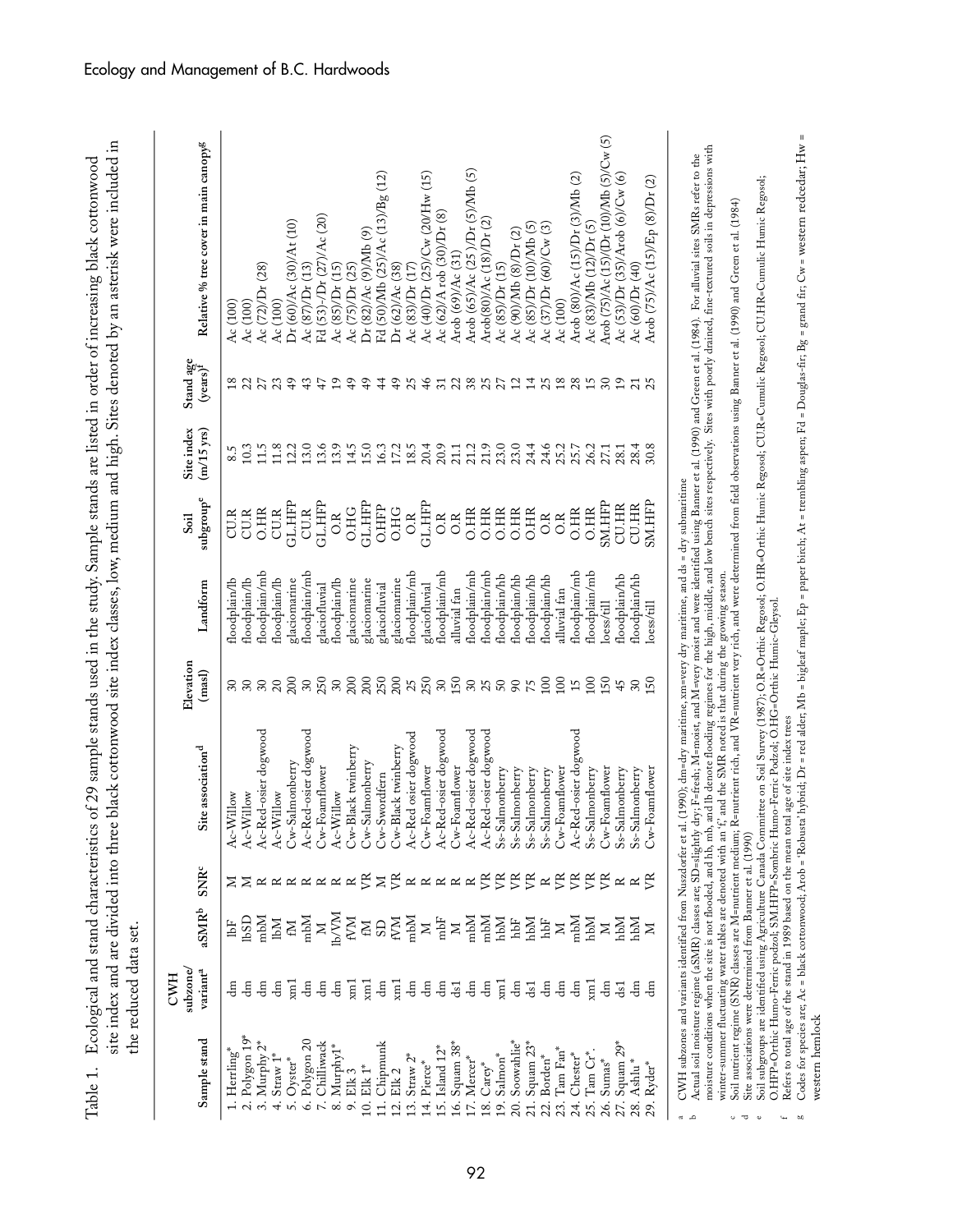The accurate determination of absolute rooting depth was impractical, given the depth of many of the soils studied. In many cases, absolute rooting depth was described simply as greater than the maximum depth of the soil pit excavated. Surface organic horizons (L, F, or H layers) were either absent or too thin to be included in the soil chemical sampling in all of the intensively sampled sites.

In the 20 less intensively sampled study sites, each black cottonwood stand was divided into four equal areas, and a random procedure used to select a soil sampling location within each. In each quadrat a soil pit was excavated to a depth of at least 1 m (or to a restricting layer), and soil samples were removed from each of the four walls, using the same procedure described above for the intensively sampled plots. These four samples were then placed in one sample bag to make up a composite soil chemical sample. In some cases the less-intensively sampled ecosystems had forest floors, and, in these cases, separate mineral soil and forest floor samples were collected in the following manner. At each of the four pits, four forest floor samples were cut with a knife so that the undisturbed dimensions of the rectangular section of forest floor removed could be measured and the volume calculated. Each forest floor sample was bagged separately for laboratory analysis, and later composited to get one sample for each of the four pits sampled.

As for soil chemical sampling, mineral soil bulk densities were measured differently in the intensively, and the less intensively, sampled sites. In the intensively sampled sites, a cylindrical hole was excavated to 30-cm soil depth and all material placed into a plastic bag and labelled. The volume of the hole was measured by inserting a thin, plastic bag into the hole, filling the bag with water to the soil surface, and then measuring the volume of water within the plastic bag in a graduated cylinder. At the less intensive sites, a coring device was used to excavate a 7 cm long cylinder of known volume, after which the soil was removed and placed into a plastic bag. To coincide with the soil chemical sampling, this procedure was repeated until bulk density measures were made over the same soil depths as the soil chemical samples.

Coarse fragment content within the pits was evaluated by separating and weighing, in the field, all mineral fragments larger than 2.5 cm diameter, and by carefully excavating the soil pit to a known dimension so that the volume of the soil pit could be calculated. Using an average solid particle density conversion factor of 2.65, the total mass

of coarse fragments >2.5 cm for the pit was converted to volume and expressed as a percentage of the soil volume. All mineral fragments greater than 2 mm diameter were removed by sieving soils in the laboratory, converted to a volume measure using the average solid particle density factor, and then added to the >2.5 cm coarse fragment fraction to get a total coarse fragment percentage.

#### **Laboratory Analysis of Soil Samples**

Mineral soil samples were transported in plastic bags to the laboratory, where they were thoroughly mixed, air dried, passed through a 2 mm sieve to remove coarse fragments, and then subsampled for analysis. Forest floor soil chemical samples were air dried to constant mass, ground in a Wiley mill, and then composited for analysis. Mineral soil pH was measured with a pH meter using a 1:2 soil:0.01 M CaCl, suspension, as described by Peech (1965). Forest floor pH was measured with a pH meter using a 1:5 suspension in distilled water. Total carbon was determined using a Leco Induction Furnace (Bremner and Tabatabai 1971). Total nitrogen was determined by semimicroKjeldahl digestion (Bremner and Mulvaney 1982), followed by colorimetric analysis of ammonium using a Technicon Autoanalyzer (Anonymous 1966). Mineralizable nitrogen was determined from incubated samples for 14 days at 30°C using the anaerobic incubation method of Wareing and Bremner (1964), as modified by Powers (1980), using a Technicon Autoanalyzer to measure released ammonium. The Mehlich extraction method (Mehlich 1978) was used to measure extractable P, as suggested by Curran (1984). Available sulphate-sulphur was determined by ammonum acetate extraction (Bardsley and Lancaster 1965), reduction to sulphide, followed by colorimetric determination of the reduced sulfide (Kowalenko and Lowe 1972). Extractable K, Ca, and Mg were determined by extraction with Morgan's solution of sodium acetate with a pH of 4.8 (Grewelling and Peech 1960), as recommended by Klinka et al. (1980). All soil nutrient measurements were expressed as percent or parts per million of soil dry mass.

Subsamples of the soil chemical samples were used to determine the percentage of clay, silt, and sand in the samples using the pipette method (Council for Soil Testing and Plant Analysis 1974). Measurements of soil texture were carried out on samples composited over the entire depth used for the soil chemical sampling.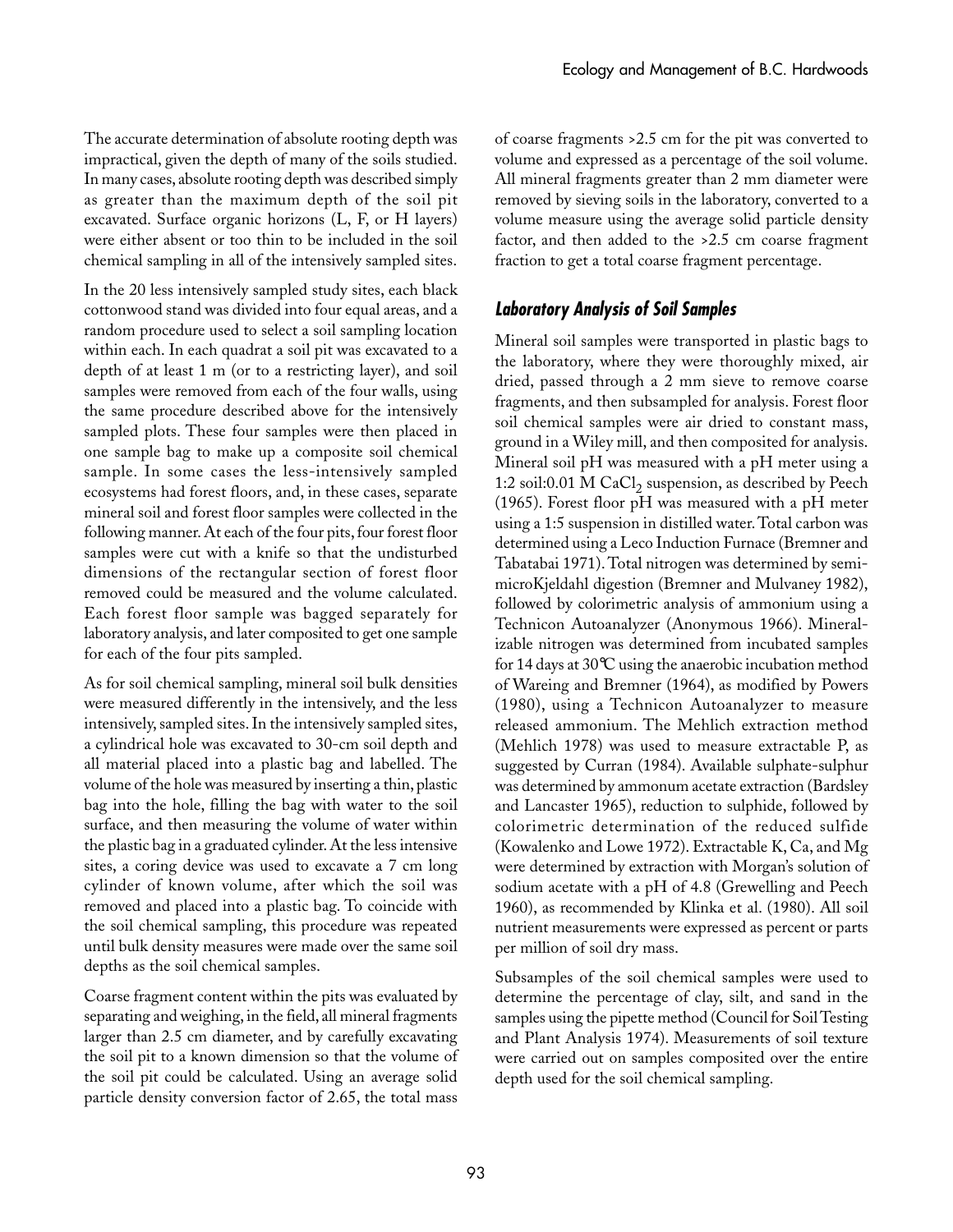Coarse fragment free bulk densities were determined by measuring the mass of samples of known volume after oven-drying at 105°C to constant mass, and passing the samples through a 2 mm sieve to remove the coarse fragments. Mass of soil <2 mm in diameter was then divided by the volume of soil <2 mm diameter (corrected for coarse fragments >2 mm using the average solid particle density factor) to arrive at coarse fragment-free bulk density.

Soil nutrient measurements were expressed as concentrations (% or ppm) of soil dry mass based on the analytical procedures. Using soil nutrient concentration, coarse fragment-free bulk density, and a measure of soil volume (coarse fragment corrections and main rooting depth/root restricting layer measurements), soil nutrients were expressed on a mass per unit area (kg/ha) basis.

## **Foliar Sampling**

### **Field Methods for Foliar Sampling**

The closest healthy, dominant or codominant black cottonwood to each of the 15 randomly selected soil pits was selected for foliar sampling. In stands with only four soil pits, 11 additional trees that met the sampling criteria were randomly selected for foliar sampling. Foliage samples were collected between August 15 and 30 in 1987 and 1988 by a variety of methods (clipping with a pole pruner, tree felling, and shooting) depending on stand height and canopy characteristics, and followed the recommendations of Mitchell (1936). Black cottonwood is characterized by heterophyllous foliage so that two types of leaves (preformed, early leaves and late leaves) are found within the same branch (Critchfield 1960). In this study, black cottonwood late leaves were easily distinguishable from early leaves by their larger size and darker green colour. Only the most recently matured late leaves were sampled and this meant avoiding both the early leaves and the newly formed, apical late leaves. Using these sample selection criteria, 30 g fresh weight foliage samples were collected from lateral branches within the upper one-third of the canopy at all locations.

All foliage samples were placed in paper bags and air-dried briefly until they could be oven-dried at 70°C for 24 hours, and then ground to pass a 20-mesh screen.

#### **Laboratory Analysis of Foliar Samples**

Foliar concentrations of N, P, K, S,  $SO_4$ -S, Ca, Mg, Cu, Zn, Fe, active-Fe, Mn, and B were determined using the following procedures. One-gram samples were wet ashed following Parkinson and Allen (1975), followed by colorimetric analysis for N (phenol-hypochlorite method) and P (unreduced vanadomolybdate complex), and atomic absorption spectrophotometry for K, Ca, Fe, Mg, Mn, Zn and Al. Copper was determined by digestion in nitric acid and hydrogen peroxide followed by atomic absorption spectrophotometry. Boron was determined by dry ashing followed by colorimetric analysis by the azomethine H method (Gaines and Mitchell 1979). Active-Fe was extracted by a modification of the method of Oserkowsky (1933) using 1 *M* HCl and analyzed using atomic absorption spectrophotometry. Sulphur was analyzed using a Fisher Sulphur Analyzer, as described by Guthrie and Lowe (1984). The method of Johnson and Nishita (1952) was used to assess concentrations of  $\mathrm{SO}_4$ -S. Macronutrients were expressed as percentage concentration and micronutrients as parts per million (ppm) of oven-dry mass.

## **Stem Analysis and Site Index Determination**

Black cottonwood trees selected for stem analysis were canopy dominants or codominants, without physical damage or evidence of disease or suppression. Stem analysis trees were felled at 0.30 m, after which total height of the tree was measured. Based on the difference between total height and breast height (1.3 m), disks were removed at breast height and at 10 equal-length segments to the top of the tree. Height of the section above the ground surface was noted for all disks removed. Stumps were cut off flush with the ground to get an estimate of total age. This involves some error on alluvial sites because trees may be buried by sedimentation, so that the germination point can occur somewhere below ground level. Given the rapid juvenile growth of black cottonwood, this error was considered to be small.

All disks were taken from the field for counting of the annual rings because of the difficulty in obtaining reliable age estimates from the diffuse porous wood of black cottonwood. All disks were dried in a lumber kiln, sanded with a belt sander, and moistened before counting under a 10× power binocular stereoscope. All disks were counted until the same age was arrived at on two separate counts, by two different observers.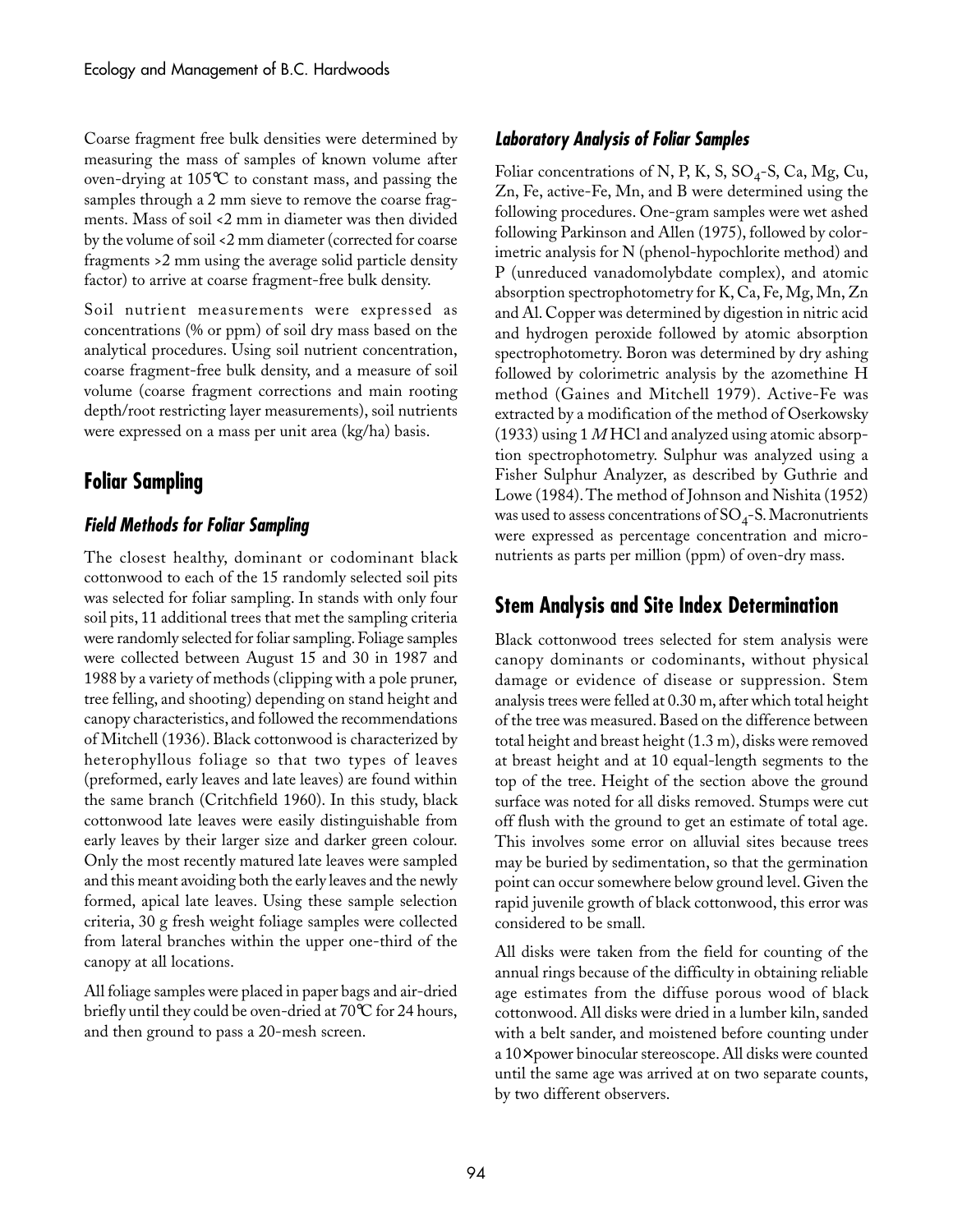Height at an index age of 15 years (breast height age) was estimated by first correcting estimated heights to true heights (Carmean 1972; Dyer and Bailey 1987), and then using an interpolation program to calculate total height by 1 year increments. Except for the Sites 4, 10, 20, and 21, all curves are based on the means of three site trees. At Site 10, only two trees were sampled, and at Sites 4 and 21 means are based on the 15 (10 at Site 20) control trees used in fertilizer experiments conducted at those sites. Since a sample size of 15 trees was used at Sites 4 and 21, they can be used to estimate the accuracy and precision of black cottonwood site index estimates where only three trees were collected. The mean CV for Sites 4 and 21 was 8.3%. Using an alpha of 0.90, site index means at the sample sites with three trees per plot (assuming that the variances do not differ significantly among sites) are estimated at  $\pm$  15% error.

Breast height age of the stands were distributed fairly evenly between 12 and 49 years (Table 1). Site index of black cottonwood showed an almost four-fold increase from 8.5 to 30.8 m in 15 years. Estimates of site index for the two stands younger than the index age (Sites 20 and 21) were based on extrapolation of the distinctly linear height-age curves that characterize juvenile height growth of black cottonwood. By dividing the population of study sites by approximately 3, study sites were assigned to low, medium, and high site index classes. These groups are used to analyze relationships between black cottonwood site index and ecological variables.

## **Statistical Methods**

A single-factor, one-way ANOVA model was used to test the hypothesis of no significant difference in black cottonwood site index among subzones, site associations, and soil nutrient regimes. In all cases the data met the criteria of being normally distributed variables from a random sample, as determined by visual inspections of plots of the measured values against those expected from a normally distributed population (Wilkinson 1990). Homogeneity of variance was achieved through logarithmic transformations of those samples that did not satisfy the Bartlett test. Since the treatment effect was random and quantitative, and the objective was to compare site index among groups, Duncan's multiple range test was used to compare means (Mize and Schultz 1985).

Multiple linear regressions were carried out using the approach that ANOVA and linear regression are both components of the general linear model (Cohen 1968; Wilkinson 1990), and model assumptions for the linear regression were tested in the same manner as for the ANOVAs, as described above. Ecological variables such as foliar nutrients or soil nutrient contents, used here to predict black cottonwood site index, are not independent, and thus violate a major assumption of linear regression (Chatterjee and Price 1977). For this reason a series of univariate regressions was used to demonstrate relationships between dependent and independent variables, and these were combined into complete multivariate models only for independent variables where intercorrelations were not significant. The major diagnostic tool used to evaluate the multiple regression models was the coefficient of determination.

For brevity, correlations of site index with quantitative measures of soil and foliar nutrients reported in this paper are based on a reduced data set (Table 1), and include only sample stands dominated by hardwoods. Comparisons with results for the full data set are included in the discussion of results. Models using all 29 sites, as well as principal components analysis, site index vegetation correlations, ANOVAs of all groups, and univariate regression models are reported in McLennan (1993).

# **Results**

## **Correlations of Site Index with CWH Subzones, Site Associations, and Soil Nutrient Regimes**

The relatively low influence of location within the three different CWH subzones on black cottonwood site index is shown by the ANOVA comparing means for the three groups (Table 2). The ANOVA was not significant (p=0.593) and suggests that differences in the limited range of climates in which study sites were located did not outweigh variation in site index within subzones.

The ANOVA on site associations (sa's) was highly significant (p<0.001) and explained 87% of the variance in black cottonwood site index (Table 2). Black cottonwood site index fell into two main groups - a group with significantly lower site index which includes study stands within the Ac-Willow, "Gleyed" (Cw-Salmonberry/ Cw-Black twinberry), and a second group, with significantly higher site index, which includes the Ac-Redosier dogwood, Ss-Salmonberry, and Cw-Foamflower site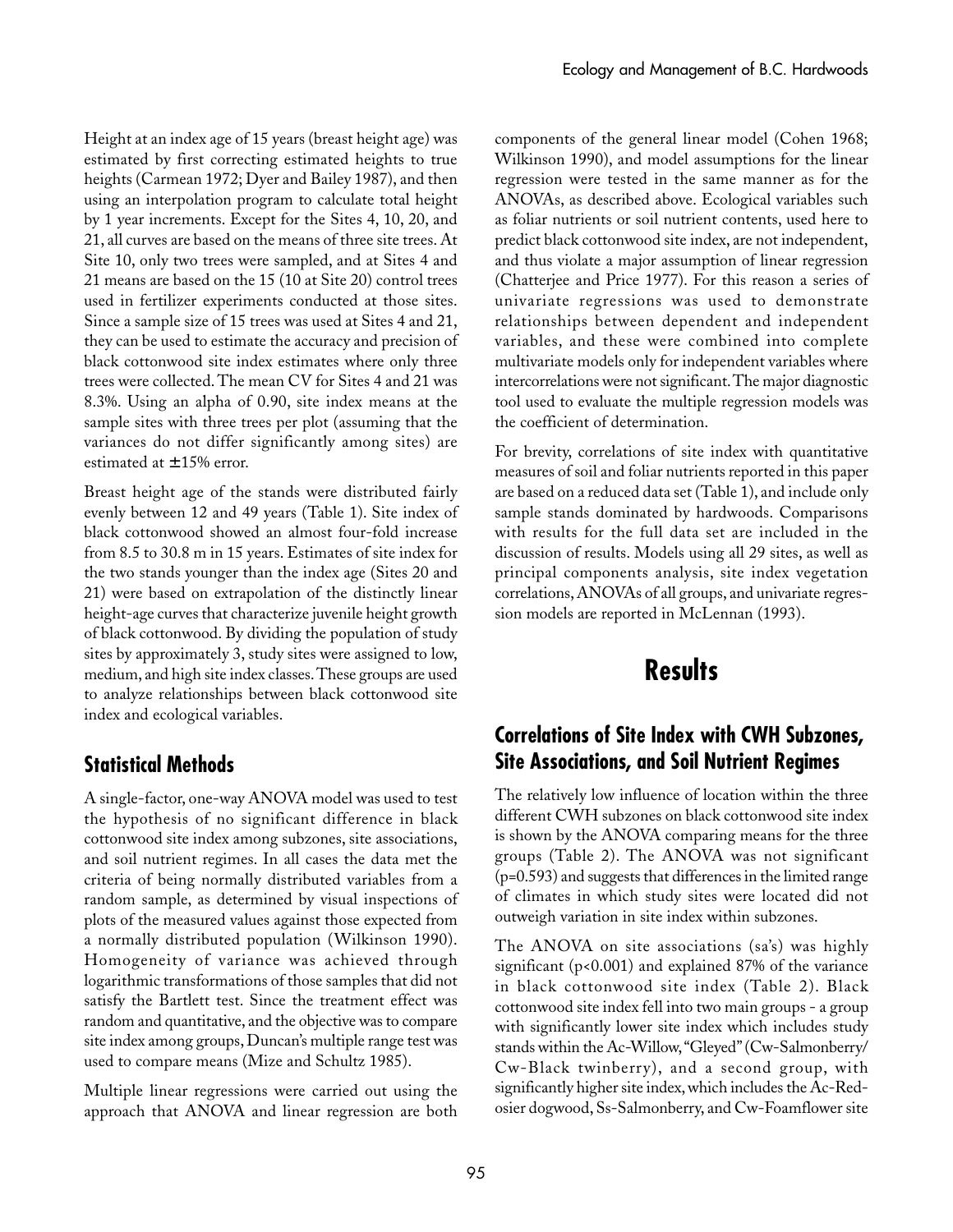associations. The one site included in the Cw-Swordfern site association falls into the lower site index group. Because of the small number in each class and similar black cottonwood site index, study sites within the Cw-Salmonberry/Cw-Black twinberry site associations were considered together as the "Gleyed" sa's in this study.

Table 2. Means and results of ANOVAs for black cottonwood site index (m/15 yrs) in 3 subzones, 3 soil nutrient regime groups, and 5 site associations. Values with the same letter are not significantly different at p<0.05.

| Group/subgroup                                                                   | n             | <b>Black Cottonwood</b><br>site index<br>$(m/15$ yrs) |
|----------------------------------------------------------------------------------|---------------|-------------------------------------------------------|
| Subzone                                                                          |               |                                                       |
| <b>CWHdm</b>                                                                     | 17            | 19.3a                                                 |
| CWHds                                                                            | 6             | 21.8a                                                 |
| <b>CWH</b> xm                                                                    | 6             | 18.1a                                                 |
| Significance <sup>a</sup>                                                        |               | <b>NS</b>                                             |
| Soil nutrient regime<br>Medium<br>Rich<br>Very rich<br>Significance <sup>a</sup> | 3<br>15<br>11 | 11.7 a<br>18.3 a<br>23.6 <sub>b</sub><br>**           |
| Site association                                                                 |               |                                                       |
| Ac-Willow                                                                        | 6             | 11.5 a                                                |
| "Gleyed"                                                                         | 4             | 14.7 a                                                |
| Ac-Red-osier dogwood                                                             | 5             | 21.6 b                                                |
| Ss-Salmonberry                                                                   | 7             | 25.4 <sub>b</sub>                                     |
| Cw-Foamflower<br>Significance <sup>a</sup>                                       | 6             | 23.5 <sub>b</sub><br>***                              |

statistical significance of the ANOVA; NS =  $p > 0.05$ ; \* = 0.05 >  $p > 0.01$ ; \*\* = 0.01 >  $p > 0.001$ ; \*\*\* =  $p < 0.001$ 

The results of the ANOVAs on soil nutrient regime show that average black cottonwood site index between the medium and rich SNR groups was not statistically different, but they were significantly lower than black cottonwood site index in the very rich SNR group. As for site associations, the ANOVA on SNR groups was highly significant (p=0.003), but the SNR ANOVA explained only 36% of the variance in black cottonwood site index.

The ANOVAs of black cottonwood site index within site association or soil nutrient regime did not isolate the effect of soil moisture or soil nutrients because the site association groupings included medium to rich soil nutrient regimes, and the soil nutrient classes encompass the range of

flooding regimes and soil moisture conditions. The ANOVA of black cottonwood site index within site associations stratified by soil nutrient regime explained 88% of the variance within the rich class, and 74% of the variance within the very rich class. Because of the small numbers in each group it was not possible to assess the effect of nutrient regime within site association.

## **Linear Regressions of Soil Nutrient Contents on Black Cottonwood Site Index**

Parameters and summary statistics for univariate regressions of soil nutrient contents (kg/ha) on black cottonwood site index for the reduced data set are shown in Table 3. Models are listed in order of increasing  $R^2$ . Only significant (p>0.05) regressions are shown, and, if significant, only the most significant of either log-transformed or non-logtransformed variables are included. Log total N (ltotN), total C (totC), log mineralizable N (lminN), and log available P (lavP) all had significant positive relationships. Coefficients for exchangeable Ca (exCa) and log exchangeable Mg (exMg) were significant but negative.

| Table 3. | Probability (p), coefficients of determination |  |  |  |  |
|----------|------------------------------------------------|--|--|--|--|
|          | $(R2)$ , and standard error of the estimate    |  |  |  |  |
|          | (SEE) for univariate regressions of soil       |  |  |  |  |
|          | nutrient contents on black cottonwood site     |  |  |  |  |
|          | index in the reduced data set. Only soil       |  |  |  |  |
|          | nutrients with significant (p<0.05)            |  |  |  |  |
|          | regressions are shown.                         |  |  |  |  |
|          |                                                |  |  |  |  |

| Model                                                    | $\mathbf{p}$ | $R^2$ SEE (m) |
|----------------------------------------------------------|--------------|---------------|
| $(1) SIAc = 11.58 + 0.001 (totN)$ 0.000 0.52             |              | 4.64          |
| (2) $SI_{Ac} = -93.19 + 9.810$ (ltotC) 0.000 0.57        |              | 4.45          |
| $(3)$ SI <sub>Ac</sub> = -8.14 + 6.16 (lminN) 0.000 0.62 |              | 4.12          |
| (4) $SI_{Ac} = 6.12 + 4.198$ (lavP) 0.009 0.31           |              | 5.68          |
| $(5)$ SI <sub>Ac</sub> = 26.62 - 0.003 (exCa) 0.013 0.30 |              | 5.76          |
| (6) $SI_{Ac} = 24.88 - 0.001$ (lexMg) 0.030 0.22         |              | 5.99          |

Univariate regressions of soil nutrient contents on black cottonwood site index for the reduced data set were similar to those shown for the full data set, except that exchangeable K was not significant, and exchangeable Ca and Mg demonstrated significant and negative linear relationships. For all nutrients except exchangeable K, the variance explained by the linear models based on the reduced data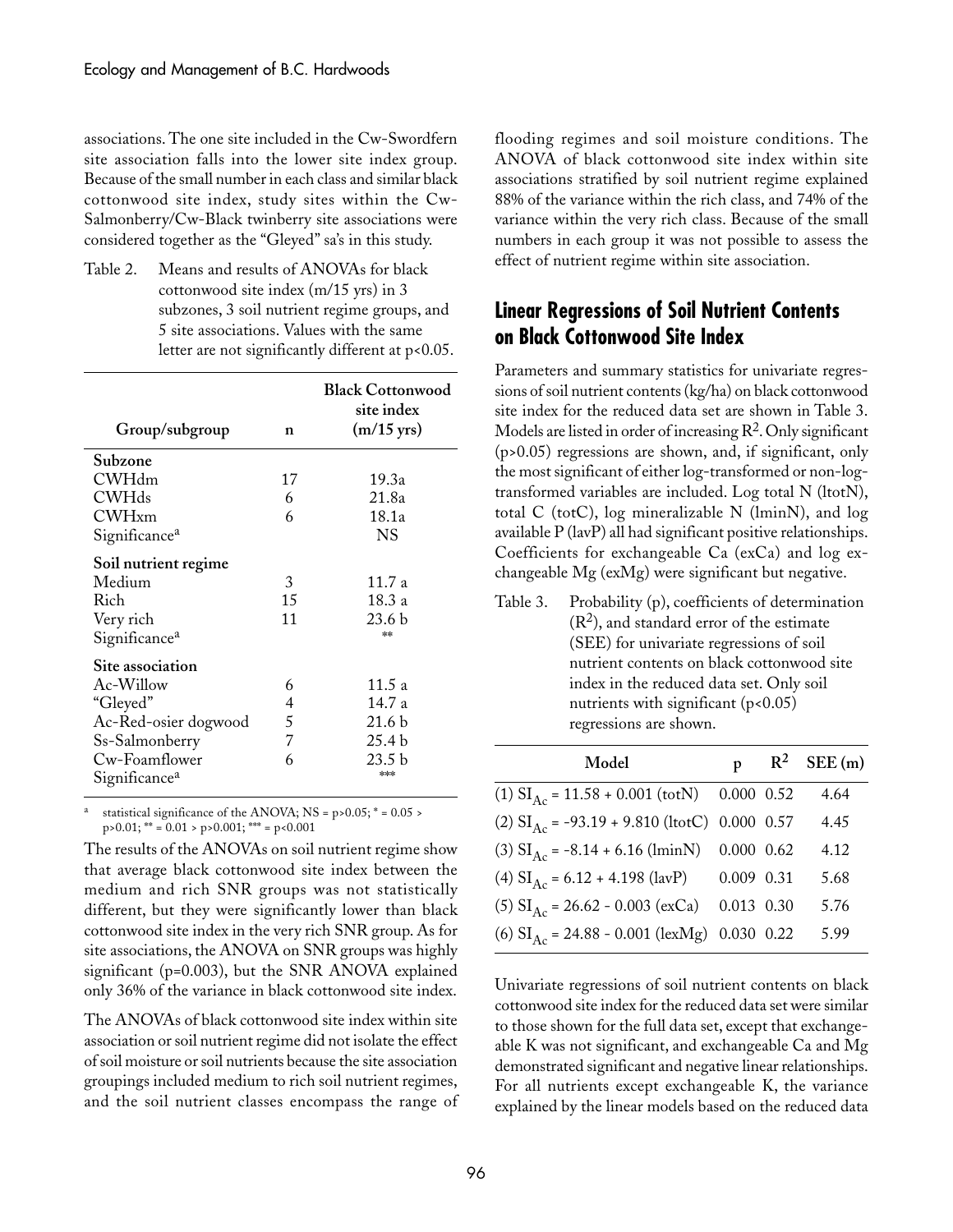set was about twice as high as that based on the complete data set. The stronger relationships demonstrated for soil nutrients in the reduced data set were due primarily to the reduction in humus form variability, and in the deletion of upland sites where soil drainage was impeded, so that uptake of nutrients present within the soil was impaired.

Multiple regression models of soil nutrients with significant univariate regressions on black cottonwood site index explained about 80% of the variance in black cottonwood site index for the reduced data set (Models 1–5, Table 4). Complete models with regression coefficients are not given because of significant correlations among the explanatory variables with significant univariate probabilities (Table 5). Correlation matrices for both the log-transformed and the non-log-transformed values of soil nutrients significantly correlated with site index (Table 5) show that total N, total C, and mineralizable N formed a significantly, positively correlated group, as did exchangeable Ca and Mg. Available P had a significant negative correlation with both exchangeable Ca and Mg. In the multiple regressions, total C and N were not entered and mineralizable N was used to represent them. Given the high positive correlation of exchangeable Ca and Mg, a new variable was created (ex Ca+Mg) that sums the two values. This variable did not increase the explanatory power of the models (Model 2, Table 4). Dropping exchangeable Mg from the model did not reduce the percentage of variance explained (Model 3, Table 4), although, when exchangeable Ca was omitted, the percentage of variance explained dropped to 69% (Model 4, Table 4). The model using the log-transformed values explained about the same percentage of variance as the non-log-transformed soil nutrient values (Model 5, Table 4).

Table 4. Probability (p), coefficients of determination  $(R<sup>2</sup>)$ , and standard error of the estimate (SEE) for multiple regressions of soil nutrients on black cottonwood site index, using variables with significant univariate regressions on black cottonwood site index in the reduced data set (n=22)

| Model                            | D    |     | $R^2$ SEE (m) |
|----------------------------------|------|-----|---------------|
| $(1)$ minN, avP, exCa, exMg      | .000 | .79 | 3.59          |
| $(2)$ minN, avP, ex $(Ca+Mg)$    | .000 | .79 | 3.38          |
| $(3)$ minN, avP, ex Ca           | .000 | .80 | 3.34          |
| $(4)$ minN, avP, ex Mg           | .000 | .69 | 4.08          |
| $(5)$ lminN, lavP, lex $(Ca+Mg)$ | .000 | .80 | 3.46          |

Table 5. Correlation matrices for soil nutrient variables with significant univariate linear regressions on black cottonwood site index for the reduced data set. Bolding indicates significant (p<0.05) correlations.

|             | totN     | tot $C$  | minN     | avP            | exCa  |
|-------------|----------|----------|----------|----------------|-------|
| totC        | 0.870    |          |          |                |       |
| minN        | 0.662    | 0.728    |          |                |       |
| avP         | 0.070    | $-0.070$ | 0.350    |                |       |
| exCa        | $-0.407$ | $-0.396$ | $-0.471$ | $-0.600$       |       |
| exMg        | $-0.118$ | $-0.174$ | $-0.278$ | $-0.527$       | 0.745 |
|             |          |          |          |                |       |
|             | 1totN    | 1totC    | lminN    | $1a\mathbf{v}$ | lexCa |
| $1$ tot $C$ | 0.920    |          |          |                |       |
| lminN       | 0.850    | 0.865    |          |                |       |
| lavP        | 0.226    | 0.057    | 0.407    |                |       |
| lexCa       | $-0.294$ | $-0.279$ | $-0.389$ | $-0.473$       |       |

## **Interaction of Soil Available-P, Soil␣ Exchangeable Ca, and Soil pH**

The solubility and availability of soil P is determined to a large extent by soil pH and the concentrations of Ca available to fix P as calcium phosphate concretions (Boishot et al. 1950; Cole et al. 1953; Griffin and Jurinak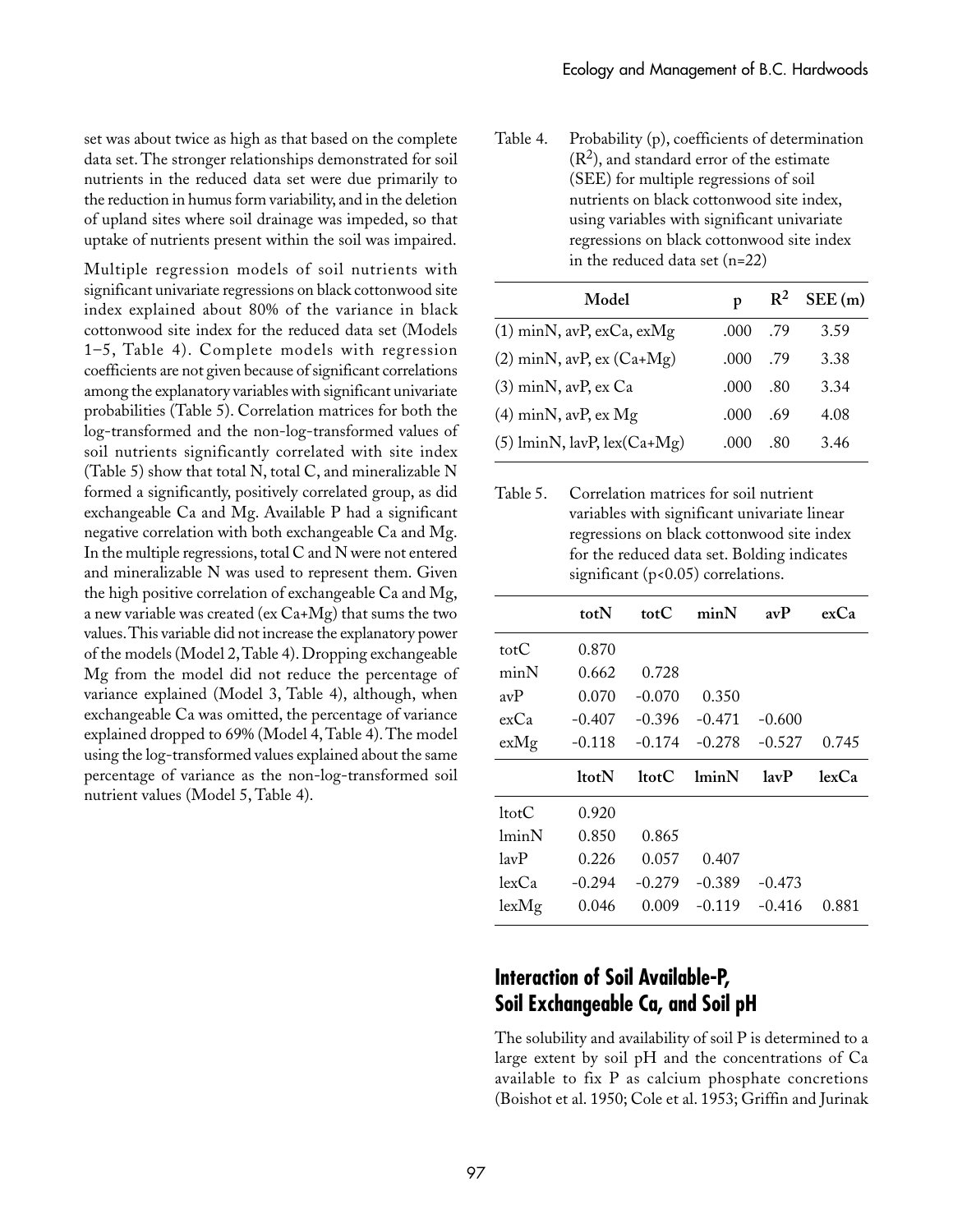1973; Russell 1974). The significant (p<0.05) negative relationship between available P and exchangeable Ca (Table 5) suggests that this effect may be responsible for the low amounts of available P in study site soils with high exchangeable Ca contents. This relationship is well demonstrated for the 22 sites in the reduced data set (Figure 1). In Figure 1, available P is much lower when soil pH is in excess of 6.5, and when exchangeable Ca contents increase over about 15,000 kg/ha. Data labels in Figure 1 refer to high  $(H)$ , medium  $(M)$ , and low  $(L)$  site index classes, and the trend is for high site index class sites to have high amounts of available P, relatively low amounts of exchangeable Ca, and relatively low pH. Although an indication of total P in these soils is required to confirm it, one explanation for this relationship is that soil contents of available P are fixed and thus made unavailable in black cottonwood stands with high pH and exchangeable Ca contents.



Figure 1. Three-dimensional scattergram showing the effect of increasing soil pH and content of soil exchangeable Ca on content of soil available P for the reduced data set (n=22). Study sites are labeled by their black cottonwood site index class (L=low; M=medium; H=high).

## **Linear Regressions of Foliar Nutrient Concentrations on Site Index**

Table 6 presents model parameters for foliar nutrients with significant regressions on site index for the reduced data set. Foliar N (folN) alone accounted for about 70% of the variation in black cottonwood site index, followed by foliar K (folK), Cu (folCu), P (folP), and S (folS), in decreasing order of variance explained. The list of significantly correlated foliar nutrients in the reduced data set (Table 6) was essentially the same as for the complete data set, except that the regression with foliar P was significant, and that for foliar  $SO_4$  was not. In general, the percentage of variance explained was higher for the reduced data set, and the standard errors of the estimate about the same.

Table 6. Probabilities (p), coefficients of determination  $(R<sup>2</sup>)$ , and standard errors of the estimate (SEE) for univariate regressions of foliar nutrients on black cottonwood site index. Only foliar nutrients with significant (p<0.05) regressions are shown.

| Model                                                             |  | $p \t R^2$ SEE (m) |
|-------------------------------------------------------------------|--|--------------------|
| $(1)$ SI <sub>Ac</sub> = -7.937 + 12.767 (folN) 0.000 0.701 3.36  |  |                    |
| $(2)$ SI <sub>Ac</sub> = 2.772 + 11.506 (folK) 0.001 0.458 4.66   |  |                    |
| $(3)$ SI <sub>Ac</sub> = 274.66 + 446.19 (folCu) 0.004 0.381 4.98 |  |                    |
| (4) $SI_{Ac} = 2.550 + 80.442$ (folP) 0.010 0.315 4.76            |  |                    |
| $(5)$ SI <sub>Ac</sub> = 4.903 + 61.107 (folS) 0.010 0.315 5.24   |  |                    |

The multiple regression model that included all foliar nutrient variables with significant univariate regressions on black cottonwood site index (Model 1, Table 7) had the highest explanatory power with an  $\mathbb{R}^2$  of about 80%. As for soil nutrient contents, the correlation matrix presented in Table 8 shows a high degree of intercorrelation among foliar nutrients that have significant regressions on site index. Model 2 (Table 7), which excluded S, had a slightly lower  $R^2$ , as did Model 3 (Table 7), which included only foliar N, P, and K. Forward stepwise regression that began with all foliar variables with significant univariate regressions identified foliar N and P as the most important nutrients determining site index in the reduced data set (Table 7, Model 4). This model explained 78% of the variation in black cottonwood site index, and had a standard error of the estimate of 3.07m.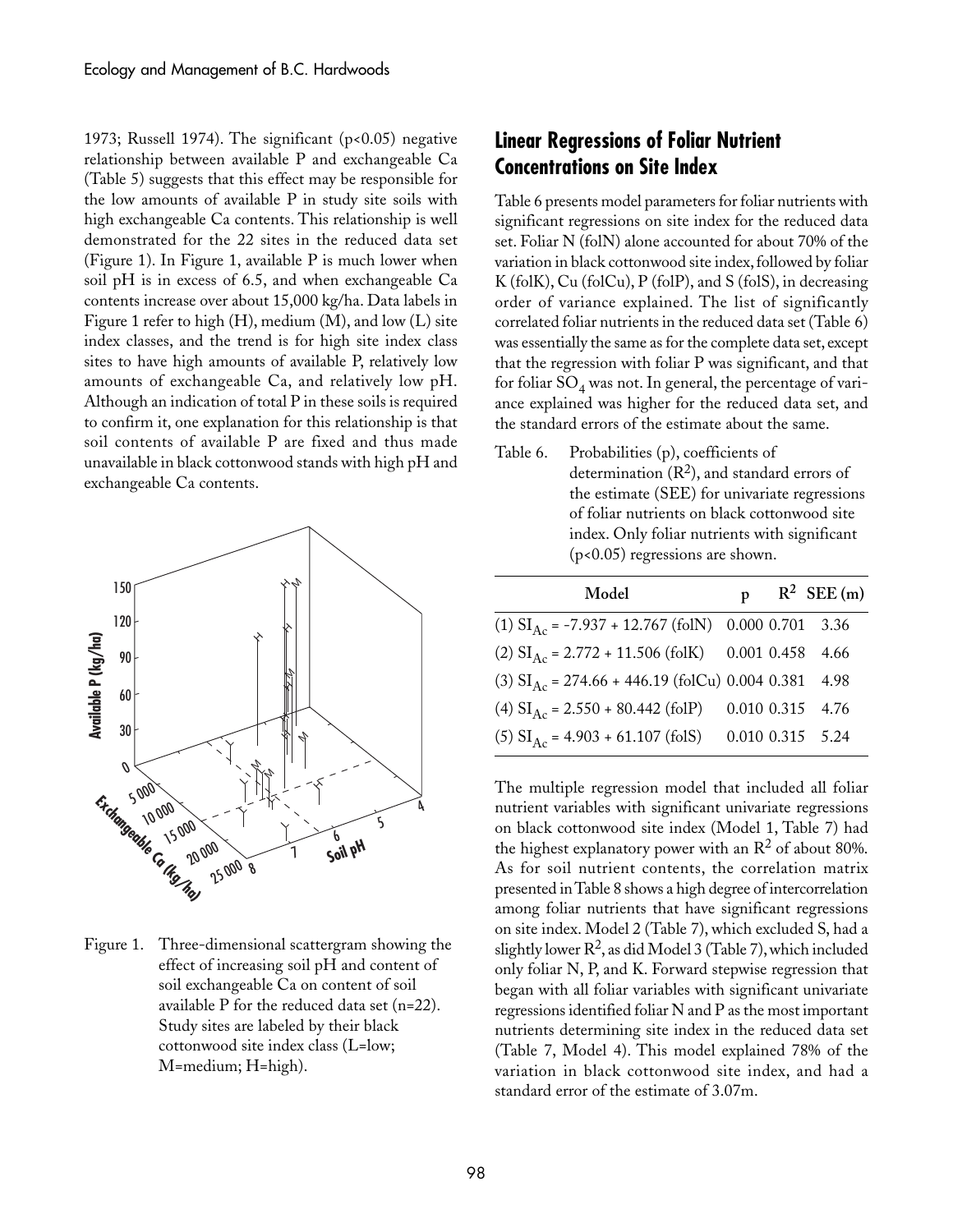Table 7. Probabilities (p), coefficients of determination  $(R^2)$ , and standard errors of the estimate (SEE) for multiple regressions of foliar nutrients on black cottonwood site index in the reduced data set

| <b>Foliar nutrients</b>                           | p           | $\mathbb{R}^2$ | SEE(m) |
|---------------------------------------------------|-------------|----------------|--------|
| (1) N, P, K, S, Cu                                | 0.001 0.795 |                | 3.28   |
| $(2)$ N, P, K, Cu                                 | 0.000       | 0.788          | 3.20   |
| $(3)$ N, P, K                                     | 0.000       | 0.779          | 3.24   |
| (4) Forward stepwise<br>$(N, P, K, S, Cu) - N, P$ | 0.000       | 0.775          | 3.07   |

Table 8. Correlation matrix for foliar nutrient variables with significant univariate linear regressions on black cottonwood site index. Bolding indicates significant  $(p<0.05)$ correlations.

|    | N     | Р     | K     | S     |
|----|-------|-------|-------|-------|
| P  | 0.573 |       |       |       |
| K  | 0.817 | 0.687 |       |       |
| S  | 0.824 | 0.272 | 0.648 |       |
| Cu | 0.823 | 0.287 | 0.650 | 0.804 |

#### **Relationships between Foliar and Soil Nutrients**

Univariate regressions (Table 9) show that concentrations of P, N, K, and Mg in black cottonwood foliage were well correlated with measures of soil contents (kg/ha) for the same nutrients. Scattergrams for all nutrients listed in Table 9 are shown in Figure 2, where best-fit lines are shown. Measures of soil available P, as measured by the new Mehlich method, accounted for 83% of the variation in foliage concentration of black cottonwood trees on those sites, and had a standard error of the estimate of 0.018% dry mass. Increases in foliar P were also associated with increasing black cottonwood site index, as shown by the site index class labels for the sites shown in Figure 2. Although the percentage of variance explained is not as high (Table 9), similar relationships exist for foliar N and foliar K concentrations (Figure 2). The increasing concentrations of foliar Mg were significantly correlated

with measures of soil exchangeable Mg contents, but the increase was not associated with increases in black cottonwood site index (Figure 2). Most sites in the high site index class had relatively low foliar Mg concentrations and soil Mg contents. Regressions for foliar S and Ca on measures of soil  $SO_4$  and  $Ca$  contents were not significant, and suggested that soil contents of these nutrients were sufficient and did not limit their uptake in the sites studied.

The results of the regressions shown in Table 9 and illustrated in Figure 2 support a trend that is evident from analysis of both the soil and foliar nutrient data for the stands studied. The availability of N, P, and K in soils within the study sites were the principal nutrient factors that determined black cottonwood site index. Foliar S was associated with increases in black cottonwood site index, but was not considered to be causative. This conclusion is supported by the regressions shown in Figure 2, where increases in foliar S are unrelated to the availability of SO<sub>4</sub> in study area soils. As suggested by several authors (Dijkshoorn and van Wijk 1967; Kelly and Lambert 1972; Turner and Lambert 1977), S is taken up in proportion to the uptake of N, and in a ratio required for the synthesis of plant proteins.

Table 9. Univariate models, probabilities (p), coefficients of determination  $(R^2)$ , and standard errors of the estimate (SEE) for regressions of foliar nutrients on soil nutrient content of the same nutrient

| Model                                                                   | p           | $R^2$ | <b>SEE</b> (%) |
|-------------------------------------------------------------------------|-------------|-------|----------------|
| (1) Foliar P = 0.175 + 0.001<br>(soil available P)                      | 0.000 0.831 |       | 0.02           |
| (2) Foliar N = 1.642 + 0.004<br>(soil mineralizable N)                  | 0.001 0.497 |       | 0.28           |
| (3) Foliar Mg = $0.190 + 0.00002$ 0.011 0.323<br>(soil exchangeable Mg) |             |       | 0.04           |
| (4) Foliar K = 1.042 + 0.004<br>(soil exchangeable K)                   | 0.018 0.272 |       | 0.32           |
| $(5)$ Foliar S = 0.210 + 0.0005<br>(soil available $SO_4$ )             | 0.365 0.051 |       | 0.04           |
| (6) Foliar Ca = $-1.197 + 0.0004$ 0.922 0.001                           |             |       | 0.29           |

(soil exchangeable Ca)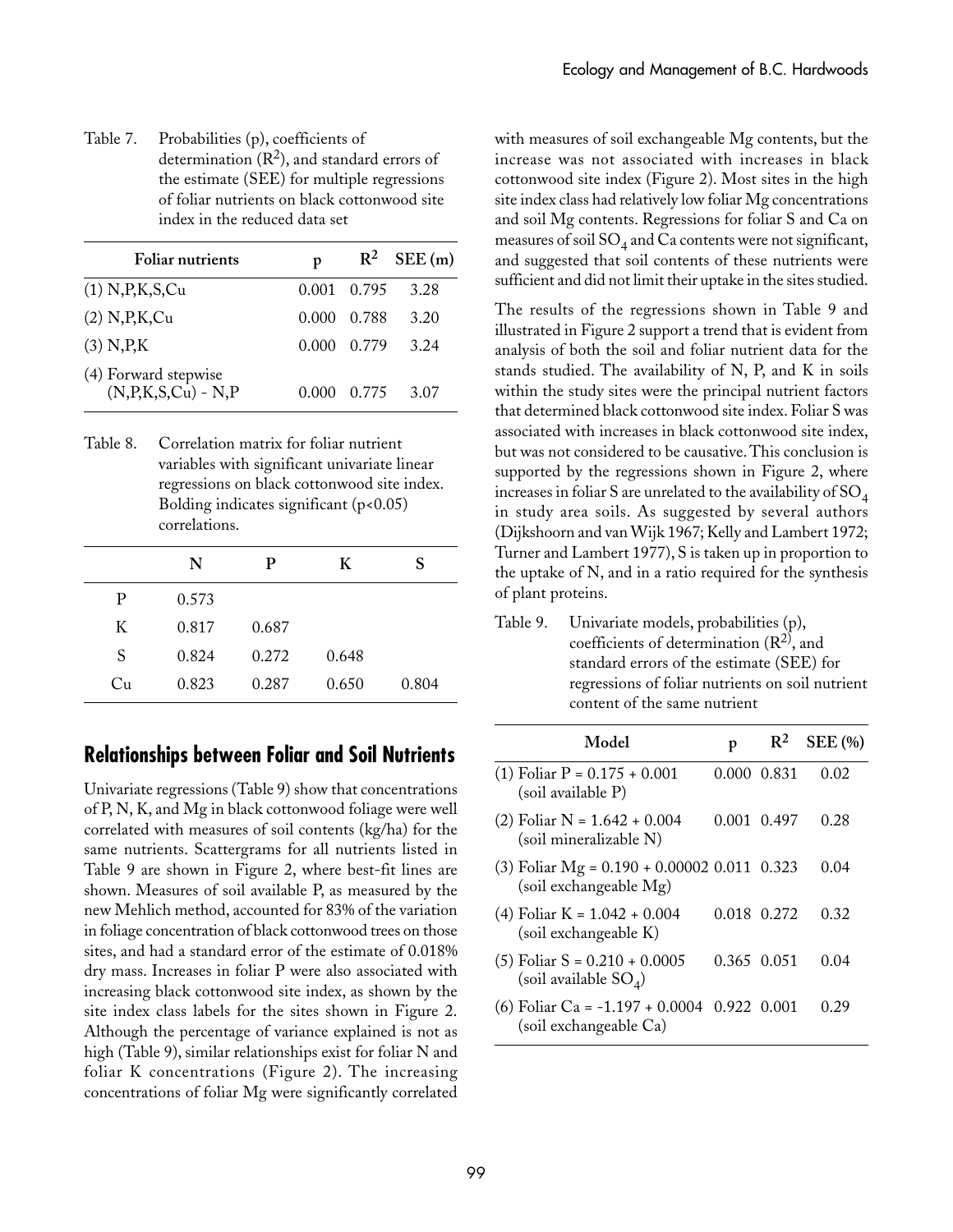

Figure 2. Regressions of foliar nutrient concentrations on their soil nutrient contents. Study sites are labeled by their black cottonwood site index class (L=low; M=medium; H=high). Linear best-fit lines are shown to demonstrate trends of the different regressions.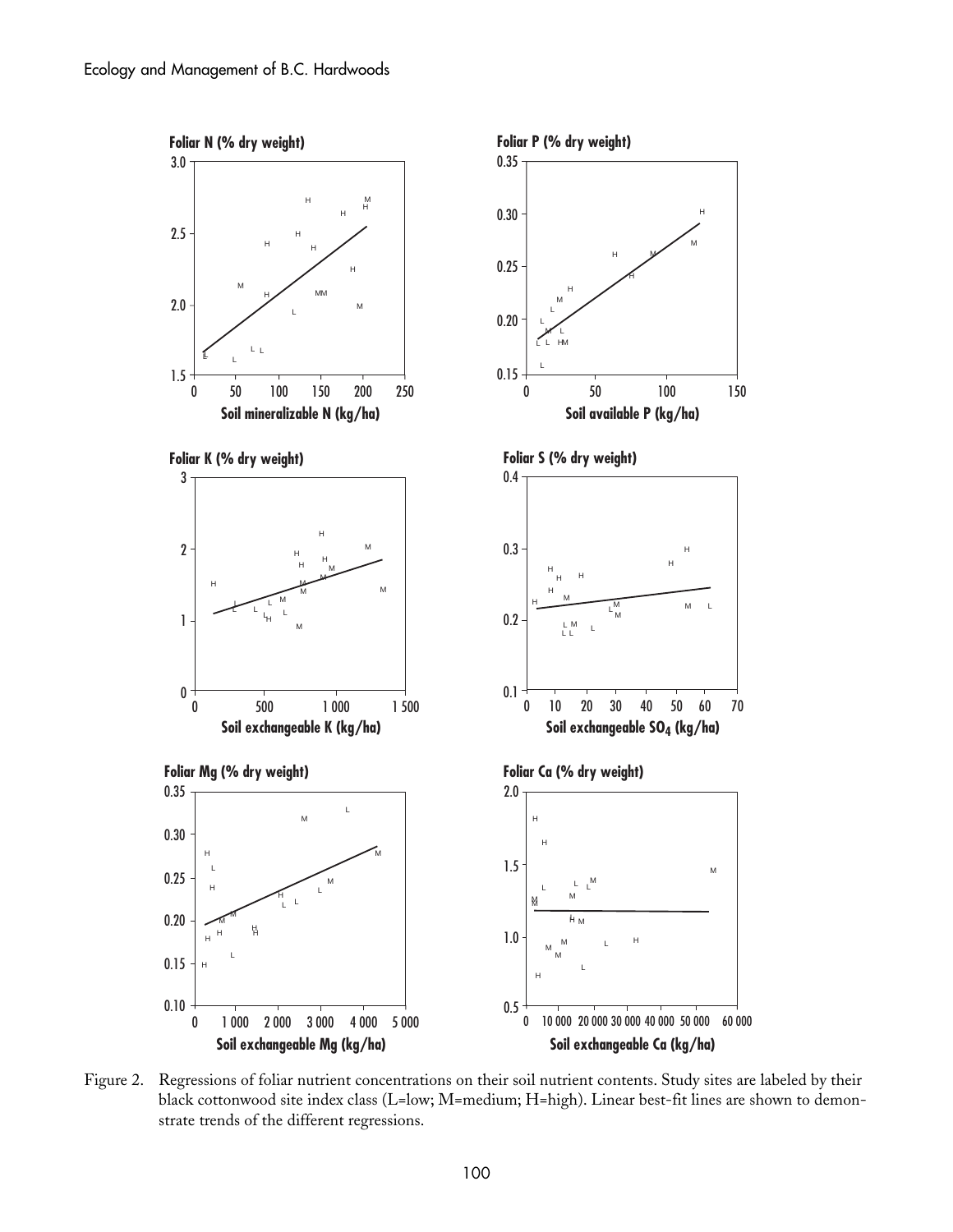## **Identification of Optimal Nutrient Levels for Black Cottonwood**

Scattergrams relating foliar concentrations of N, P, K, and Cu to site index are shown in Figure 3. Mean values for foliar nutrient concentrations in the high site index class are shown as vertical dashed lines in Figure 3, and are included for reference. A distance-weighted least squares smoothing algorithm (McLain 1974) has been used to fit a second-order polynomial line through the data points to show the general trend of the data. For foliar N, P, and Cu the trend is for black cottonwood site index to increase through the low and medium black cottonwood site index classes, as the concentrations of the foliar nutrients increase, and then to taper off in the high site index class as foliar concentrations increase. These trends can be interpreted as a "deficiency to sufficiency," or critical levels curves (Leyton 1958; Lavender 1970; Ballard and Carter 1986; Chapin et al. 1986; Weetman and Wells, 1990). The trend for foliar K differs from the other three nutrients in that no leveling of the curve is apparent, and the relationship is more or less linear. This suggests that, given the concentrations of the other nutrients, the K sufficiency level has not been reached, and thus higher levels of foliar K will result in higher black cottonwood site index. Although foliar Cu concentrations follow an almost identical trend to foliar N and P, it is difficult to attach a critical level to it, since requirements for Cu are normally very low (Ballard and Carter 1986).

The increase in foliar Cu concentration may reflect higher uptake of the element, as more rapid growth occurs in cottonwoods on sites well supplied with other limiting nutrients such as P, N, and K.

Table 10 presents published critical foliar nutrient concentrations for black cottonwood and other *Populus* species. Mean foliar concentrations for the high black cottonwood site index class are included in the table to compare foliar levels in this study. Compared to a study of similar-aged *P. deltoides* in natural stands in Mississippi (Study 1, White and Carter, 1970a), foliar concentrations in the fastest-growing trees in this study are higher for all nutrients except Ca and Mg. Foliage concentrations of N and P in young hybrid poplars grown in greenhouse culture are much higher than those for older, native trees in this study. The value of 2.5% for foliar N, as reported by Heilman (1985) is for a 6-year-old plantation of black cottonwood and was very close to the value of 2.45% measured in this study. For all five nutrients considered,

foliage concentrations measured for the high site index class in this study were most similar to those reported by Leech and Kim (1981) for plantations of hybrid poplars in Ontario. No critical values have been published for the other macro- and micro-nutrients measured in this study. Given the paucity of other data for black cottonwood, and the relatively good correlations with the data for other *Populus* species and hybrids that are available, the mean foliar concentrations measured in the 11 stands in the high site index class (site index >22m/15 years), were considered to be optimal foliage levels for the species, and were used in the calculation of DRIS ratios for comparing the nutrient status of the different site associations.

Table 10. Published foliar nutrient critical levels (%␣ dry mass) for *Populus* spp. and hybrids

| Foliar<br>nutrient 1 2 3 4 5 6 |      |                 |                          |                                             | This<br>study |
|--------------------------------|------|-----------------|--------------------------|---------------------------------------------|---------------|
| N.                             |      |                 |                          | 2.00 2.20 3.00 2.50 3.78 2.45 2.45          |               |
| P                              |      |                 |                          | $0.17 - 0.30 - 0.57 0.24 0.24$              |               |
| K                              |      |                 |                          | $1.30$ $1.40$ $1.20$ - $2.64$ $1.40$ $1.76$ |               |
| Ca                             | 2.30 |                 | $\overline{\phantom{0}}$ | 1.21 0.68 1.21                              |               |
| Mg                             |      | $0.18$ $0.20$ - | $-$                      | $0.26$ $0.15$ $0.21$                        |               |

<sup>1</sup> White and Carter (1970a) for *P. deltoides*

<sup>2</sup> White and Carter (1970a) for *Populus* spp.

<sup>3</sup> Bonner and Broadfoot (1967) for *P. deltoides* in greenhouse culture

<sup>4</sup> Heilman (1985) for *P. trichocarpa*

<sup>5</sup> Leech and Kim (1981) for *P deltoides* clone D38 in greenhouse culture

<sup>6</sup> Leech and Kim (1981) for *P deltoides* clone D38 in field plantation

### **Diagnosis of Nutrient Limitations in the Site Associations**

DRIS (Beaufils 1973; Leech and Kim, 1981) ratios for the six site associations sampled in this study are presented in Table 11, and utilized foliar nutrient concentrations in the high site index class as norms for comparison among the site associations. The DRIS process assumes that not only are the concentrations of foliar nutrients optimal for natural stands (nutrient intensity—Shear et al. 1946), but also that the relative concentrations among species in the high site index class represent a condition of nutrient balance (Shear et al. 1948).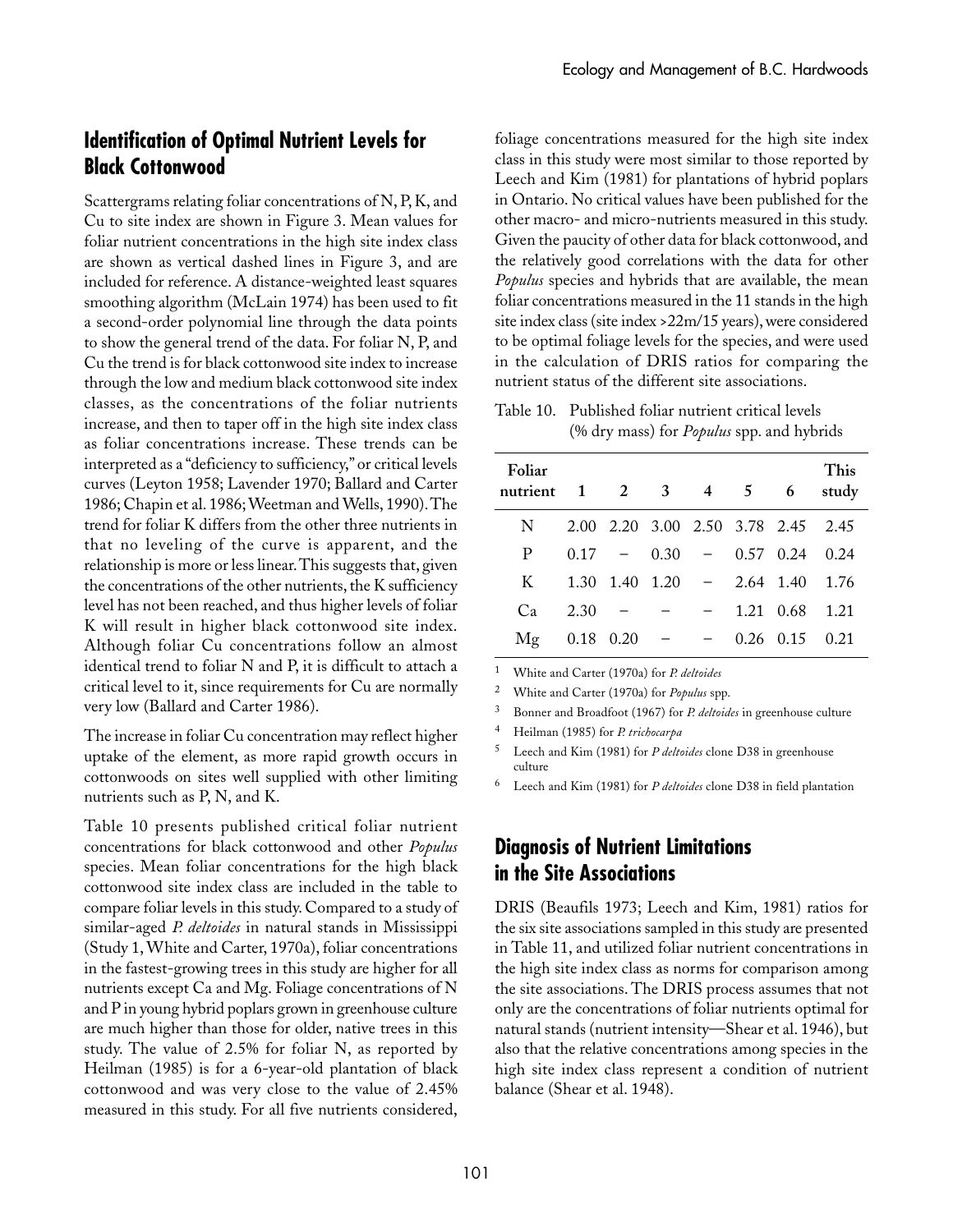

Figure 3. Scattergrams of black cottonwood site index and selected foliar nutrients. Study sites are labeled by their black cottonwood site index class (L=low; M=medium; H=high). Best fit second order polynomial lines have been drawn using a distance-weighted least squares smoothing algorithm (MacLain 1974).

The Ss-Salmonberry site association came closest to representing optimal nutrient intensity and balance for black cottonwood growth, as shown by very low DRIS indices (Table 11). This is to be expected because it was principally Ss-Salmonberry sites that made up the high site index class (see Table 1) and thus they were used to calculate the norms. DRIS norms generated from the 25 fastest-growing, fertilized trees in a parallel, black cottonwood fertilization experiment at Site 21 can be used

to assess nutrient limitation in the high site index class. Trees used to develop the norms were fertilized with a balanced fertilizer, which included all macro- and micronutrients. Using DRIS, nutrient deficiencies for trees in the high site index class were identified as  $B(-24) > K(-18) > P$  $(-13)$  > S  $(-6)$ . The role of B in limiting growth of black cottonwood growth is difficult to assess (Carter and Brockley 1990), and the foliar concentrations of trees in the high site index class were well above that required for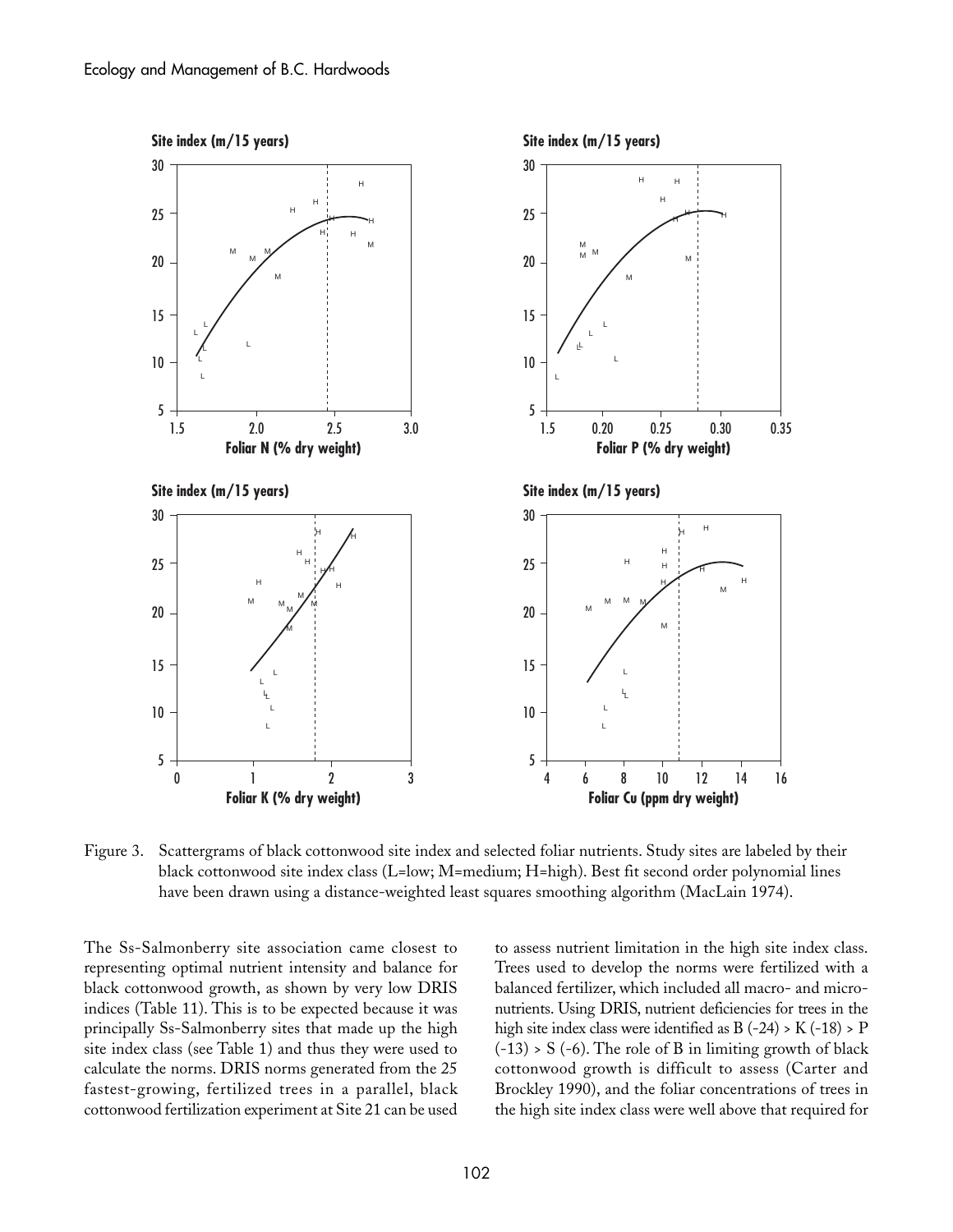| Site<br>association  | $\mathbf n$ | N<br>(%) | P<br>$\left( % \right)$ | K<br>$(\%)$ | Ca<br>(%) | Mg<br>(%)      | Cu             | $Z_{n}$<br>$(ppm)$ $(ppm)$ $(ppm)$ $(ppm)$ $(ppm)$ | Fe             | Mn | B     | S<br>(%) |
|----------------------|-------------|----------|-------------------------|-------------|-----------|----------------|----------------|----------------------------------------------------|----------------|----|-------|----------|
| Ss-Salmonberry       |             |          | 3                       | 3           | $-3$      | $\theta$       | $\overline{0}$ | $\theta$                                           | $-4$           | 3  | $-3$  | $\Omega$ |
| Ac-Red-osier dogwood | 5           | -8       | $-10$                   | $-10$       | $-1$      | 17             | $-4$           | $-2$                                               | $\overline{4}$ | 12 | 17    | -11      |
| Ac-Willow            | 6           | $-11$    | $-5$                    | $-5$        | 3         | 10             | $-13$          | 2                                                  | 8              | 13 | 13    | -8       |
| Cw-Foamflower        | 6           | -8       | 6                       | $-7$        | 6         | $\overline{0}$ | $-22$          | $-1$                                               | 5              | 34 | $-5$  | $-1$     |
| "Gleyed"             | 4           | $-4$     | $-3$                    | $-41$       | 24        | 49             | $-21$          | $-10$                                              | 8              | 45 | $-35$ | $-10$    |
| Cw-Swordfern         |             | $-2$     | 5.                      | $-1$        | 18        | $-7$           | $-23$          | -8                                                 | $-20$          | 9  | 34    | -8       |

Table 11. Comparisons of DRIS ratios in 6 site associations sampled in the study. Norms for the establishment of the ratios are based on mean foliar concentrations from stands in the high site index class.

conifers (Ballard and Carter 1986). Also, B deficiency should be expressed in apical areas of the trees (Carter and Brockley 1990), and there was no indication of B deficiency symptoms in the fast-growing population of cottonwood studied. It was apparent from regressions of foliar S on soil S that sufficient soil S was available, but was not taken up by the trees. For this reason it is assumed that S is not limiting to black cottonwood in the stands studied. The regression of foliar K on soil K was the only relationship that was more or less linear, and it was suggested that increasing the uptake of K may result in a growth increase for rapidly growing black cottonwood stands. The high negative K index from the DRIS analysis supports this conclusion. Based on the DRIS analysis, and the data presented in this study, it is concluded that, in unmanaged stands, the fastest-growing black cottonwoods are limited by the uptake of K and then P.

Sites in the Ac-Red-osier dogwood site association were diagnosed as deficient in the order  $S > P = K > N > Cu >$ Zn. It was concluded from the regression of foliar S on soil S that S was not limiting, but was likely taken up in proportion to N (See Section 5.3.9). DRIS indices for Cu and Zn were very low and thus not considered critical. From this analysis, site index in Ac-Red-osier dogwood sites appears to be limited principally by P and K, and to a lesser degree N.

According to the DRIS indices given in Table 11, Ac-Willow sites are limited in the order  $Cu > N > P = K$ . Foliar Cu concentrations were never below 6.8 ppm in any of the site associations, and Ballard and Carter (1986) suggest that, in conifers, Cu deficiencies do not occur until at least 4 ppm. Thus, for Ac-Willow sites, it is assumed that N is the most limiting nutrient, followed by P and K, which are about equally deficient.

DRIS indices for the Cw-Foamflower site association indicate deficiency in the order  $Cu > N > K$ . Using the same reasoning for Cu deficiency level, it can be argued that N, and then K, limit black cottonwood growth in this site association.

Gleyed site associations demonstrated a more complex pattern of nutrient deficiency, and are diagnosed as nutrientlimited in the order  $K > B > Cu > Zn = S > N > P$ . The very high K DRIS index is considered to be very important in limiting black cottonwood growth on these site associations. The mean foliar concentration of 0.82% for the gleyed site associations is well below all critical levels for this nutrient. The mean B concentration for the gleyed group of site associations is 13 ppm, which is diagnosed as "possibly deficient" by Ballard and Carter (1986) based on observations of conifers. It is possible, therefore, that black cottonwood on sites within the gleyed group are also limited by low B levels. As discussed above for Cu, Zn concentrations are well above deficient levels proposed by Ballard and Carter (1986) for conifers, and are not considered to be limiting. Thus, black cottonwood growth on the gleyed sites is considered to be limited principally by K and B, and only slightly by P and N.

The Cw-Swordfern site association was represented by only one study site, which was diagnosed as limited in the order Cu > Fe > S > Mg > N > K. As discussed above, Cu and S at the foliar concentrations measured are not considered to be limiting. Fe and active-Fe concentrations were 53 and 38, ppm respectively, neither of which was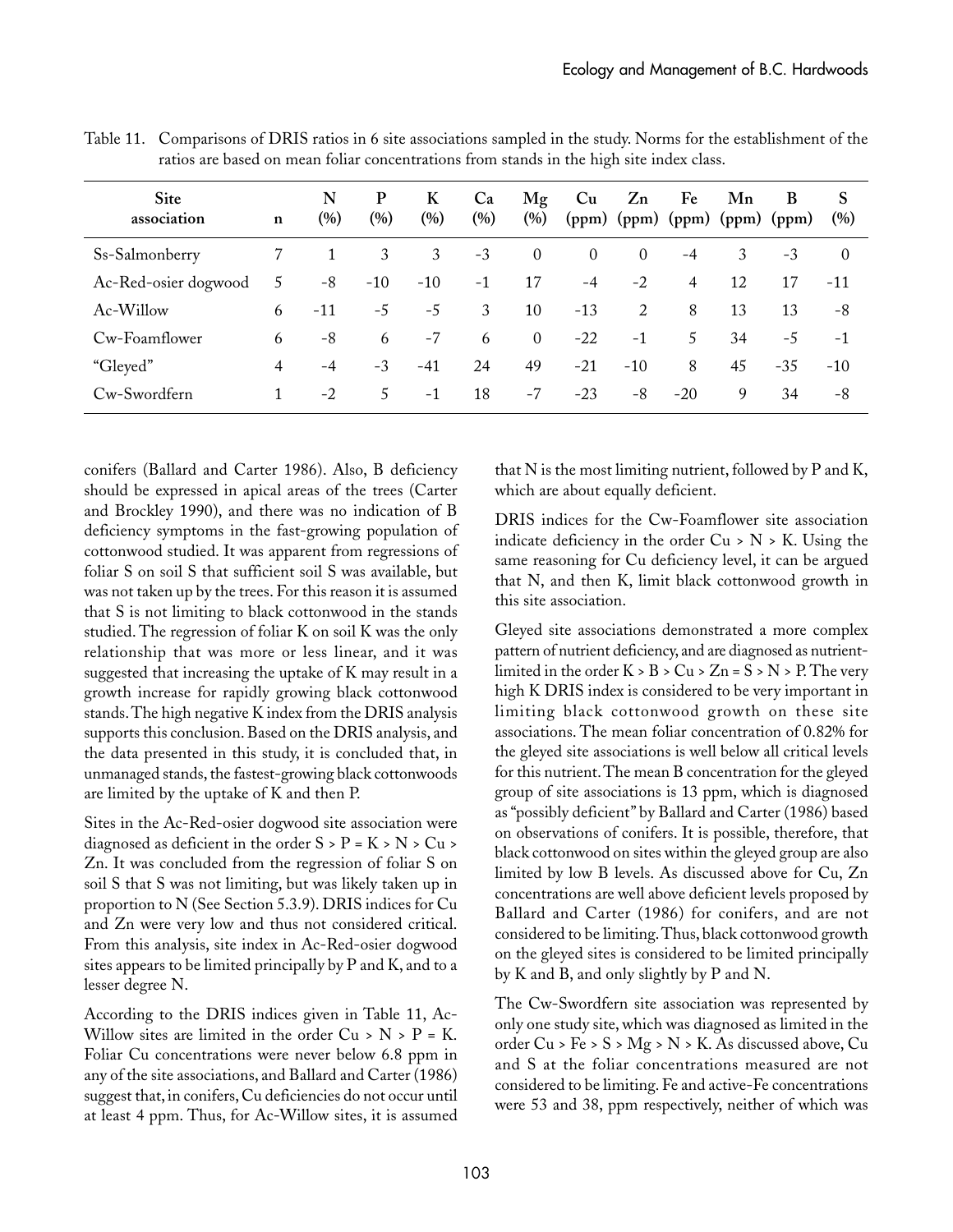considered limiting in conifers by Ballard and Carter (1986). The foliar concentration of Mg was 0.16%, which was considerably lower than those of the other site associations, and was below the critical level proposed by White and Carter (1970a) for hybrid poplars, and for *P. deltoides* (see Table 10). Based on this reasoning, this site is interpreted as having a moderate Mg deficiency, and a slight N and P deficiency.

# **Discussion**

## **Nutrient Availability and Site Index – General Trends**

In this study, sample sites with low soil organic matter (total N, total C, and mineralizable N), high pH, and high soil contents of exchangeable Ca and Mg had low site index, were contrasted with sites with high soil organic matter, lower pH, relatively high contents of available P and exchangeable K, and overall higher site index. In the linear regressions of soil and foliar nutrients on black cottonwood site index, measures of soil and foliar N, P, and K were consistently associated with increasing black cottonwood site index, while pH, and foliar soil measures of Ca and Mg, had negative relationships.

The high concentration of Ca, high pH, and low P contents found in this study have been reported by Peterson and Rolfe (1982 and 1985) in alluvial sites subjected to periodic annual flooding. They observed a decrease in soil P concentrations and an increase in pH and Ca content following flooding in 2 years of measurements, and attributed the increase in Ca concentration and pH to soil reducing conditions (Ponnamperuma 1984). In that study, the pH increased above 6.5, after which solubility of P decreased rapidly, and a higher concentration of Ca resulted in the precipitation of P as insoluble calcium phosphates (Peterson and Rolfe 1982). In this study it has been demonstrated that high pH and high soil Ca content were negatively correlated with soil P content, and with site index. If soils on the frequently flooded sites sampled in this study do become anaerobic, then the mechanism suggested by Peterson and Rolfe (1982) may be responsible.

Analysis of soil nutrient-foliar regressions, and of black cottonwood site index class, provided the opportunity to identify levels of foliar nutrients considered optimal for black cottonwood growing in unmanaged stands in coastal

British Columbia. The levels are similar to critical levels published by other workers for *Populus* spp. growing in plantations or natural stands. The mean foliar concentrations were used as DRIS norms for comparing nutrient deficiencies among the different site associations. Interpretations of black cottonwood site index in the context of the ecological processes operative within the various site associations are described below.

## **Interpretations of Black Cottonwood Growth and Nutrient Limitation in the Site Associations**

#### **Alluvial Site Associations**

Stands dominated by black cottonwood occur mainly as primary or secondary successional series on alluvial floodplain landforms in south coastal British Columbia. The frequency, duration, and physical influence (aggradation, erosion) of the flooding that characterizes these sites is highly variable, and has important effects on the productivity and composition of plant communities on alluvial floodplains. Banner et al. (1990) recognized three "benches" that divided the flooding gradient into three strata. The term "bench" is not used in a strict geomorphological sense, but rather to stratify the small elevational differences that influence the effects of flooding regimes on alluvial plant communities.

#### Ac-Willow Site Association (low bench)

The Ac-Willow site association represents sites located on the lowest elevations of alluvial floodplains, and thus they are the most frequently flooded. These site units are flooded more or less annually for 2 to 3 weeks, above the surface during the growing season (McLennan 1993). Ac-Willow sites had considerably lower soil contents of total C, total N, mineralizable N, and available P, and higher exchangeable Ca, than all ecosystems studied. Only the gleyed site associations had lower levels of soil exchangeable K. Comparisons of foliar concentrations from black cottonwoods on these sites with those in the high site index class suggested serious limitation by the availability of N, P, and K, in that order.

It appears that growth of black cottonwood on sites representing the Ac-Willow site association is limited by low availability of soil nutrients, and possible impedance of uptake of those nutrients that are available, due to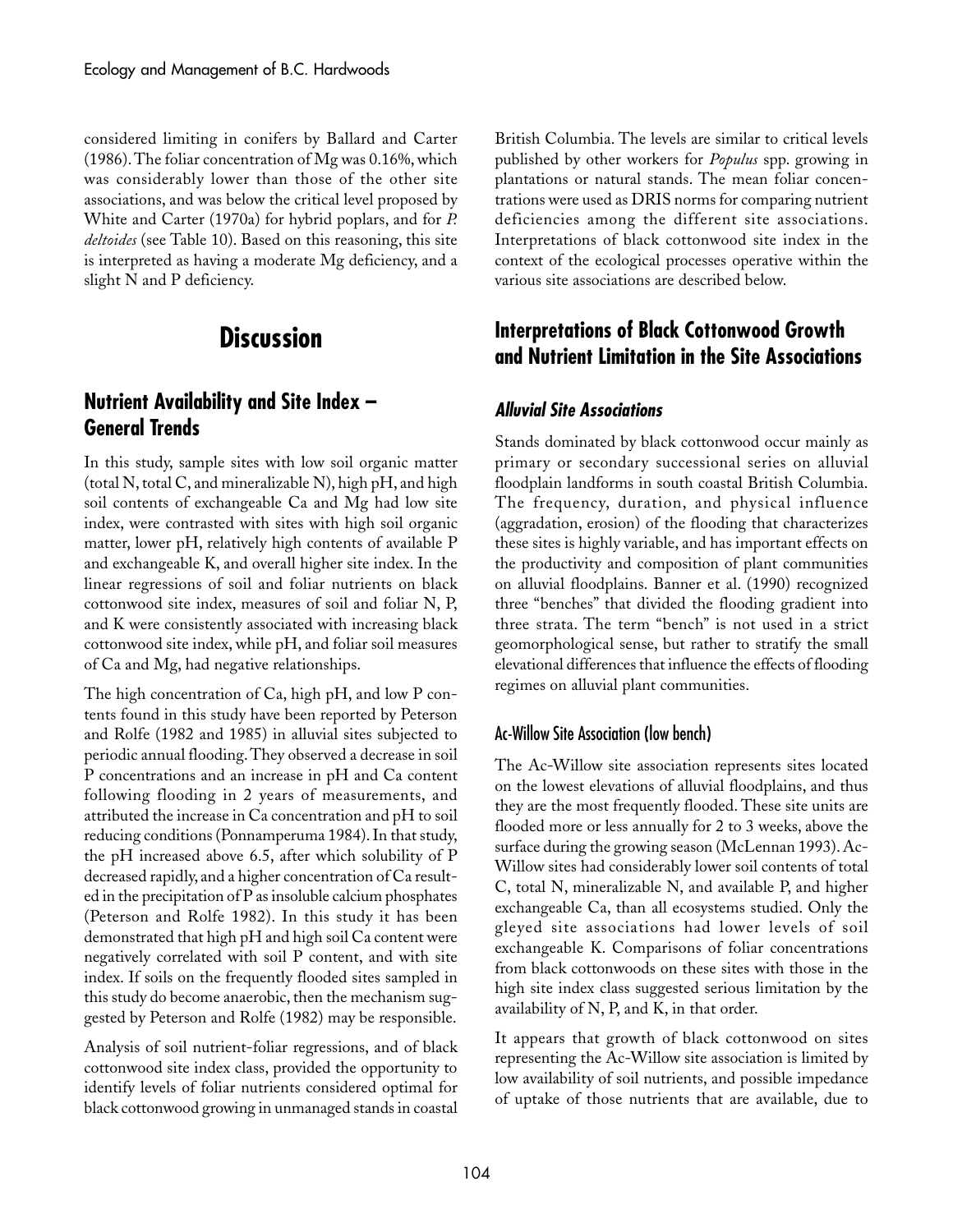frequent and prolonged inundation during the growing season. Frequent inundation erodes surfaces, disrupts decomposer communities, and reduces mineralization of soil organic matter. Nitrogen will be leached from the soil if flooding is prolonged enough to create reducing conditions. Soil P may be less available because of floodingrelated interactions with high soil pH and content of soil Ca. Low soil K may be the result of leaching where soils have high Ca concentrations, so that K is displaced from the exchange complex. All of these factors can reduce nutrient availability and uptake and severely limit black cottonwood growth on Ac-Willow sites.

#### Ac-Red-osier Dogwood Site Association (middle bench)

Sites classified within the Ac-Red-osier dogwood site association occur in the middle of the flooding gradient on active alluvial floodplain surfaces, and are inundated above the surface during the growing season about once every 5 years, for a period of about 2 weeks (McLennan 1993) Soil contents on Ac-Red-osier dogwood sites reflect the intermediate flooding position in that, compared to Ac-Willow sites, they have much higher levels of organic matter (total C, total N, and mineralizable N) and exchangeable K, but have comparable soil contents of exchangeable Ca and Mg. Available P is almost double that of Ac-Willow sites, but is half that of Ss-Salmonberry sites, located on the highest areas of alluvial floodplains. According to the DRIS analysis, Middle Bench ecosystems were limited mainly by P and K, and to a lesser extent N.

Black cottonwood site index on sites of the Ac-Red-osier dogwood site association is mostly in the upper half of the medium site index class. This significant increase in productivity over Ac-Willow sites is attributed primarily to the reduced flooding frequency and reduced physical and soil chemical effects of flooding. The reduced flooding effect permits more active decomposition, and thus promotes nutrient cycling and the availability of N, and other important nutrients that have been correlated with black cottonwood growth in this study. The infrequent flooding that does occur has a relatively long duration (about 2 weeks), which may impede the uptake of nutrients during the warmest part of the growing season. The flooding may also limit the development of humus layers, and, given the high soil Ca and Mg contents and relatively low available P, may also limit the availability of P and K, as discussed above for Ac-Willow sites.

#### Ss-Salmonberry Site Association (high bench)

Sites located within the Ss-Salmonberry site association are inundated less frequently, and for a shorter duration, than all other site units on alluvial floodplains. It is estimated that these sites are flooded about as frequently as sites of the Ac-Red-osier dogwood site association, but for a much shorter duration. Whereas Ac-Red-osier dogwood sites can be expected to flood for 2–3 weeks, Ss-Salmonberry sites are inundated above the surface, during the growing season, for several days at the most (McLennan 1993). Compared to the Ac-Red-osier dogwood site association, Ss-Salmonberry sites have approximately equal amounts of total C, total N, mineralizable N, and exchangeable K, much lower contents of soil Ca and Mg, and about twice the available P. Based on the DRIS analysis, the nutrient status of this site association is optimal, and, relative to stands growing on sites representing other site associations, no nutrients are limiting growth. Compared to nutrient concentrations in the fastest-growing trees provided with all nutrients in a fertilizer experiment, K and then P limit black cottonwood growth on the very best sites.

The mean site index for the Ss-Salmonberry sites was 25.4␣ m/15 yrs, and was higher than for all other site units. All study stands for this site association fell within the high site index class. The high productivity of these sites is attributed to reduced negative flooding effects, especially flooding duration in the rooting zone during the growing season, which permits the development of a deep Mull humus that is a dynamic centre for cycling of nutrients within the ecosystem. Because flooding is of short duration, the main effect is to recharge soil water and provide optimal conditions for nutrient uptake and black cottonwood growth. Higher availability of soil P may be related to lower levels of soil Ca. Although soil K is higher in Ac-Redosier dogwood sites, foliar K is considerably higher in Ss-Salmonberry sites, and this may also be a result of shorter duration of flooding.

#### **Upland Site Associations**

In upland areas in coastal British Columbia, black cottonwood is more or less restricted to sites without a growing season water deficit. In this study, only one site was sampled that has the potential for temporary soil drought during the growing season. On other upland sites sampled, soil moisture is available, or excessive, throughout the growing season.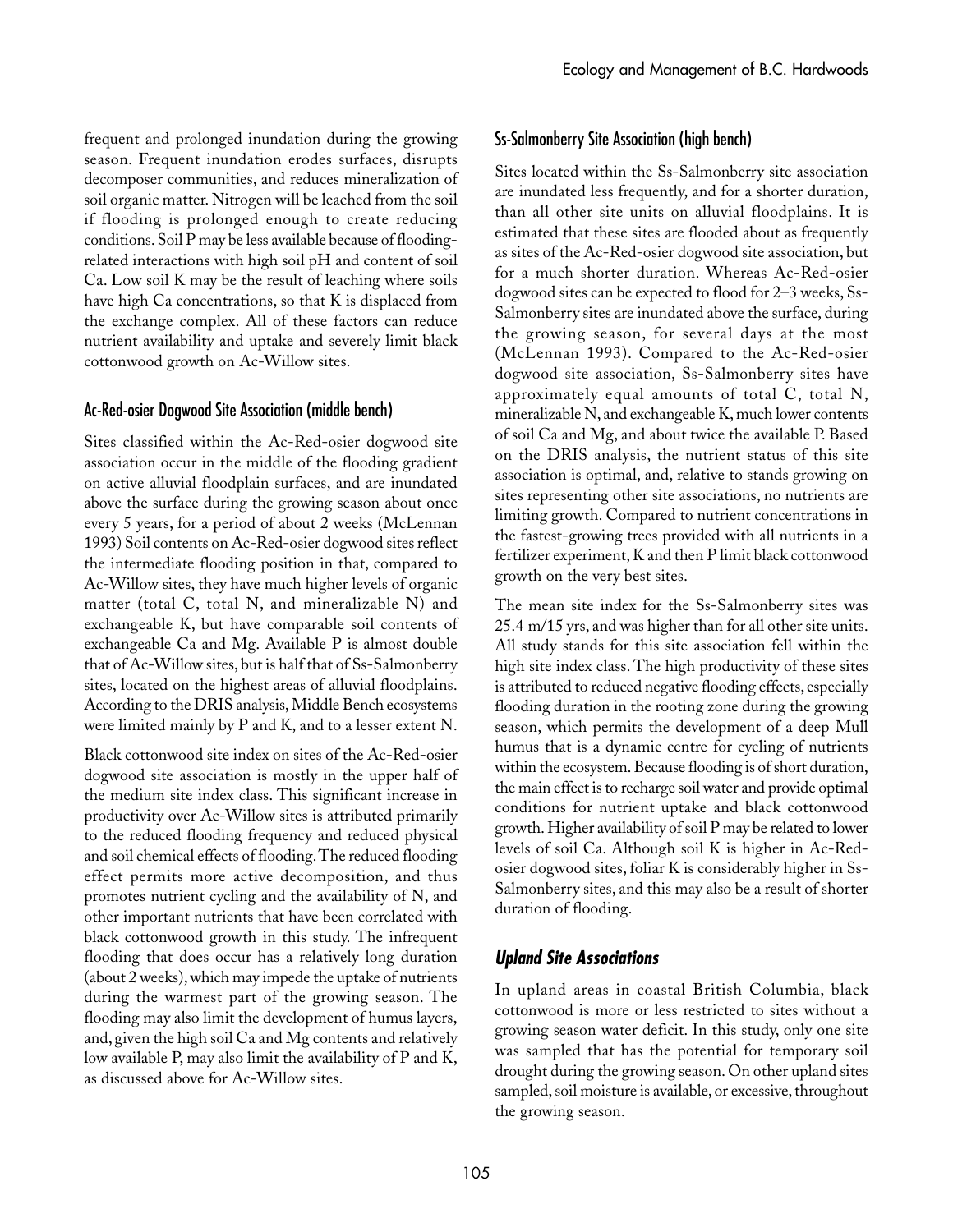#### Gleyed Site Associations

The four sites considered together as the gleyed group are comprised of two sites belonging to the Cw-Black twinberry site association, and two sites classified within the Cw-Salmonberry site association, All four sites were located in poorly drained landscape depressions, where relatively well drained marine sands overlay compact, gleyed marine silt and clay at various depths. The depth to the underlying compact layer is the basis for site differentiation, so that sites classified within the Cw-Salmonberry site association, had at least 35 cm above the gleyed horizon, and the Cw-Black twinberry site association, between 15 and 35 cm (Banner et al. 1990). A third site association, the Cw-Slough sedge, is defined where the gleyed layer is less than 15 cm from the soil surface, and the Elk 2 site is transitional to this unit. Soil moisture in these ecosystems fluctuates seasonally, so that in the winter there may be standing water to various depths (wet and very wet SMRs soil moisture regimes), while in the summer, the most elevated site unit (Cw-Salmonberry site association) may achieve a fresh SMR, which implies that there is no soil moisture in excess of that required for uptake (Pojar et al. 1987). Soil contents of total C, total N, mineralizable N, and available P were comparable, but contents of exchangeable Ca, Mg, and K were lower than at all other sites. The Gleyed site associations were diagnosed as having serious B and K deficiencies, with slight deficiencies of P and N.

Black cottonwood site index in the gleyed group of site associations was in the low, or low half of the middle, site index class, and ranged from 12.2 m/15 years at the Oyster site to 17.2 m/15 years at Elk 2. This poor growth is interpreted to be a function of reduced volume above compact, gleyed horizons, and to nutrient deficiencies particular to the marine soils on which the sites were located. The reduced rooting depth decreased the volume of soil available for supplying nutrients and probably impedes uptake where soils are anaerobic. The deficiencies of K can be related to very low soil K contents, and may be a result of the type of mineral present for weathering in the marine soils in which all of the sites occur. Although no data on soil B were collected, B deficiencies have been diagnosed in coastal British Columbia on sorted sandy soils (Carter and Brockley 1990), such as those that occur over the compact deposits in the soils sampled.

#### Cw-Foamflower Site Association

Sites in the Cw-Foamflower site association had a moist to very moist soil moisture regime, which means that available soil moisture ranges from soil water being in excess of that which can be utilized, to soils where a water table is present at greater than 30 cm depth (Pojar et al. 1987). As a result, soil moisture is available for nutrient uptake over the entire growing season. For black cottonwood, an important differentiation of sites with very moist SMRs is whether subsurface water is freely flowing and oxygenated, as in the case of seepage sites, or whether water is slow moving and anaerobic conditions develop, as evidenced by gleyed soil horizons. In this study, seepage sites were sampled on alluvial fans (Tam Fan, Squam 38) and where deep loess blankets overlie impermeable basal till (Ryder, Sumas). Gleyed sites were sampled in level terrain, where fine-textured glaciofluvial materials have been deposited over compact layers at depth (Chilliwack, Pierce) so that soil drainage is impeded. Soils sampled in the Cw-Foamflower site association had the highest total N, total C, mineralizable N, and available P contents of all of the site associations sampled. Levels of exchangeable Ca, Mg, and Ca were comparable to sites of the Ss-Salmonberry site association. As a group, sites within this site association were diagnosed as deficient in N and then K, using DRIS analysis.

Productivity of black cottonwood in the Cw-Foamflower site association must be broken down into the seepage and gleyed types described above to assess the range of site index that this site unit encompasses. Black cottonwood site index on one of the two seepage sites sampled for this study is the highest for all study sites (Ryder, 30.8 m/15 years) and the other is the fourth highest (Sumas, 27.1 m/ 15 years). Both of these sites had Ah horizons in excess of 10 cm, silty loess soils, and permanent seepage, all of which are features interpreted as providing optimal growth conditions for black cottonwood. The Tam Fan (25.2 m/ 15 years) and Squamish 38 (21.1 m/15 years) sites were located on alluvial fan landforms where seepage is present throughout the year, but soils were considerably coarser, and Ah horizons thinner. Under these conditions, mineralization processes were probably somewhat reduced (although foliar N was high at both sites) and the surface area for cation exchange and nutrient retention was considerably lower. Given the coarse soil textures and thin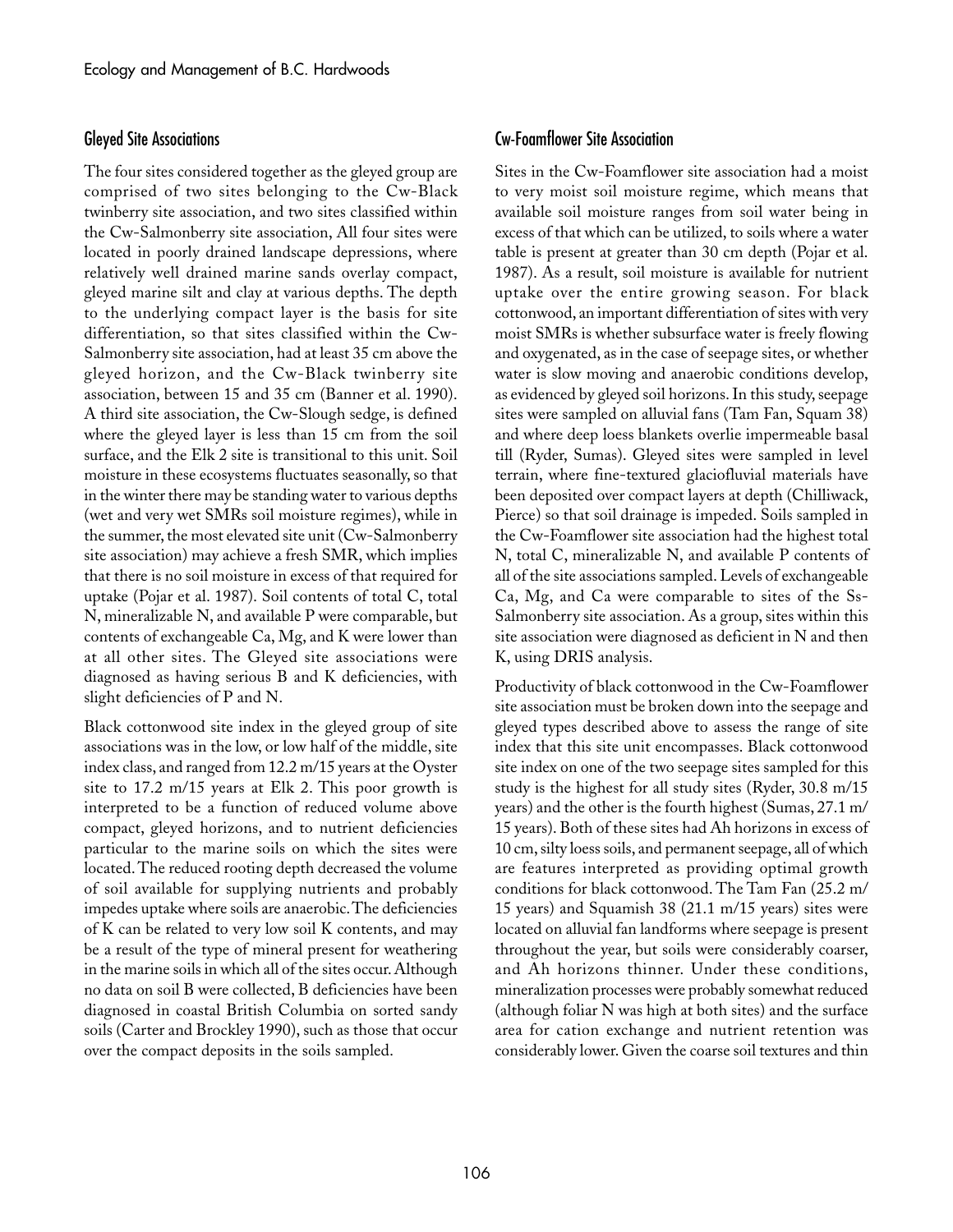humus layers, the high productivity of alluvial fan sites is somewhat anomalous, and requires further investigation. Two of the six sites in the Cw-Foamflower site association were gleyed within 60 cm of the surface, and thus the sites experience anaerobic conditions within the rooting zone. The Pierce site (20.4 m/15 years) had a permanent water table at a depth of about 1 m, with gleyed horizons beginning at a depth of 55 cm. The Chilliwack site (13.6␣ m/15 years) had a compact silty soil with pronounced mottles and gleying that start at 10 cm and increase with depth. The negative influence of soil gleying on black cottonwood site index is demonstrated by this comparison, and by the low site index of the gleyed group of site associations described above.

#### Cw-Swordfern Site Association

Only one study site was sampled in the Cw-Swordfern site association thus few general conclusions can be drawn about the productivity of black cottonwood within the unit. On the site sampled, black cottonwood had a site index of 16.3 m/15 years, and was located on relatively coarse glaciofluvial materials, with a Moder humus form. The site was diagnosed as having a moderate Mg deficiency, and slight N and P deficiencies. The medium productivity of the species is attributed to a relatively short moisture deficit, relatively slower mineralization rate, and soil mineralogy that is somewhat deficient in content of soil Mg.

# **Conclusions**

Site index differed insignificantly among the three subzones sampled, and it was concluded that the limited climatic range of study sites was insufficient to significantly affect growth of black cottonwood. Membership in site association and soil nutrient regime classes explained 87% and 36% of the variation in black cottonwood site index, respectively. This showed that black cottonwood site index was highly predictable if the site association was known, and much less predictable based on soil nutrient regime alone. Much of the poor predictive capability of soil moisture regime can be attributed to the fact that the three soil moisture regime classes incorporated a range of soil moisture regime classes and flooding regimes. Soil nutrient regime explained 88% of the variance in site index when stratified within site association, which can be used as a surrogate for soil moisture regime class. Also, it was

demonstrated in the study that soil nutrient regime was principally a gradient of increasing N availability, and that the availability of other important nutrients, such as P and K, did not increase along this same gradient in the stands studied. P and K were diagnosed as limiting nutrients on some sites, especially in the high site index class, and this may also help explain the poorer predictive power of soil nutrient regime.

All methods of analysis revealed consistent relationships between measures of site nutrient status and site index. Sample stands with high pH, high levels of exchangeable Ca and Mg, and low levels of soil N, P, and K had foliar concentrations of N, P, and K diagnosed as limiting to black cottonwood growth, and had the lowest site index. High site index was recorded in stands with more or less opposite soil and foliar properties.

Site index was seen to decrease in site units with increasing flooding frequency and duration on alluvial floodplains. The decrease was attributed to the negative impact of flooding on the rate of organic matter mineralization, on nutrient uptake, and on the negative effect of high levels of soil Ca and high soil pH on the availability of soil P. On upland sites, soil gleying and prolonged rooting zone flooding during the growing season was correlated with low site index.

Optimal foliar levels for 13 foliar nutrients based on mean foliar concentrations from the high site index class were used as a 'field standard' (Leech and Kim 1981) for DRIS interpretations of black cottonwood nutrient status. Using DRIS norms from the fastest-growing, fertilized trees in another experiment (McLennan 1993), it was concluded that black cottonwood stands in the high site index class are limited by K and then P.

The interpretations of nutrient limitation in black cottonwood ecosystems discussed in his paper cannot provide conclusive evidence for the role of the nutrients identified as potentially limiting to black cottonwood growth. The validity of the nutrient-limiting interpretations can be tested by fertilizing stands and measuring pre- and post-treatment growth rates. The results of fertilization experiments that test the hypotheses of nutrient limitation from this paper are presented in McLennan (1993).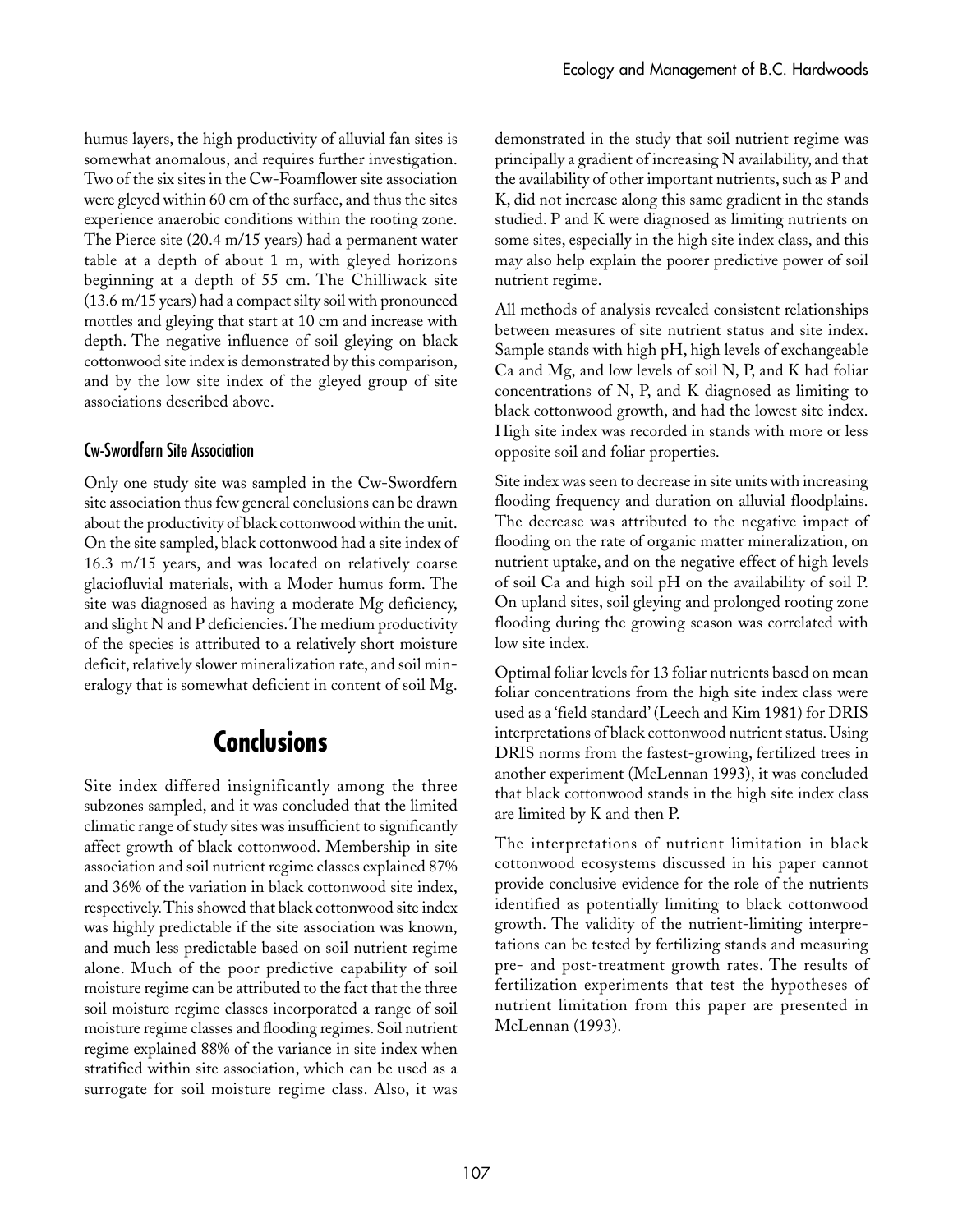# **References**

- Agriculture Canada Expert Committee on Soil Survey. 1987. The Canadian system of soil classification. 2nd ed. Agric. Canada Public. 1646. Supply and Services Canada, Ottawa, Ont. 164 p.
- Anonymous. 1966. Technicon Autoanalyzer II. Methodology: individual/simultaneous determination of nitrogen and/or phosphorus in BD acid digests. Industrial Method No. 329- 74W/A.
- Attiwill, P.M. 1986. Interactions between carbon and nutrients in the forest ecosystem. Tree Physiol. 2:␣ 389–399.
- Baker, J.B. and W.M. Broadfoot. 1976. Soil requirements for site selection for *Aigeiros* poplar plantations. *In* Proceedings of a Conference on Eastern Cottonwood and Related Species. B. A. Thielges and S.B. Lambs (editors), Louisiana State University, Baton Rouge, La. pp. 225–238.
- \_\_\_\_\_. 1979. A practical field method of site evaluation for commercially important southern hardwoods. Gen. Tech. Rep. SO-26. USDA For. Serv., South. For. Res. Stn., New Orleans, La. 51 p.
- Ballard, T.M. and R. E. Carter. 1986. Evaluating forest stand nutrient status. B.C. Min. For. and Lands., Victoria, B.C. Land Manage. Rep. No. 20. 60 p.
- Banner, A., R.N. Green, K. Klinka, D.S. McLennan, D.V. Meidinger, F.C. Nuszdorfer, and J. Pojar. 1990. Site classification for coastal British Columbia: a first approximation. B.C. Min. For., Victoria, B.C. 2 p. (coloured pamphlet).
- Bardsley, C.E. and J.D. Lancaster. 1965. Sulfur. *In* Methods of Soil Analysis. C.A. Black, D.D. Evans, J. L. White, L.E. Ensminger, and F.E. Clark (editors.). Agronomy No. 9, Amer. Soc. Agron., Madison, Wis. pp. 1102–1116.
- Beaufils, E.R. 1973. Diagnosis and recommendation integrated system (DRIS). Soil Sci. Bull. No. 1, Dept. of Soil Sci. and Agro-Meterology. Univ. Natal, Pietermaritzburg, S. Afr. 132 p.
- Boishot, P.M. Coppenet, and J. Hebert. 1950. The fixation of phosphoric acid on calcium carbonate in soils. Plant and Soil 2:311–322.
- Bonner, F.T. and W.M. Broadfoot. 1967. Growth response of eastern cottonwood to nutrients in sand culture. USDA South. For. Exp. Stn., New Orleans, La. Res. Note SO-65.
- Bremner, J. and C.S. Mulvaney. 1982. Use of automated combustion techniques for total carbon, total nitrogen, and total sulfur analysis of soils. Pgs. 1–16 *in* L.M. Walsh (ed.). Instrumental methods for analysis of soils and plant tissue. Soil Sci. Soc. Amer., Madison, Wis.
- Bremner, J. and M.A. Tabatabai. 1971. Nitrogen Total. Pgs. 595–624 in A. L. Page. (ed.). Methods of soil analysis. Agronomy No. 9, Part 2. A. Soc. Agron. and Soil Sci. Soc. Amer., Madison, Wis.
- Broadfoot, W.M. 1960. Field guide for evaluating cottonwood sites. USDA For. Ser., South. For. Res. Stn., New Orleans, La. Occas. Pap. No. 178. 6 p.
- Carmean, W.H. 1972. Site index curves for upland oaks in the Central States. For. Sci. 18:102–120.
- Carter, R.E. and R.P. Brockley. 1990. Boron deficiencies in British Columbia: Diagnosis and treatment evaluation. For. Ecol. and Manage. 37:83–94.
- Carter, R.E. and K. Klinka. 1990. Relationships between growing-season soil water deficit, mineralizable soil nitrogen, and site index of coastal Douglas-fir. For. Ecol. Manage. 30:301–311.
- Chapin, F.S. III, K. van Cleve, and P. Vitousek. 1986. The nature of nutrient limitation in plant communities. Am. Nat. 27:148–158.
- Chatterjee, S. and B. Price. 1977. Regression Analysis by Example. John Wiley and Sons, New York, N.Y. 228 p.
- Cohen, J. 1968. Multiple regression as a general dataanalytical system. Psychological Bulletin 70  $(6)$ : 426–443.
- Cole, C.V., S.R. Olsen, and C.O. Scott. 1953. The nature of phosphate sorption by calcium carbonate. Soil Sci. Soc. Amer. Proc. 17:352–356.
- Council for Soil Testing and Plant Analysis. 1974. Handbook on reference methods for soil testing. Athens, Ga. 101 p.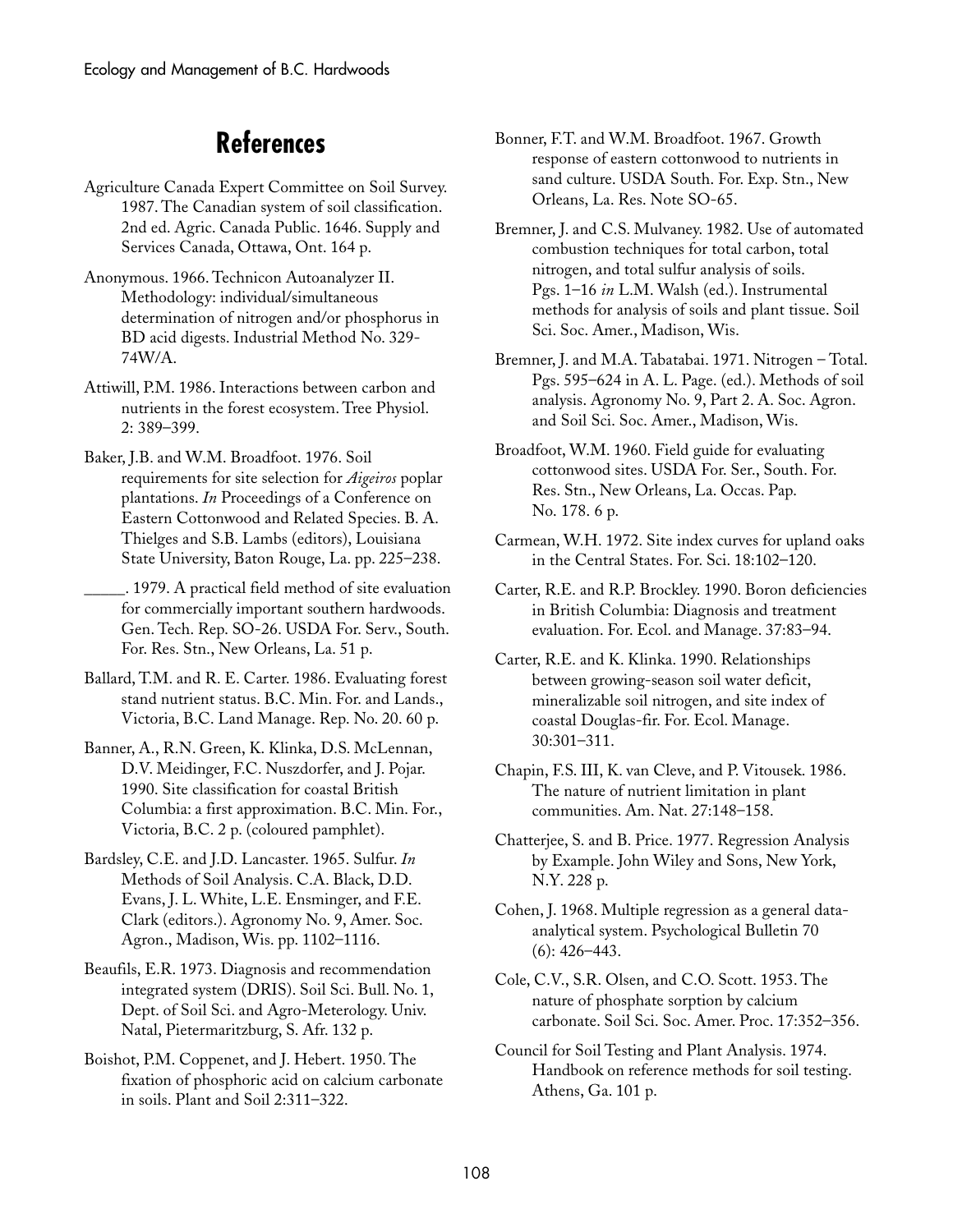Courtin, P.J. 1992. The relationship between ecological site quality and site index and stem form of red alder in south-western Briitish Columbia. M.S.For. Thesis, Dep. For. Sci., Fac. For., Univ. B.C., Vancouver, B.C. 87 p.

Courtin, P.J., M.C. Feller, and J.P. Demaerchalk. 1988. An approach to quantitative classification of nutrient regimes of forest soils. Can. J. Bot. 66:2640–653.

Critchfield, W.B. 1960. Leaf dimorphism in *Populus trichocarpa*. Amer. J. Bot. 47:699–711.

Curran, P.M. 1984. Soil testing for phosphorus availability to some conifers in British Columbia. M. Sc. Thesis, Dep. Soil Sci., Fac. For., Univ. B.C., Vancouver, B.C. 130 p.

DeBell, D. 1990. *Populus trichocarpa* Torr. and Gray – Black Cottonwood. Pp. 570–576 *in* R.M. Burns, and B.H. Honkala. (eds). Silvics of North America. USDA For. Serv. Agric. Handbook. No. 654. 877 p.

Dijkshoorn, W. and A.L. van Wijk. 1967. The sulphur requirements of plants as evidenced by the sulphur-nitrogen ratio in organic matter—A review of the published data. Plant and Soil 26:129–157.

Dyer, M.E. and R. L. Bailey. 1987. A test of six methods for estimating true heights from stem analysis data. For. Sci. 33:3–13.

Eis, S. 1962. Statistical analysis of several methods for estimation of forest habitats and tree growth near Vancouver, B.C. Fac. For., For. Bull. No. 4. Univ. B.C., Vancouver, B.C.

Gaines, T.P. and G.A. Mitchell. 1979. Boron determination in plant tissues by azomethine H method. Comm. Soil Sci. Plant Anal. 10:1099–1108.

Green, R. N., P. J. Courtin, K. Klinka, R. J. Slaco, and C.A. Ray. 1984. Site diagnosis, tree species selection, and slashburning guidelines for the Vancouver Forest Region. B.C. Min. For., Victoria, B.C. Land Manage. Handb. No. 8. 54 p. Green, R. N., P. L. Marshall, and K. Klinka. 1989. Estimating site index of Douglas-fir (*Pseudotsuga menziesii* [Mirb.] Franco) from ecological variables in southwestern British Columbia. For. Sci. 35:50–63.

Grewelling, T. and M. Peech. 1960. Chemical soil tests. Cornell Agric. Exp. Stn. Bull. 960.

Griffin, R. A. and J. J. Jurinak. 1973. The interaction of phosphate with calcite. Soil Sci. Soc. Amer. Proc. 37:847–850.

Guthrie, T.F. and L.E. Lowe. 1984. A comparison of methods for total sulphur analysis of tree foliage. Can. J. For. Res. 14:470–473.

Harrington, C. 1986. A method of site evaluation for red alder. USDA For. Serv., Pac. NW Res. Sta., Portland, Oreg. Gen. Tech. Rep. PNW-192. 22 p.

Heilman, P.E. 1985. Sampling and genetic variation of foliar nitrogen in black cottonwood and its hybrids in short rotation. Can. J. For. Res. 15:1137–1141.

Heilman, P.E., D.V. Peabody Jr., D.S. DeBell, and R.F. Strand. 1972. A test of close-spaced, short rotation culture of black cottonwood. Can. J. For. Res. 2:456–459.

Heilman, P.E. and D.V. Peabody Jr. 1981. Effect of harvest cycle and spacing on productivity of black cottonwood in intensive culture. Can. J. For. Res. 11:118–123.

Heilman, P. and R.F. Stettler. 1983. Phytomass production in young mixed plantations of *Alnus rubra* (Bong.) and cottonwood in western Washington. Can. J. Microbiol. 29:1007–1013.

\_\_\_\_\_. 1985 Genetic variation and productivity of *Populus trichocarpa* and its hybrids. II. Biomass production in a 4 year plantation. Can. J. For. Res. 15:384–388.

Johnson, C.M. and H. Nishita. 1952. Microestimation of sulphur in plant materials, soils, and irrigation waters. Anal. Chem. 24:736–742.

Kabzems, R.D. and K. Klinka. 1987. Initial quantitative characterization of soil nutrient regimes. II. Relationships among soils, vegetation, and site index. Can. J. For. Res. 17:1565–1571.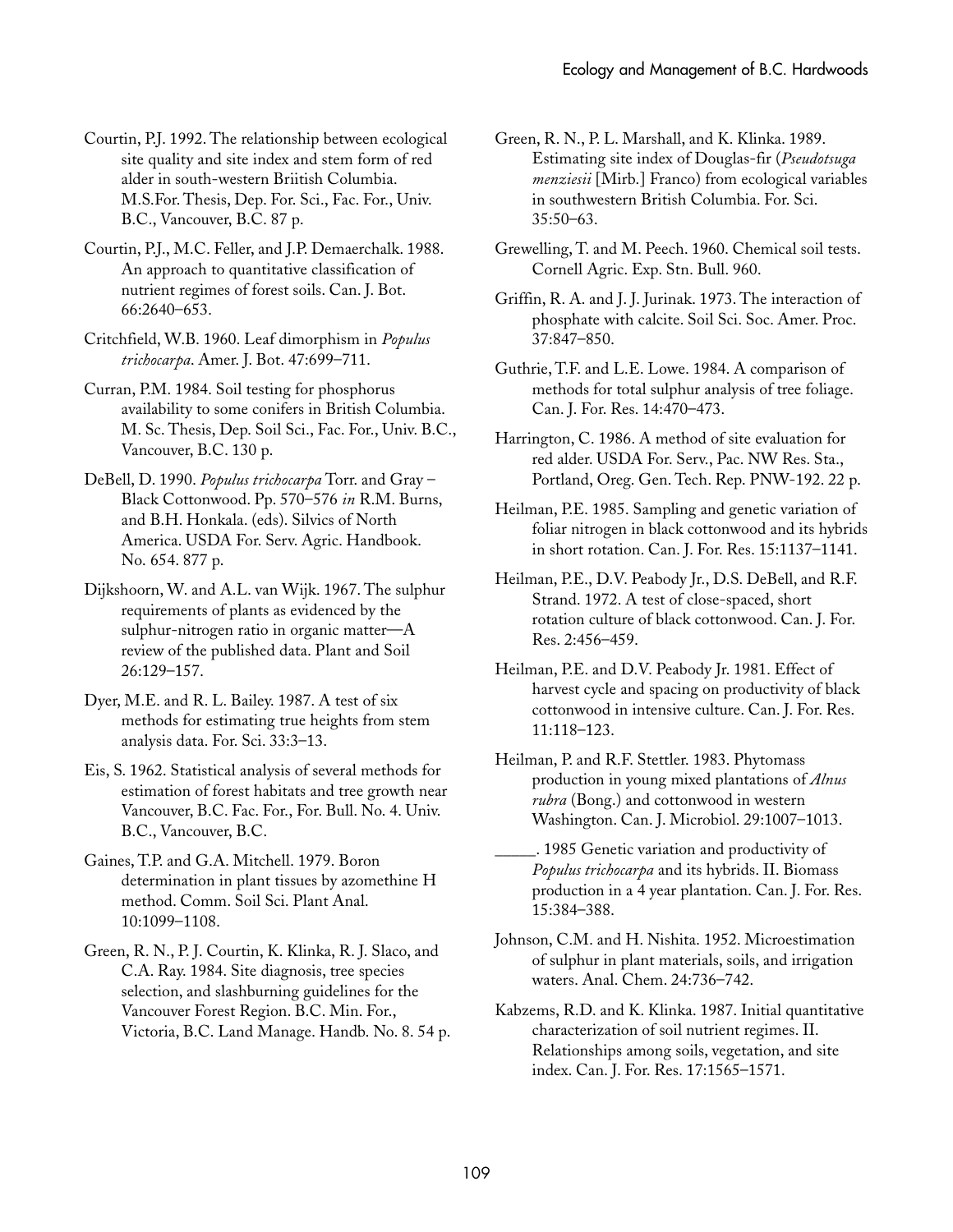- Kayahara, G.J. 1991. An investigation of relationships between western hemlock ecosystems, ecological site quality, and productivity in the Coastal Westerm Hemlock Zone of British Columbia. M. Sc. Thesis, Dep. For. Sci., Fac. For., Univ. of B.C., Vancouver, B.C. 157 p.
- Kelly, J. and M.J. Lambert. 1972. The relationship between sulphur and nitrogen in the foliage of *P. radiata*. Plant and Soil 37:395–408.
- Klinka, K., M.C. Feller, L.M. Lavkulich, and A. Kozak. 1980. Evaluation of methods of extracting soil cations for forest productivity studies in southwestern British Columbia. Can. J. Soil Sci. 60:697–705.
- Klinka, K., R.N. Green, R.L. Trowbridge, and L.E. Lowe. 1981. Taxonomic classification of humus forms in ecosystems of British Columbia. B.C. Min. For., Victoria, B.C. Land Manage. Rep. No. 8. 54 p.

Klinka, K., P.J. Courtin, and R.N. Green. 1984. An approach to quantitative classification of hygrotopes and trophotopes of forest soils. IUFRO Workshop on Quantitative Assessment of Forest Sites, with Special Reference to Soils. Swiss Federal Insitute of Forestry Research, CH-8903 Birmensdorf, Switzerland. September 10–15, 1984. 40 p.

- Klinka, K., R.E. Carter, M.C. Feller, and Q. Wang. 1989. Relations between site index, salal, plant communities, and sites in coastal British Columbia. For. Sci. 36:815–830.
- Kowalenko, G.F. and L.E. Lowe. 1972. Observations on the bismuth sulfide colorimetric procedure for sulfate analysis in soil. Commun. Soil Sci. Plant Anal. 3:79–86.
- Lavender, D.P. 1970. Foliar analysis and how it is used A review. Research Note No. 52, School of Forestry, For. Res. Lab., Oreg. State Univ., Corvallis, Oreg. Res. Note 52. 8 p.
- Leech, W.S. and Y.T. Kim. 1979. Assessment of nutrient requirements of poplars. Proc. North American Poplar Council Meeting, Ont. Min. of Nat. Res., Info. Paper No.102. 16 p.

\_\_\_\_\_. 1981. Foliar diagnosis and DRIS as a guide to fertilizer amendments in poplar plantations. For. Chron. 57(1): 17–21.

- Leyton, L. 1958. The relationship between the growth and mineral nutrition of conifers. *In* The Physiology of Trees. K.V. Thimann (editor). Ronald Press, New York, N.Y. pp. 323–345.
- Luttmerding, H.A., D.A. Demarchi, E.C. Lea, D. V. Meidinger, and T. Vold (editors). 1990. Describing ecosystems in the field. 2nd ed. B.C. Min. For., Victoria, B.C. 213 p.
- McLain, D.H. 1974. Drawing contours from arbitrary data points. The Computer Journal 17:318–324.
- McLennan, D.S. 1993. Growth and nutrient relations in black cottonwood in south coastal British Columbia. Ph. D. Thesis, Dep. For. Sci., Fac. For., Univ. of B.C., Vancouver, B.C. 198 p.
- Mehlich, A. 1978. New extractant for soil test evaluation of phosphorus, magnesium, calcium, sodium, manganese, and zinc. Comm. Soil Sci. Plant Anal. 9:477–492.
- Mitchell, H.L. 1936. Trends in nitrogen, phosphorus, potassium, and calcium content of leaves of some forest trees during the growing season. Black Rock Forest Paper 1:29–44.
- Mize, C.W. and R.C. Schultz. 1985. Comparing treatment means correctly and appropriately. Can. J. For. Res. 15:1142–1148.
- Monserud, R.A. 1984. Height growth and site index curves for inland Douglas-fir based on stem analysis data and forest habitat type. For. Sci. 30(4):943–965.
- Nuszdorfer, F.N., K.L. Kassay, and A.M. Scagel. 1990. Biogeoclimatic units of coastal British Columbia. 1:500,000 Colour Map. Res. Br., B.C. Min. For., Victoria, B.C.
- Oserkowsky, J. 1933. Quantitative relation between chlorophyll and iron in green and chlorotic pear leaves. Plant Physiol. 8:449–468.
- Parkinson, J.A. and S.E. Allen. 1975 A wet oxidation procedure for the determination of nitrogen and mineral nutrients in biological material. Comm. Soil. Sci. Plant. Anal. 6:1–11.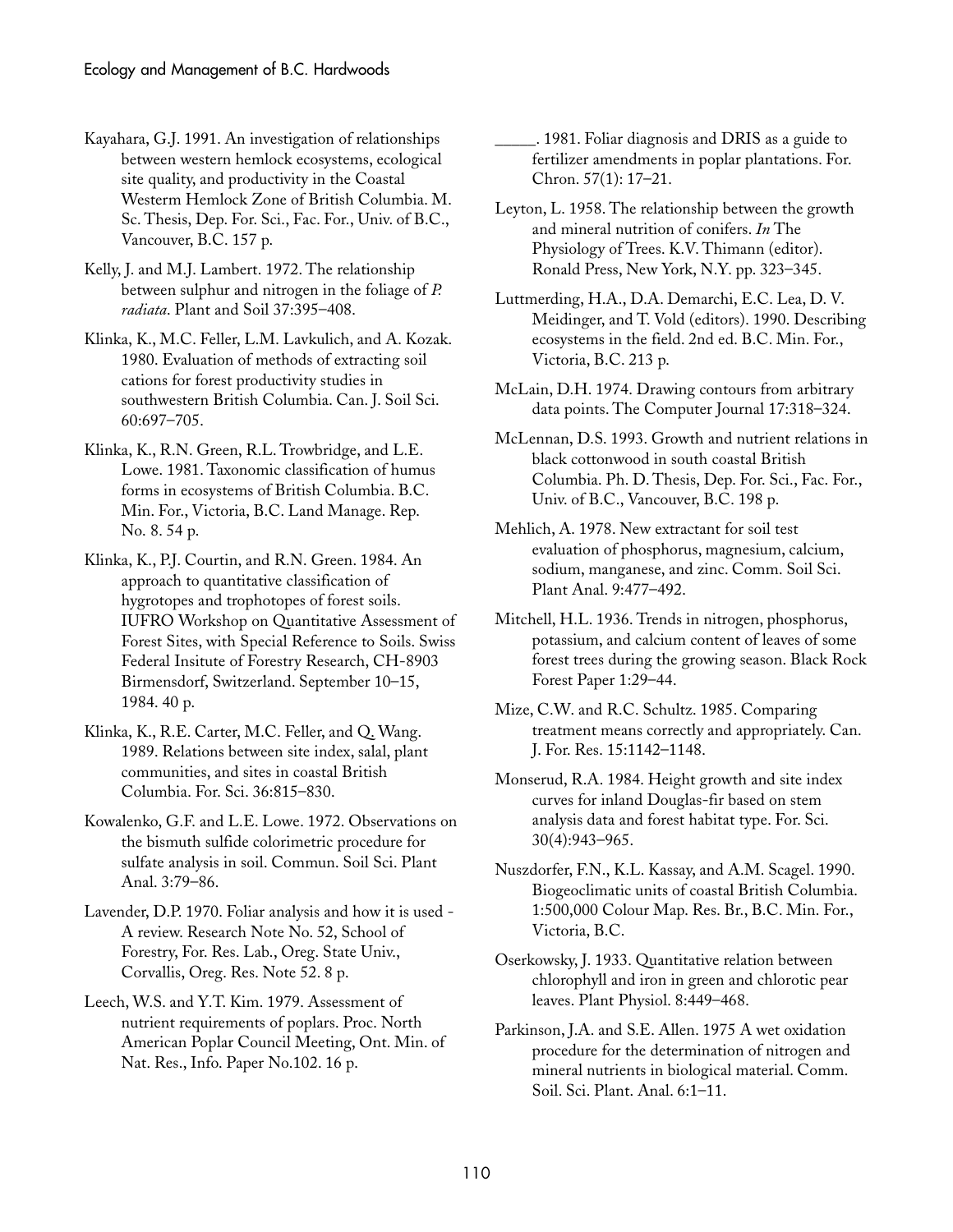Peterson, D.L. and G.L. Rolfe. 1982. Seasonal variation in nutrients of floodplain and upland forest soils of central Illinois. Soil Sci. Soc. Amer. J. 46:1310–1315.

\_\_\_\_\_. 1985. Temporal variation in nutrient status of a floodplain forest soil. For. Ecol. Manag. 12:73–82.

- Pojar, J., K. Klinka, and D.V. Meidinger. 1987. Biogeoclimatic ecosystem classification in British Columbia. For. Ecol. Manage. 22:119–154.
- Ponnamperuma, F.N. 1984. Effects of flooding on soils. Pp. 9–45 *in*, T.T. Koslowski (ed.). Flooding and Plant Growth. Academic Press Inc., Orlando, Fla.
- Roe, A.L. 1958. Silvics of Black Cottonwood. Misc. Pub. 17. USDA For. Serv., Intermountain For. and Range Exp. Stn., Moscow, Idaho
- Russell, E.W. 1974. Soil Conditions and Plant Growth. Longman, London, U.K.
- Schutz, C.J. and J.M. de Villiers. 1986. Foliar diagnosis and fertilizer prescription in forestry—The DRIS system and its potential. Proceedings: 18th IUFRO World Congress, Ljubljana, Slovenia. 16␣ p.
- Shear, C.B., H.L. Crane, and A.T. Myers. 1946. Nutrient element balance: a fundamental concept in plant nutrition. Proc. Amer. Soc. Hort. Sci. 51:319–326.
- \_\_\_\_\_. 1948. Nutrient element balance: application of the concept to the interpretation of foliar analysis. Proc. Amer. Soc. Hort. Sci. 51:319–326.
- Smith, J.H.G. 1957. Some factors indicative of site quality for black cottonwood. J. For. 55:578–580.
- Smith, J.H.G. 1980. Growth and yield of poplar in British Columbia. Paper presented at 1980 Meeting, Poplar Council of Canada. Fac. For., Univ. B.C., Vancouver, B.C.
- Turner, J., M.J. Lambert, and S.P. Gessel. 1977. Use of foliage sulphate concentrations to predict response to urea application by Douglas-fir. Can. J. For. Res. 7:476–480.
- Wang, Q. 1992. Ecological and height growth analysis of some sub-boreal, immature lodgepole pine stands in central British Columbia. Ph.D. Thesis, Fac. For., Univ. B.C., Vancouver, B.C. 183 p.
- Wareing, S.A. and J.M. Bremner. 1964. Ammonium production in soil under waterlogged conditions as an index of soil nitrogen availability. Nature. 201:951–952.
- Weetman, G.F. and C.G. Wells. 1990. Plant analyses as an aid in fertilizing forests. Chapter 25 *In* Soil Sci. Soc. Amer., Soil Testing and Plant Analysis, 3rd ed. Soil Sci. Soc. Amer. Book Series No. 3., Madison, Wis.
- White, E.H. and M.C. Carter. 1970a Relationships between foliage, nutrient levels, and growth of young natural stands of *Populus deltoides* Bartr. *In* Tree growth and forest soils. Proc. 3rd North Am. For. Soils Conf. C.T. Youngberg and C.B. Davey (editors). pp. 283–294.
- \_\_\_\_\_. 1970b. Properties of alluvial soils supporting young stands of eastern cottonwood in Alabama. USDA For. Serv., South. For. Res. Stn., New Orleans La. Res. Note SO-111. 4 p.
- Wilkinson, L. 1990. SYSTAT: The System for Statistics. Evanston, Ill. 677 p.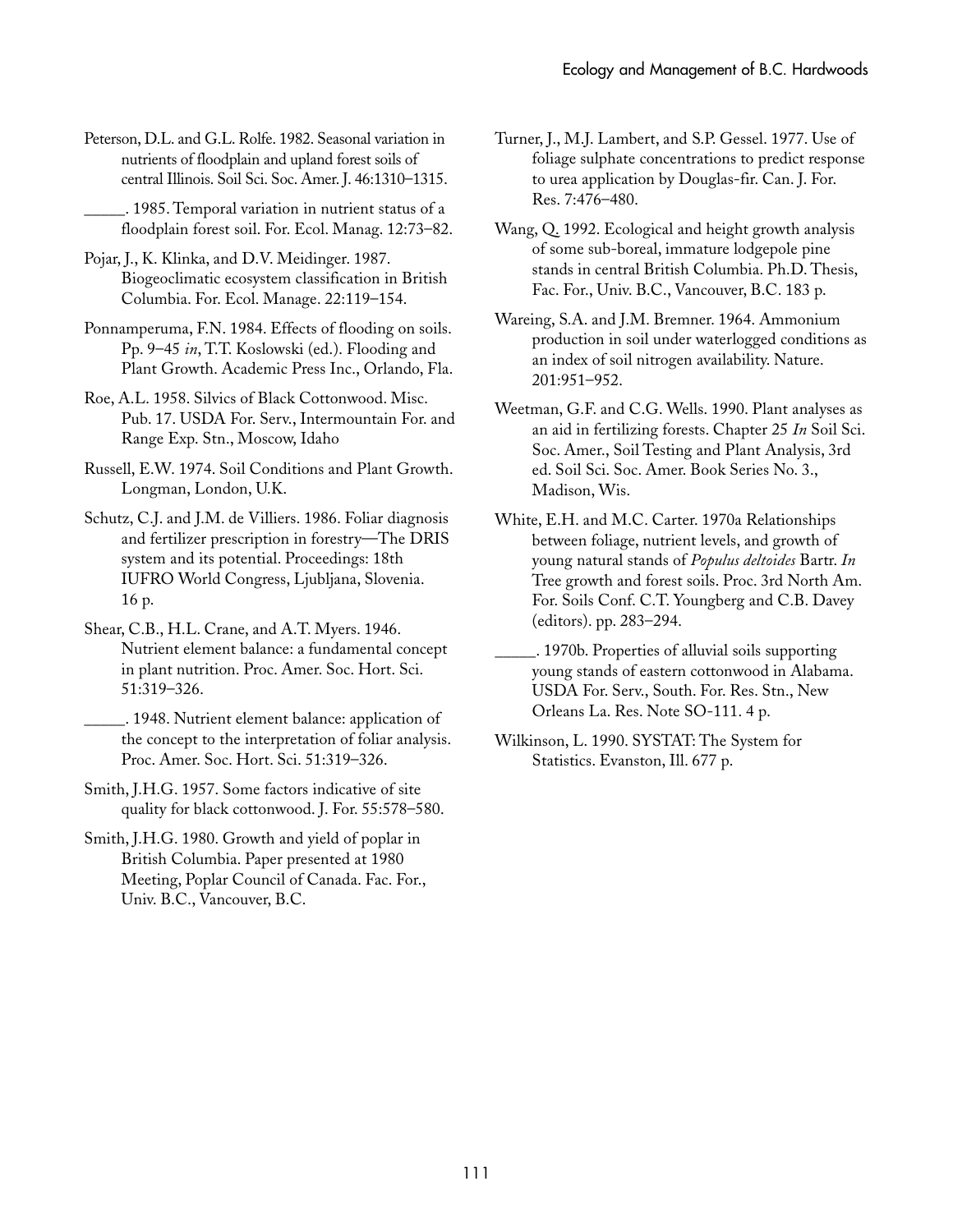# **Evaulation and Testing of Hybrid Poplars in British Columbia**

**Michael Carlson** B.C. Ministry of Forests Kalamalka Forestry Centre

# **Abstract**

Until recently, B.C.'s considerable hardwood resources have received little attention from the forestry community. Utilization of aspen and balsam poplar in the northeast and alder and cottonwood on the coast, coupled with recognition of the importance of the hardwood tree species in many integrated resource management issues, has spawned new efforts in management and research throughout the province.

Collection, propagation, and experimentation with inter-specific hybrid poplar clones and native cottonwoods by the B.C. Forest Service began in 1984 at the Kalamalka Forestry Centre in Vernon. Since then several demonstration plantations as well as growth and adaptedness screening trials have been planted. In addition to the short-rotation intensive-culture plantations near Vernon using treated municipal wastewater, three series of wild site screening trials were planted in 1988, 1989, and 1993 at several coastal and interior locations. The objective of these trials has been to measure the stem growth potentials and general adaptedness of several hybrid clones in comparison to native black cottonwoods and balsam poplars.

The 1988 trial consisted of 50 hybrid clones and native controls planted at three northern locations—Prince George, Dawson Creek, and Fort Nelson. After three growing seasons it was apparent that none of the hybrids tested was capable of tolerating the hard early fall frosts and/or severe winter cold (desiccation) events typical of these northern environments.

The 1989 test series consisted of 90 hybrid clones and native controls planted at two southern interior and four coastal locations. After one growing season, the *P. trichocarpa*  $\times$  *P. deltoides* hybrids as a group are the superior stemwood volume producers with certain clones exceeding native cottonwood controls by 3x. Most of the hybrids tested have been quite tolerant of cold events in the low-elevation southern interior and coastal environments with little damage observed to date. We are just beginning to evaluate these materials for susceptibility to both local and recently imported *Melampsora* leaf rusts as well as to stem-boring insects.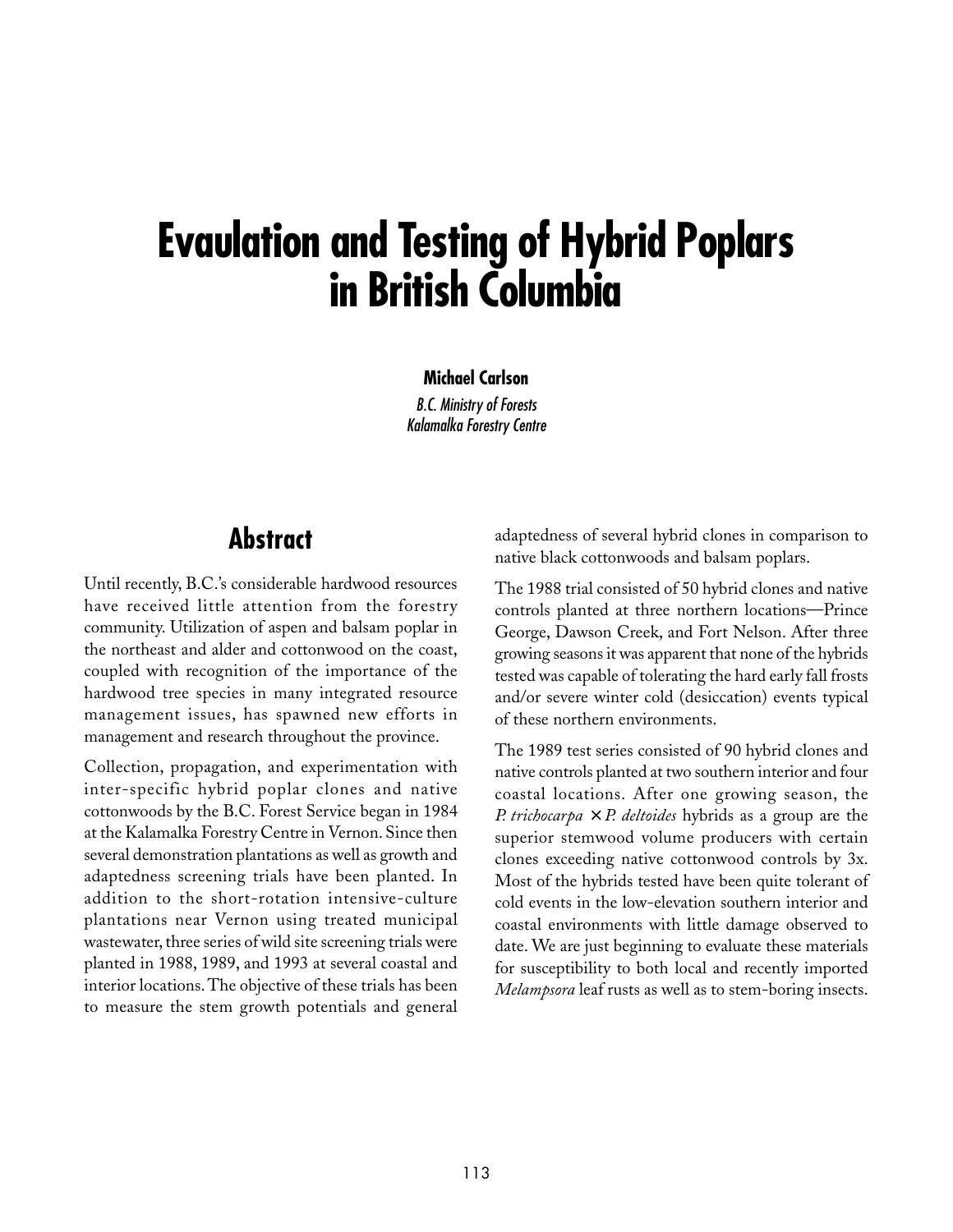# **Management and Culture of Poplars by Scott Paper Limited**

**Peter McAuliffe**

Scott Paper Ltd.

Scott Paper has managed and utilized poplars in B.C. for over 40 years in the production of household paper products. Scott Paper grows about half of its annual requirement of 100 000  $\text{m}^3$  of poplar fiber on 5000 ha of alluvial valley-bottom lands along the coast of B.C. These lands are very productive but not well-suited to other tree species because of frequent flooding and high brush hazard.

Since being awarded Tree Farm License #43 (B.C.'s first TFL) in 1985, Scott Paper has continued to replace mixed second-growth stands with more productive stands containing a high proportion of poplar.

Nowadays, non-timber resources (such as wildlife, fish, and water) on alluvial sites are being assigned progressively higher values by society, making the primary objective of growing pulpwood on these dispersed and fragmented ecosystems very challenging. As an alternative, Scott Paper is moving towards the short-rotation (12–15 years) intensive culture of poplars on good quality farmland to meet fibre needs. Poplars managed under an agricultural system for the first 3 years will grow at an impressive rate of over 30  $m<sup>3</sup>ha<sup>-1</sup>yr<sup>-1</sup>$ . Scott Paper currently practices intensive silviculture on about half of currently harvested lands and we are encouraging private landowners in the Fraser Valley to grow poplar pulpwood too.

We have tested more than 400 different clones of poplar and are currently planting about 20 of these operationally. Our clones were bred in other regions (USA, Ontario, Europe, Japan). The recent spread of an exotic European leaf rust into B.C. has threatened a number of our operational clones, forcing us to shift to resistant hybrids. This disease has underscored the need to constantly test and improve planting stocks. B.C. needs a tree improvement program for poplars right now!

The culture of poplars has great potential in B.C. and is only now beginning to be recognized. Poplars can supplement a dwindling fibre supply, offset the regional shortages predicted for the next three decades, provide environmental diversity in coniferous stands, and afford environmental protection in special management zones. Poplar make tremendous tissue, perfect papers, super strand board, and dependable dimension lumber.

By concentrating our forest management efforts on our most productive and operable sites, we can reduce the pressure on the balance of our provincial forest to provide the full range of resources demanded by the public.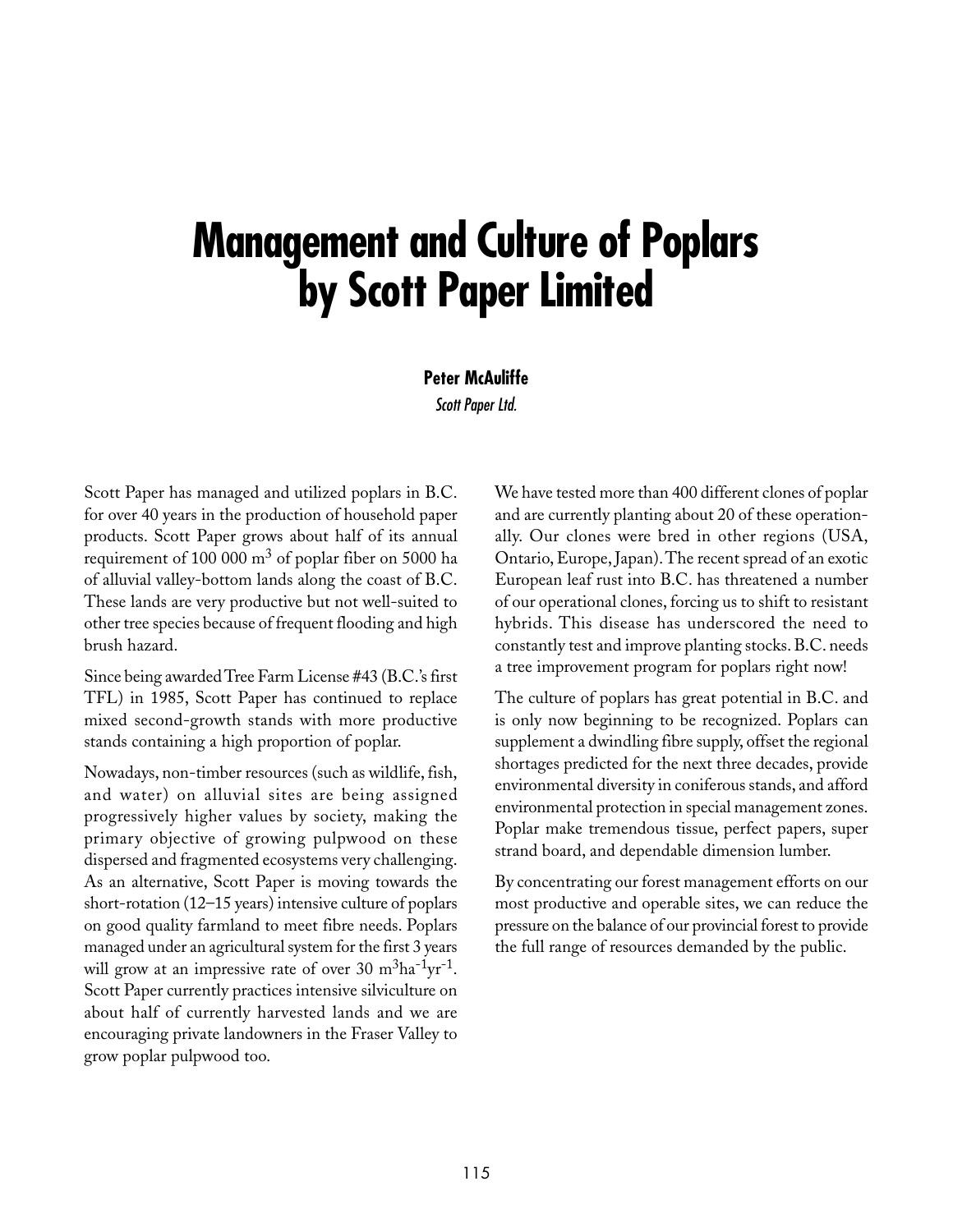# **Management and Culture of Poplars by MacMillan Bloedel Limited**

**Cees van Oosten** MacMillan Bloedel

Three main economic objectives of poplar plantation management by MacMillan Bloedel Limited:

- 1. To improve utilization of privately held high-site bottomland, within short haul distances from processing facilities.
- 2. To produce a competitively priced, incremental chip supply in the shortest possible time.
- 3. To lower pulp and paper manufacturing costs and to enable production of higher paper grades.

Site rehabilitation of high-site land is expensive; costeffective use of herbicides remains controversial and does not always yield the desired results.

The combination of good clonal selection, hybrid poplar's growth potential, thorough site preparation, and several years of weed control can produce a free-growing stand in less than 2 years. We can do all of this virtually without using herbicides.

We have been developing our technology since 1987 with assistance from the University of Washington/ Washington State University's Poplar Research Team, Peter McAuliffe of Scott Paper Canada Ltd., and Mike Carlson of the B.C. Ministry of Forests.

Our research includes testing 376 different hybrid poplar crosses in several field trials, of which we selected 29 that combine good growth with disease resistance. These trials continue to date and new trials will be established on an ongoing basis.

In 1988 we established the first growth and yield plantation plots with a few selected hybrid poplars (of which we know virtually nothing) to verify yields reported elsewhere in the Pacific Northwest and Europe. The early growth results show that we are on the right track.

During 1990 and 1993 we investigated and identified MacMillan Bloedel private lands suitable for poplar plantation management. Since poplar thrives under conditions of high summertime temperatures and moist soils, we restricted ourselves to the best soils on east Vancouver Island (including the Alberni Valley) and the mainland (Powell River).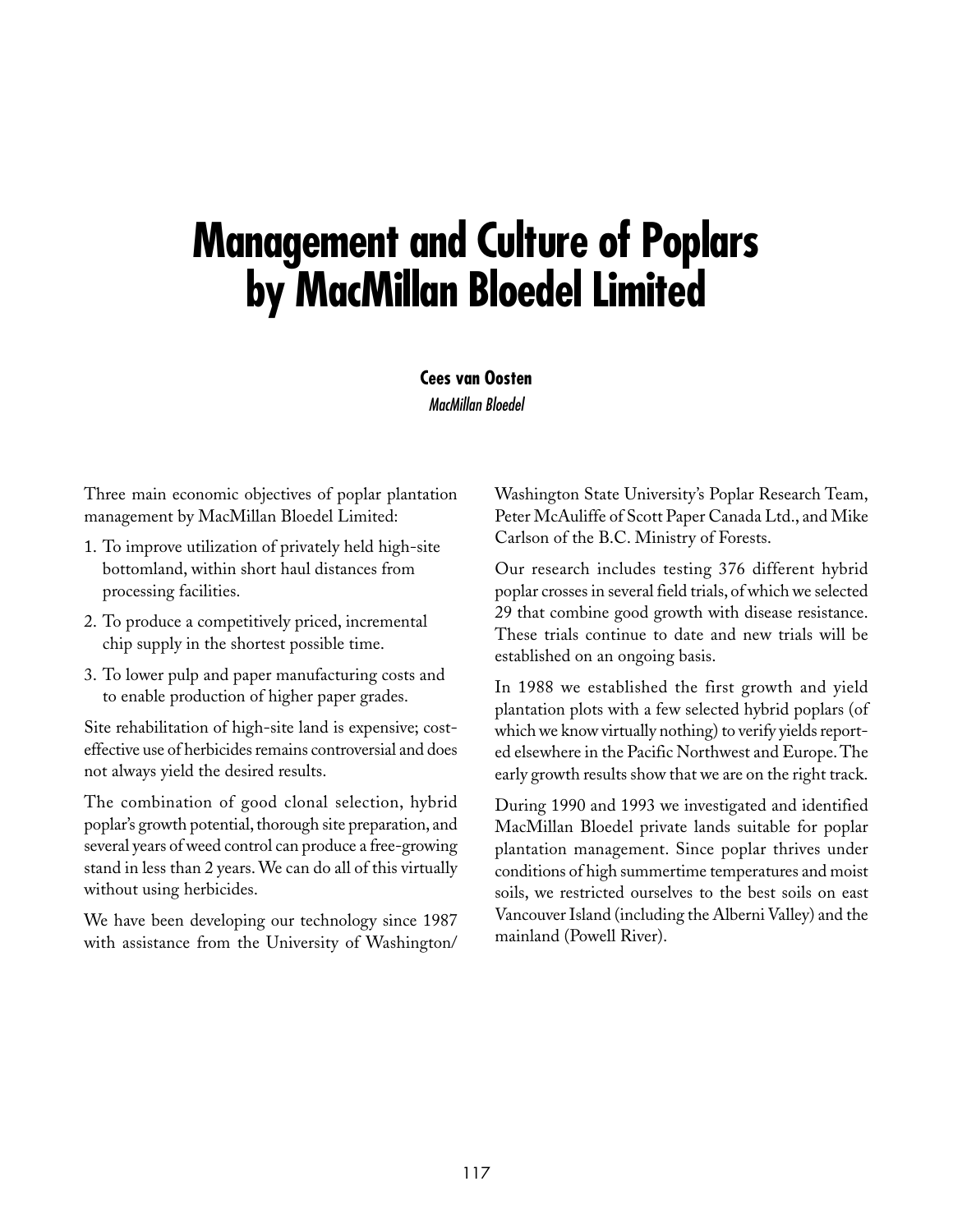# **Ecology of Red Alder (Alnus rubra Bong.)1**

**Constance A. Harrington** U.S.F.S. Pacific Northwest Research Station

# **Abstract**

This paper provides an overview of the ecology of red alder (*Alnus rubra*), with emphasis on aspects important in forest management. Published and unpublished sources are summarized; where appropriate the author indicates topic areas where "common knowledge" or generalizations included in past reports are not supported by quantitative information. Autecological characteristics, such as site requirements, seed production, growth rates, and damaging agents, are highlighted. Where information is available, the functional roles of red alder in forested ecosystems are also discussed.

# **Introduction**

Red alder (*Alnus rubra*), also called Oregon alder, western alder, and Pacific coast alder, is the most common hardwood in the Pacific Northwest. It is a relatively short-lived, shade-intolerant pioneer with rapid juvenile growth and the capability to fix atmospheric nitrogen. Regeneration of the species is favoured by soil disturbance and often occurs after harvesting and burning. Because the commercial value of alder has traditionally been lower than that of its associated conifers, many forest managers have tried to eliminate the species from conifer stands. On the other hand, red alder is the major commercial hardwood tree species in the region; its wood is used for furniture, cabinets, and pallets, and to make paper (Harrington 1984b). Its value has increased substantially in recent years and interest in the management of the species has increased accordingly. However, as management attention increases, so does the need for detailed information on the biology of the species. This paper summarizes information on the ecology of red alder and points out subject areas where common assumptions or beliefs about red alder are not supported by specific data.

## **Taxonomy**

Red alder is in the Betulaceae family. Other common western North American genera in this family are the birches (*Betula*) and hazelnuts (*Corylus*). The most conspicuous feature these 3 genera have in common is the presence of male catkins (compact aggregates of staminate flowers) (Brayshaw 1976). The seed-bearing catkins in alder and birch are similar when immature. However, the birch catkin disintegrates as seeds are dispersed, while those of alder remain intact and attached to the plant during seed dispersal and for a time after dispersal is completed.

<sup>1</sup> Portions of this manuscript were taken from Harrington et al. (1994).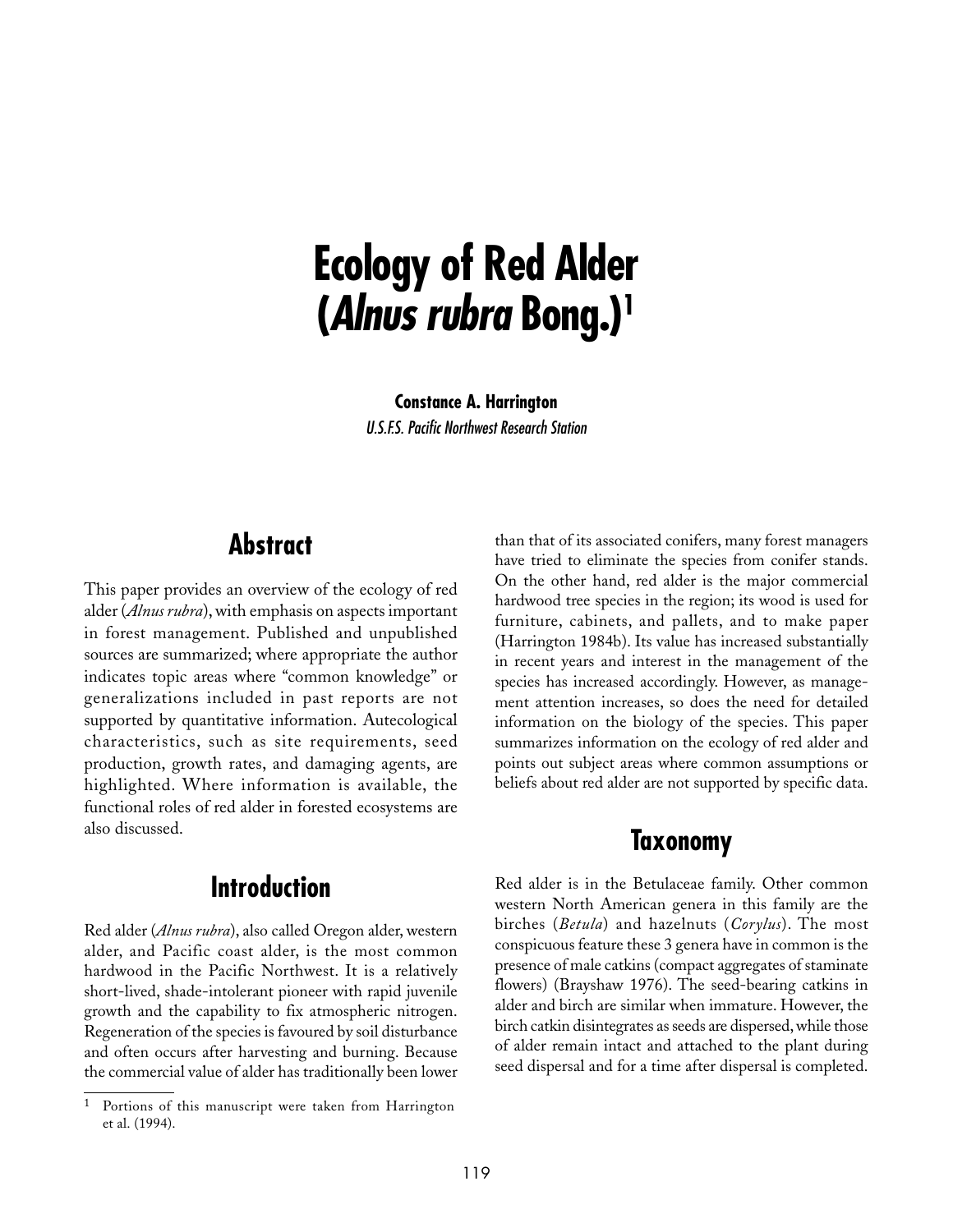# **Genetic Variation**

Geographic variation in growth rates, sensitivity to frost, and other characteristics has been reported (DeBell and Wilson 1978; Lester and DeBell 1989; Ager and Stettler 1994). In one study, provenances from areas with cold winters (i.e., Alaska, Idaho, high elevations in Washington and Oregon) had the poorest growth but the greatest resistance to frost damage. Specific gravity did not differ significantly among provenances, nor was it correlated with growth rate (Harrington and DeBell 1980). In another study, which compared families from coastal sources, it was possible to identify families with high growth rates and low sensitivity to spring frosts (Peeler and DeBell 1987; DeBell et al. 1990). A 24-family progeny trial in western Washington also demonstrated family variation in height-growth response to water-table depth (Hook et al. 1987).

 As forest managers plant red alder on increasing acreage, additional information will be needed on genetic variation in the species. Preliminary recommendations are available on seed zones for red alder (Hibbs and Ager 1989; Ager et al. 1994). However, information is lacking on the variation within the species in its tolerance of low nutrient or low soil moisture conditions and on the possible interactions among silvicultural practices, genotype, and wood quality characteristics.

# **Habitat**

#### **Native Range**

Red alder occurs most commonly as a lowland species along the northern Pacific coast. Its range extends from southern California (lat. 34° N) to southeastern Alaska (60° N). Red alder is generally found within 200 km of the ocean and at elevations below 750 m. Tree development is best at elevations below 450 m in northern Oregon, Washington, and British Columbia. In Alaska, red alder generally occurs close to sea level. Farther south, scattered trees are found as high as 1100 m, but most stands are at elevations below 750 m. Red alder seldom grows east of the Cascade Range in Oregon and Washington or the Sierra Nevada in California, although several isolated populations exist in northern Idaho ( Johnson 1968a, b).

#### **Climate**

Red alder grows in climates varying from humid to superhumid. Annual precipitation ranges from 400 to 5600 mm; most of the precipitation is rain in winter. Summers are generally warm and dry in the southern part of the range and are cooler and wetter in the northern portion. Temperature extremes range from -30°C in Alaska and Idaho to 46°C in California. Low winter temperatures and lack of precipitation during the growing season appear to be the main limits to the range of red alder. For good development of trees, either annual precipitation should exceed 630 mm or tree roots should have access to ground water (Harrington 1986).

### **Soils and Topography**

Red alder is found on many types of soils. In Washington and Oregon it grows primarily on soils of the orders Inceptisols and Entisols, but is also found on some Andisols, Alfisols, Ultisols, Spodosols, and Histosols (Harrington and Courtin 1994). In British Columbia, alder occurs on Brunisols, Gleysols, Organics, Podzols, and Regosols (Harrington and Courtin 1994). The most productive stands are found on deep alluvial soils in river and stream floodplains; however, some excellent stands are also found on upland sites on residual or colluvial soils derived from volcanic materials. A field guide to predict site index based on soil and site characteristics is available (Harrington 1986). The field guide was developed based on plots in northwestern Oregon and western California; it may need to be modified to improve its performance outside that range (Harrington and Courtin 1994).

Red alder stands occur on a relatively wide range of soil drainage classes (Harrington and Courtin 1994). Although productivity may be reduced, alder can tolerate very poorly drained soil conditions and some flooding during the dormant and growing seasons (Minore 1968; Harrington 1987). Because some of its common tree associates do not tolerate very wet soils (Minore 1979), pure alder stands can occur along stream bottoms or in swamps or marshes. However, it does not commonly occur on droughty soils and in areas of low precipitation, it seldom grows on steep south- or southwest-facing slopes. Alder stands of aboveaverage productivity are found on some well or excessively drained soils if they occur in floodplains or river terraces where trees have access to ground water. In Idaho and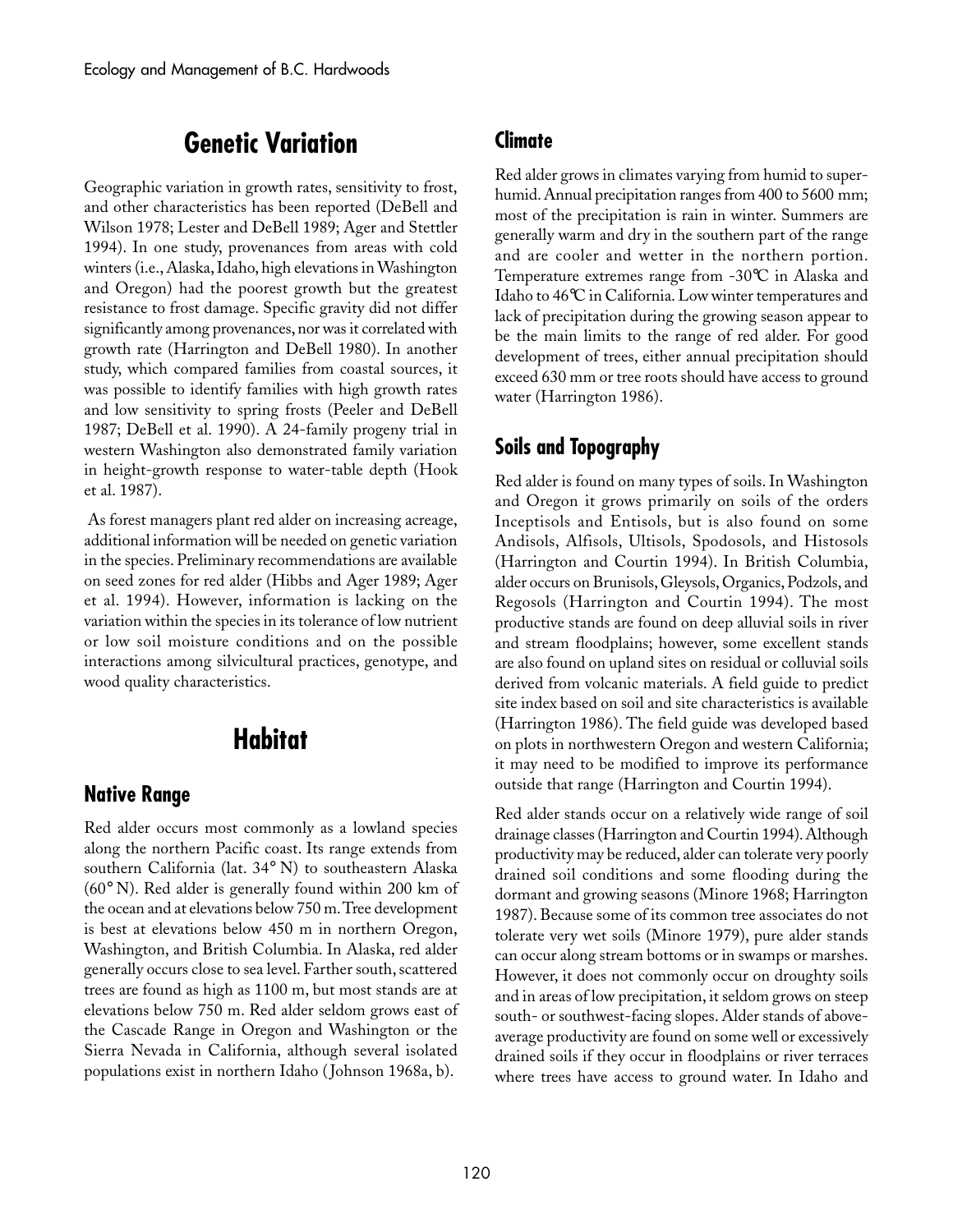California, stands are usually limited to borders of streams or lakes.

Nutrient requirements of red alder are not well defined. Phosphorus appears to be the element most likely to be limiting to growth (Radwan and DeBell 1994) with both P concentrations and soil rooting depth influencing the amount of available soil P (Harrington and Courtin 1994). In a recent analysis of approximately 200 alder stands in Oregon, Washington, and British Columbia (Harrington and Courtin 1994), pH in surface soil ranged from 4.0 to 6.5; the most productive stands were on soils with pH above 4.5.

## **Associated Forest Cover**

Red alder grows in both pure and mixed stands. Pure stands are typically confined to stream bottoms and lower slopes. Red alder is, however, much more widely distributed as a component of mixed stands. It is a major component of the Red Alder cover type (Society of American Foresters Type 221) and occurs as a minor component in most of the other North Pacific cover types (Eyre 1980).

Common tree associates are Douglas-fir (*Pseudotsuga menziesii*), western hemlock (*Tsuga heterophylla*), western redcedar (*Thuja plicata*), grand fir (*Abies grandis*), Sitka spruce (*Picea sitchensis*), black cottonwood (*Populus trichocarpa*), bigleaf maple (*Acer macrophyllum*), and willow (*Salix* spp.). Occasional tree associates include cascara buckthorn (*Rhamnus purshiana*), Pacific dogwood (*Cornus nuttallii*), and Oregon ash (*Fraxinus latifolia*). Western paper birch (*Betula papyrifera* var. *commutata*) is an occasional associate in the northern portion of the range of alder, and redwood (*Sequoia sempervirens*) in the southern portion.

Common shrub associates include vine maple (*Acer circinatum*), red and blue elder (*Sambucus callicarpa*, *S. cerulea*), Indian plum (*Osmaronia cerasiformis*), salmonberry (*Rubus spectabilis*), western thimbleberry (*R. parviflorus*), devil's club (*Oplopanax horridum*), Oregon grape (*Berberis nervosa*), and salal (*Gaultheria shallon*).

Herbaceous associates include stinging nettle (*Urtica dioica*), skunk cabbage (*Lysichitum americanum*), blackberry (*Rubus laciniatus*, *R. leucodermis*), California dewberry (*R.␣ ursinus*), swordfern (*Polystichum munitum*), lady fern (*Athyrium filix-femina*), Pacific water parsley (*Oenanthe sarmentosa*), youth-on-age (*Tolmiea menziesii*), Oregon oxalis (*Oxalis oregana*), and western springbeauty (*Montia sibirica*).

## **Other Ecological Associations**

General associations or interactions between red alder and wildlife species have been recently summarized (McComb 1994). He reported that: 1) red alder stands are used by 136 species of vertebrates for reproduction and by 178␣ species for feeding; 2) several species of insectivorous birds, mammals, and amphibians are more abundant in red alder than in conifer stands; and 3) the number of bird species in unmanaged conifer stands is positively correlated with basal area of live deciduous trees (including red alder). Functional relationships between wildlife species and red alder trees or stands, however, have not been studied. Interactions between red alder and animals or insects that can result in tree damage are discussed later in this chapter.

Red alder is a key component of many riparian ecosystems within its range. The specific effects of alder on the streams associated with these riparian stands have not been much studied. Primary productivity in third-order and larger streams in western Oregon is nitrogen-limited (Gregory 1979). Alder could increase potential stream productivity by adding nitrogen via direct litter deposition or soil leaching (root or nodule exudates or decomposition of high-nitrogen materials).

For a fourth-order stream in the Oregon Cascades, Wondzell (1994) reported that alder on gravel bars supplied 2.5 times more N per unit area to the stream than the general floodplain (in Douglas-fir and western hemlock forest). However, due to the small number of gravel bars in the total floodplain area, the majority of the N supplied to the stream came from the conifer-dominated floodplain. Most nitrogen input from the alder-occupied gravel bars occurred at the beginning of the rainy season when high rainfall appeared to flush nitrogen stored within the soil into the aquifer. The levels of nitrogen inputs were lower than expected. Additional work is needed to quantify nitrogen cycling under other biogeoclimatic conditions.

## **Forest Succession**

Red alder is a pioneer species favoured by high light levels and exposed mineral soil. Its ability to fix atmospheric nitrogen permits establishment on geologically young or disturbed sites with low levels of soil nitrogen. It can form pure stands on alluvium, avalanche paths, and other disturbed sites. Alder has been favoured by harvesting and burning; pollen records indicate that alder stands are more extensive in the 20th century than they were for several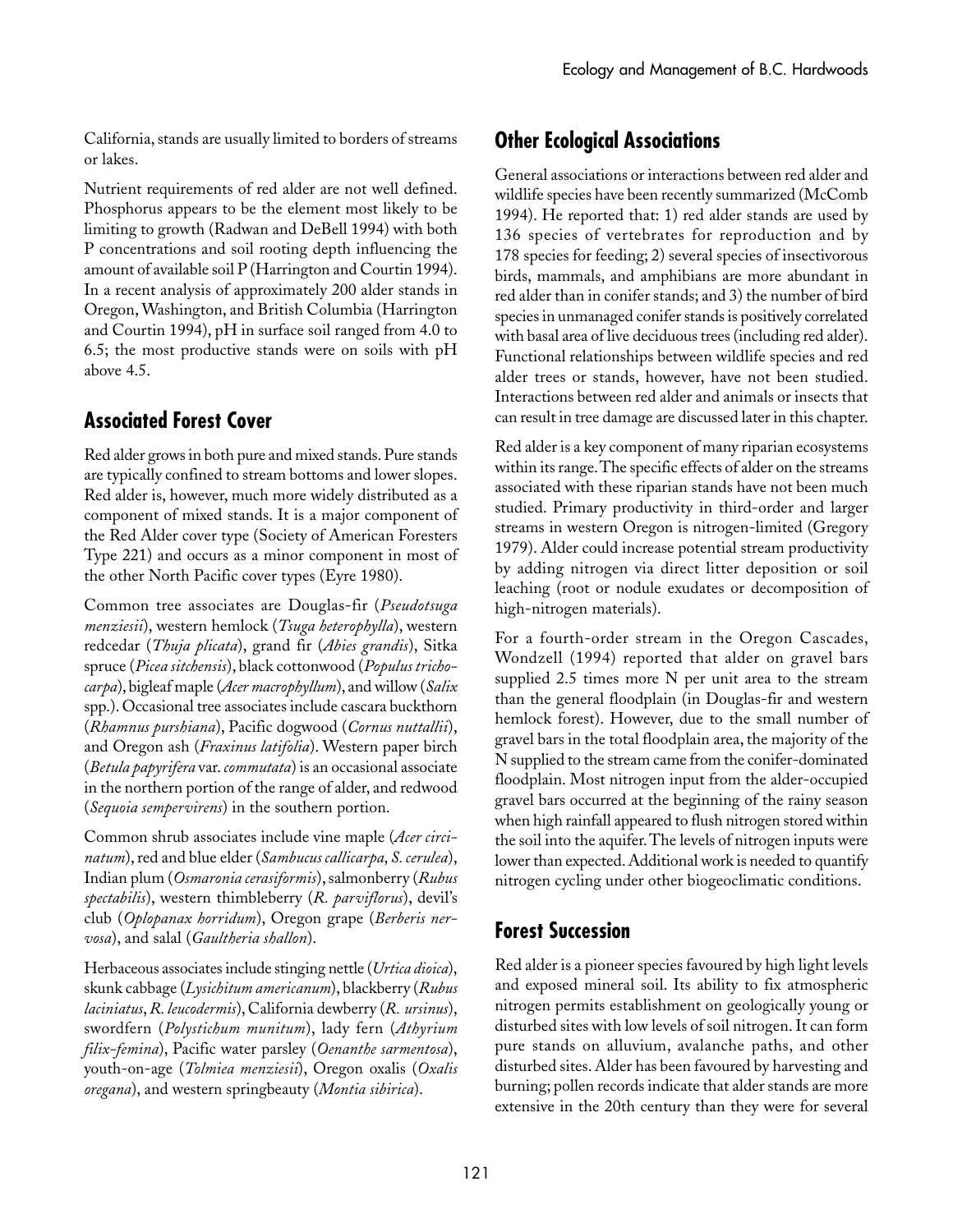centuries before that time (Heusser 1964; Davis 1973). Red alder pollen was also abundant between 9000 and 4800 BC; this has been interpreted as indicating a somewhat warmer climate accompanied by an increase in fire frequency (Cwynar 1987).

Observations of mature forests in the Pacific Northwest suggest that alder stands are ultimately replaced by longer-lived, more tolerant conifers having sustained growth rates at older ages than does alder. This is undoubtedly true in most cases (see discussion below for exceptions), but the time required for this to occur in unmanaged forests is not well documented. Rapid alder growth and high alder stem densities in younger stands make it difficult for conifers (especially shade-intolerant species) to regenerate and grow if they do not become established at the same time or shortly before alder invades a disturbed area. Douglas-fir can be easily eliminated in dense young alder stands while more tolerant species (western hemlock, redcedar, and Sitka spruce) can survive and, over time, grow into the alder canopy and ultimately dominate the site.

Many alder stands in western Oregon have few associated conifers and some researchers have concluded that those alder stands will be replaced by shrubs and that without disturbance a shrub-dominated community may persist for an extended period of time (Newton et al. 1968; Carlton 1988; Tappeiner et al. 1991; O'Dea 1992). Clonal shrubs, particularly salmonberry, but also thimbleberry and vine maple, often form a dense shrub canopy, which makes it difficult for conifers to invade and become established from seed. These shrub species can expand rapidly by vegetative reproduction as space becomes available due to death of the alder overstory (Tappeiner et al. 1991; O'Dea 1992; Zasada et al. 1992).

Experience suggests that alder replacement by conifers will have a high degree of spatial and temporal variation if the process is left to proceed naturally. The presence and abundance of shade-tolerant tree species are obviously important in influencing which successional trajectory will be followed; however, the specific ecological factors that determine the successional sequences in alder stands are not known.

# **Life History**

# **Reproduction and Early Growth**

### **Flowering and Fruiting**

Red alder reaches sexual maturity at age 3–4 years for individual trees and age 6–8 for most dominant trees in a stand (Stettler 1978). It is generally monoecious, with separate male and female catkins developing on the previous year's twigs (Hitchcock et al. 1964). Staminate catkins occur in pendulous groups and are usually in a terminal position on a short shoot. In late winter they elongate, changing from green to reddish brown and from 2–3 cm long to about 7–8 cm. Pollen grains are small (20–23 µM in diameter, Owens and Simpson undated), lightweight, and produced in abundance. Several pistillate catkins are borne per floral bud and are commonly located on a bud proximal to the staminate catkins. They are 5–8 mm long and reddish green when receptive. Both male and female catkins usually occur in groups of 3–6. Flowering occurs in late winter or early spring; peak shedding of pollen generally precedes peak receptivity by a few days but synchrony in pollen shed and receptivity have been observed in some trees (Brown 1985). Pistillate catkins are upright at the time of flowering but become pendulous as they mature. Most alder seed is probably the result of outcrossing, but some self-pollination does occur (Stettler 1978).

#### **Seed Production and Dispersal**

Seeds are small, winged nutlets borne in pairs on the bracts of woody, cone-like strobili (Schopmeyer 1974). The seeds are without endosperm and contain only small cotyledons (Brown 1986). The strobili are 11–32 mm long, and 8–15␣ mm wide.

Red alder is believed to be a prolific and consistent producer of seed. However, there do not seem to be any long-term records of red alder seed production that would provide a quantitative assessment of annual variation in seed quantity and quality, timing of dispersal, and distance of dispersal. Seed production in red alder varies substantially among trees; Brown (1985) reported production rates for 45 mature trees of similar size to vary from 0 to 5.4 million seeds per tree. She reported within-stand variation to be much greater than variation among stands. Based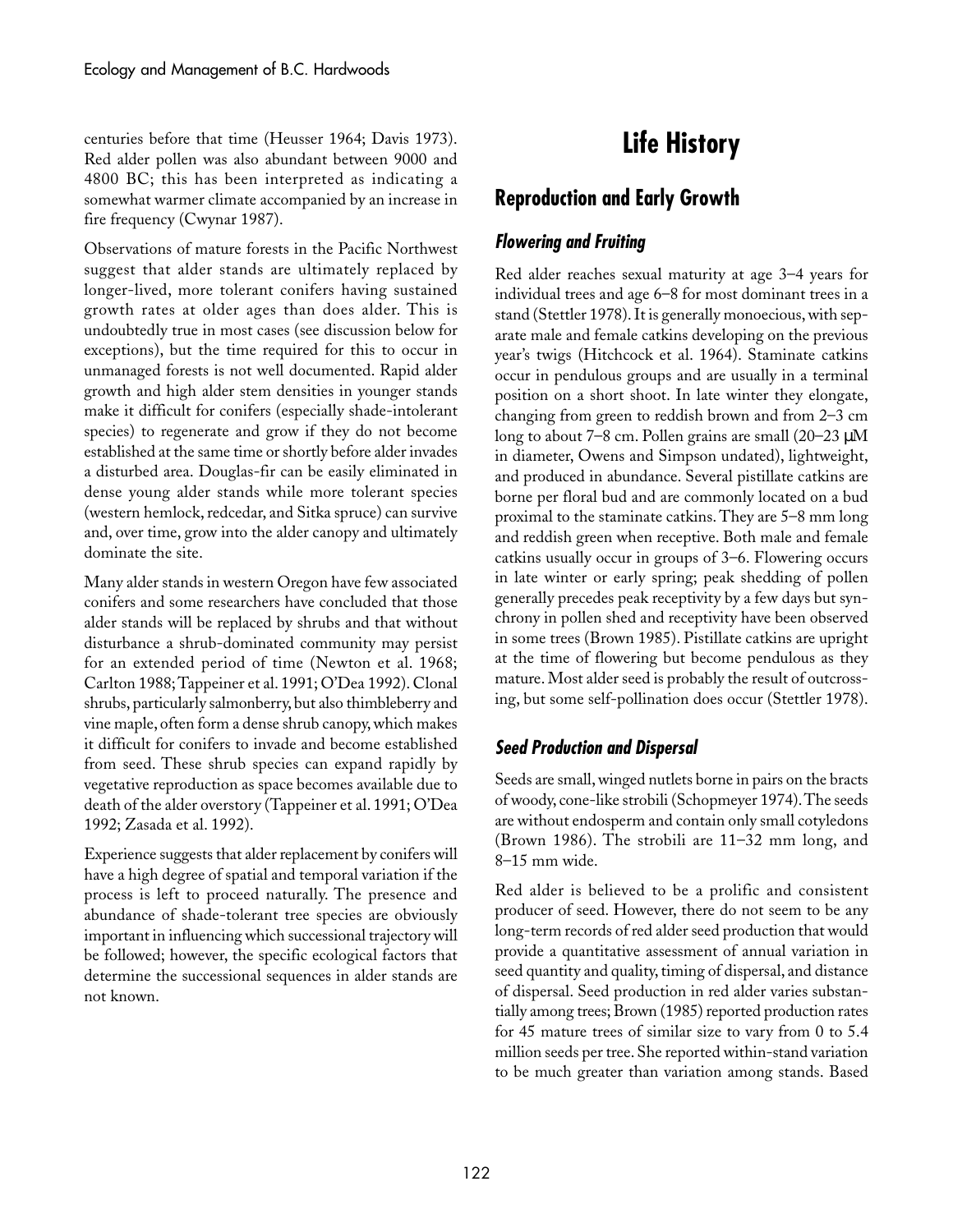on a 2-year study of seedfall on two sites in British Columbia, McGee (1988) reported substantial variation between sites and years. Maximum total production was 1550 seeds/ $m<sup>2</sup>$ . In the more productive year, one site produced 1.8 times more seed than the other, while in the less productive year seedfall was similar at both sites. Seed crop quality (percent viable seeds) was similar between sites with 40–50% of the seeds viable in the good year and less than 10% in the poorer year. Worthington (1957) concluded that moderate seed crops are produced almost annually and bumper crops occur every 3–5 years; however no specific studies were cited. Complete failure of a seed crop is rare, but after a severe freeze in 1955, almost no seed was produced in 1956 (Worthington 1957).

The most closely related species for which long-term seed production records are available is black alder (*A. glutinosa*, a European species occurring in the same section of the genus as *A. rubra*) in Finland (Koski and Tallquist 1978). Maximum seed production over a 13-year period did not exceed 350 seeds/ $m^2$ ; this level of production is substantially less than the highest total production reported for red alder (Lewis 1985; McGee 1988), but seeds of black alder are about two times larger than those of red alder. Maximum seed production in various birch species with seeds of equal or smaller size than those of red alder are 10–15 times greater than those reported for black alder (Brinkman 1974; Koski and Tallquist 1978, Zasada et al. 1991). McGee (1988) reported that red alder and paper birch seed production followed similar patterns of annual variation and had similar levels of seedfall over a 2-year period on one site where the species occurred together. The large differences in seed crop quality reported for alder (Brown 1985; Lewis 1985; McGee 1988; Ager et al. 1994) are also characteristic of seed production in birch (Safford et al. 1990; Zasada et al. 1991).

The annual pattern of red alder seed dispersal and how it varies over its range is not well documented. In general it is believed to begin in the middle of September in the centre of its range and slightly earlier or later to the north and south, respectively. McGee (1988), working in British Columbia, found that small amounts of seed were dispersed in September, but that the major dispersal events occurred from November to February. Lewis (1985) reported that most seedfall of red alder in Washington occurred during winter and spring, but some seedfall was observed all months of the year. Major dispersal events occurred in consecutive months as well as being separated

by several months of low dispersal, a pattern similar to that in other Betulaceae (McGee 1988; Zasada et al. 1991).

The nature of the catkin suggests that the timing of seed dispersal is regulated by factors similar to those regulating the release of seeds from the cones of conifers. That is, once catkins are mature, dispersal is determined by the occurrence of weather that dries them, thus opening the scales and allowing the seeds to be released. In general, wet weather keeps catkins closed and wet weather following dry weather closes catkins, thus terminating a dispersal event. However, heavy seedfall can occur during wet weather under certain catkin conditions (Lewis 1985) and dispersal will not occur if ice freezes the seed in the catkin (Lewis 1985; Brown 1986). The quantity of seed dispersed during a dispersal event is dependent on the length of the period during which suitable weather occurs, condition of the catkins that retain seeds, and the amount of catkin movement caused by wind and other agents that shake seeds loose. The dispersal patterns reported for red alder (Lewis 1985; McGee 1988) are consistent with the hypothesized mechanisms, but more frequent observations of seed dispersal in relation to weather and catkin condition need to be made. In coastal Alaska, drying trends brought by high-pressure weather systems are important to seed dispersal of Sitka spruce and western hemlock (Harris 1969), two common associates of alder. In addition, generally similar patterns of seed dispersal have been observed for alder and hemlock growing together in the same stand in western British Columbia (McGee 1988).

Red alder seeds are very light, numbering 800–3000/g, and wind dissemination can be effective over long distances. Lewis (1985) documented dispersal distance and some factors affecting dispersal of red alder seeds for a 2-year period. He found amount of seed, seed weight, percentage of filled seed, and viability all to be inversely correlated with distance from the seed source. Amount of seedfall 100 m from the edge of an alder stand was 2–3% of the seedfall density inside the stand. Additional information on distance of seed dispersal in the Betulaceae is available for paper birch (*Betula papyrifera*) from New England and Alaska (c.f., Bjorkbom 1971; Zasada 1986). Those studies report that birch seed as a percent of age within-stand production ranges from 5–20% at 55 m from the seed source and drops to about 1% at 100 m.

Although seeds are primarily wind dispersed, some dispersal may occur by water (Brown 1986), and birds or other animals may also play a role. Birds are commonly seen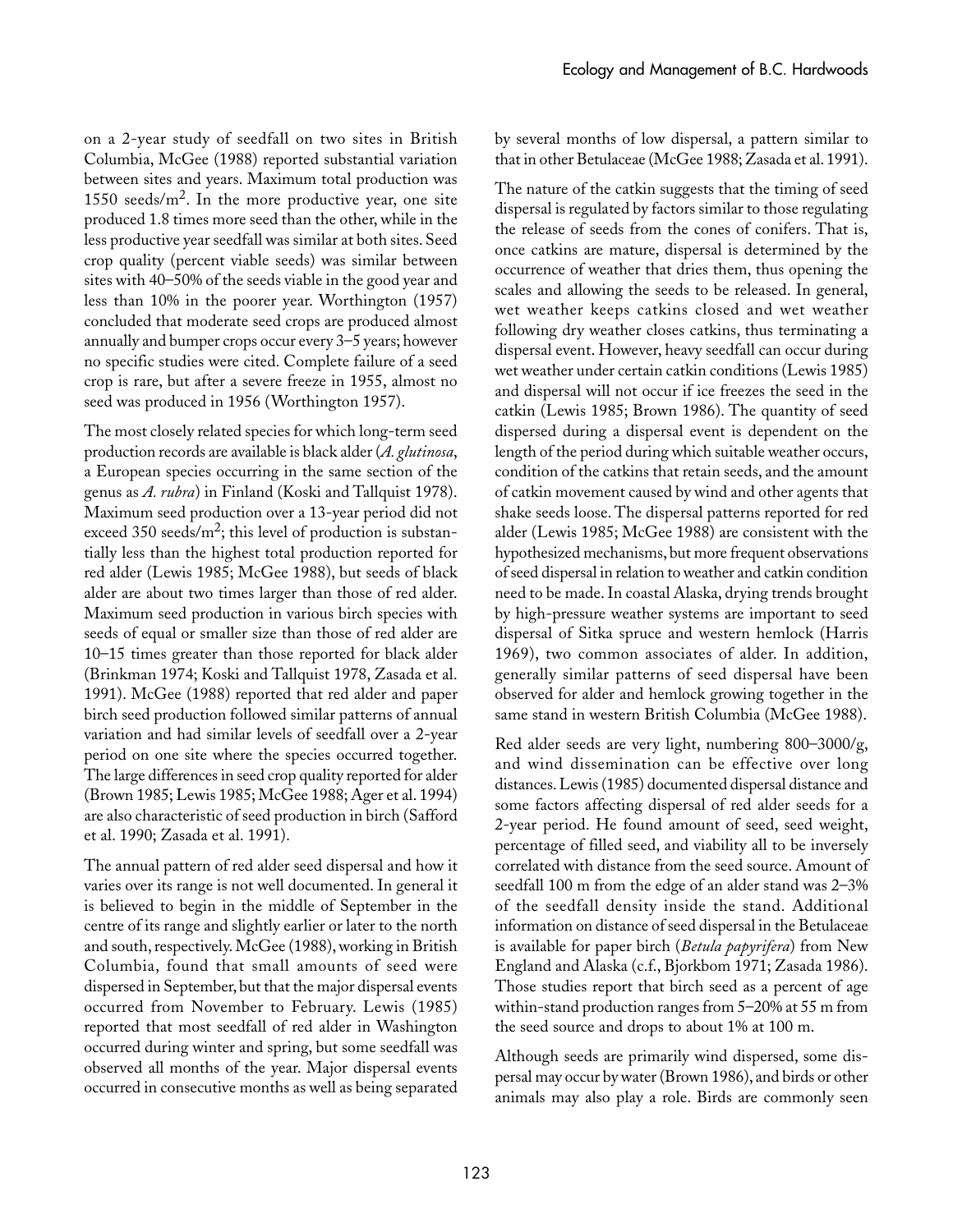around catkins, and alder seeds have been shown to be an important source of food for some species (White and West 1977). The role that birds play in dispersal is both passive and active. Passive dispersal would occur simply by movement of the catkins as birds work in the crown of alders. A more active role in dispersal would occur as birds actually extract seeds from the catkins while feeding.

#### **Germination, Seedling Survival, and Development**

Seed germination, seed predation, and first-year seedling survival were the subject of a detailed 2-year study in the central Oregon Coast Range by Haeussler (1987). The following briefly summarizes the main findings from this work; the reader is referred to the publications describing this research (Haeussler 1987; Haeussler and Tappeiner 1993) for the details. The study was conducted on north and south aspects in forested and clearcut environments located near the coast (west side, relatively wet microenvironment) and on the east side of the Coast Range (relatively dry). Seeds were sown on protected and unprotected microsites that were disturbed (exposed mineral soil) or undisturbed.

Seed germination in clearcut environments began in late February and early March and was completed by mid-April. There were some differences among north and south aspects but these were small compared to the forested environments where the onset of germination was delayed, relative to that in clearcuts, for a month and continued into June. On average, the number of germinants emerging was higher on disturbed than on undisturbed seedbeds. There was no clear difference in germinant appearance between forested and clearcut environments for either seedbed type. A positive relationship between spring soil moisture conditions and germinant appearance was stronger in the clearcut environment than in the modified light and temperatures prevailing under forested conditions (Haeussler 1987).

Seedling establishment—in terms of the number of seeds required to produce a one-growing-season-old seedling differed dramatically between the west side and east side Coast Range environments. Under the drier conditions on the east side of the Coast Range, no seedlings survived through the growing season in either of the years of study. On the north aspect on the west side coast site there was an average of one seedling per 32 seeds sown; on an adjacent south aspect one seedling was produced per 181␣ seeds (Haeussler 1987). In another study on a southwest-facing coastal site, sowings in each of 2 years on newly created mineral soil seedbeds at a rate of  $1000-1500$  seeds/m<sup>2</sup> failed to produce any surviving seedlings at the end of one growing season ( J. Zasada, unpublished data). In a third study, sowing of alder seed on dry Coast Range sites similar to those studied by Haeussler (1987) resulted in germinants but no surviving seedlings after one growing season (J. Tappeiner and J. Zasada, unpublished data). The results of Haeussler's detailed study (1987) and the two smaller studies mentioned above suggest that alder establishment is not assured even when provided with large quantities of seeds on what are believed to be desirable seedbeds. This seems contrary to operational experience, where it seems that alder occurs everywhere that it is not wanted, but as Michael Newton (Oregon State University) has observed, it is difficult to predict where natural alder regeneration will be successful, and alder often fails to appear where it would seem most likely to occur.

There are a number of environmental factors that result in high mortality of seeds and seedlings between the time seeds arrive on the seedbeds and the end of the first growing season (Haeussler 1987), and these certainly contribute to the temporal and spatial variation in alder regeneration. In unprotected microsites, seedling emergence was 75% on disturbed seedbeds and 38% on undisturbed seedbeds on protected microsites. Loss of seeds to soil biota was greater under forest conditions than in clearcuts. On undisturbed and mineral soil microsites, 60 and 20%, respectively, of the seed population was destroyed by soil organisms. Causes of seedling mortality included drought and heat injury, pathogens, animals, erosion, frost, and smothering by organic debris. Drought and heat-related mortality were the major causes of mortality in clearcuts, whereas damping-off fungi and other pathogens were most important under forest conditions (Haeussler 1987).

Alder seeds are most commonly described as having little or no dormancy. This is based on studies that have shown that germination of stored seeds under optimum germination temperatures is not improved by stratification (Radwan and DeBell 1981; Berry and Torrey 1985); however, one provenance from British Columbia was reported as having a physiological dormancy that was released by stratification (Elliott and Taylor 1981a). Germination under sub-optimum temperatures, such as may prevail at the time of germination under field conditions, is enhanced by stratification (Tanaka et al. 1991). Studies with other Betulaceae species and with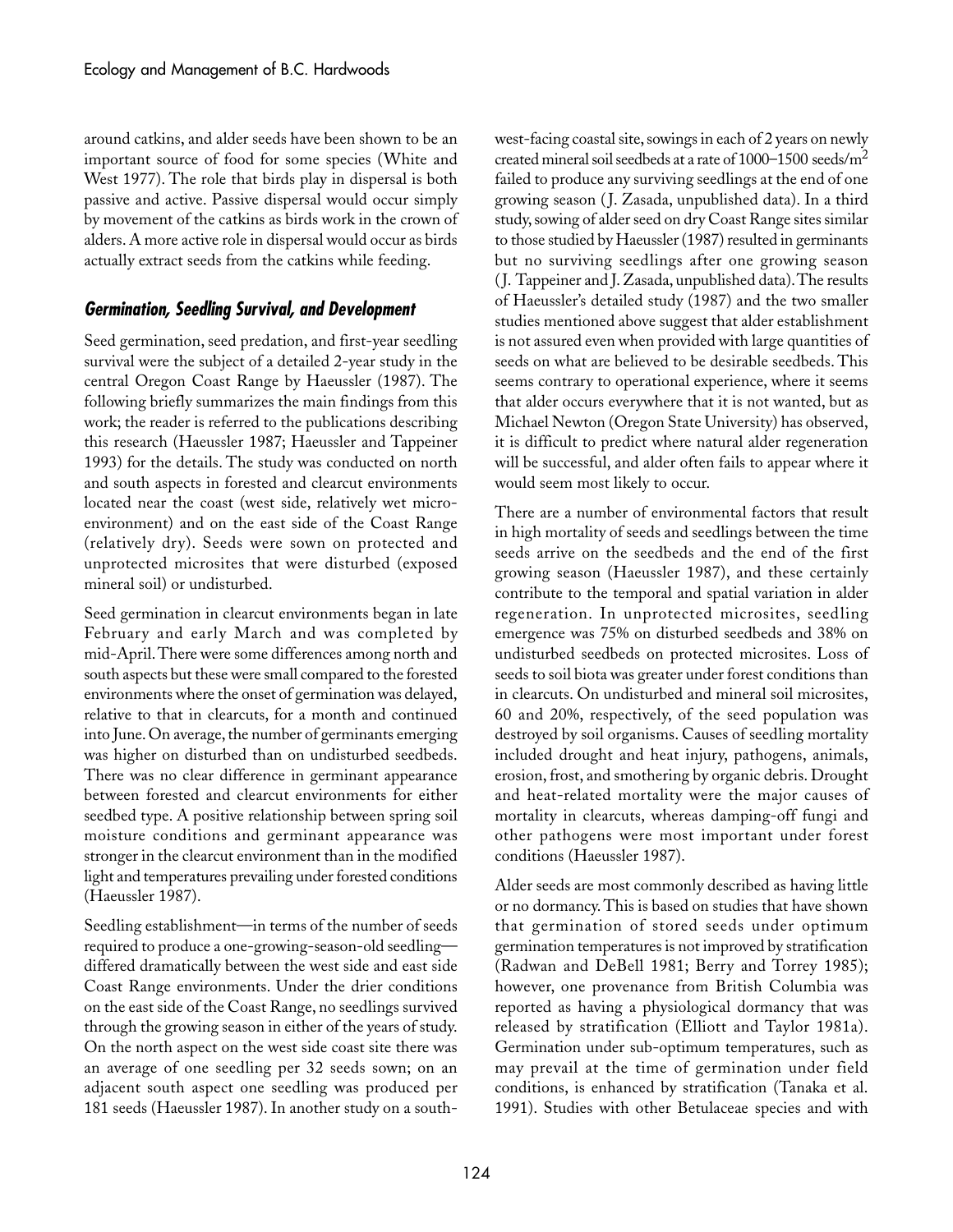common associates (e.g., bigleaf maple; J. Zasada, pers. comm.) have also shown that germination rates at lower temperatures are higher for stratified seed.

Bormann (1983) and Haeussler (1987) both demonstrated that alder seeds do not germinate in the dark and that the phytochrome system is very sensitive (i.e., germination is inhibited by exposure to far-red light). In a field study, Haeussler (1987) showed that seed germination under optimum moisture conditions created in sealed germination chambers was greater than 90% in a clearcut and under a Douglas-fir stand but less than 50% under an alder canopy. Furthermore, under all overstory conditions, germination was reduced in varying degrees by the presence of understory vegetation. Thus, this study strongly suggests that alder germination is controlled by light quality and that a type of light-enforced dormancy may prevent seeds from germinating when other conditions appear optimal. This would suggest that a persistent alder seedbank may be present under some conditions. However, because of the high seed mortality rate caused by soil organisms, Haeussler and Tappeiner (1993) concluded that alder seed was unlikely to persist in a stand's seedbank for more than 1-2 years. Although long-term storage of viable alder seed is probably unlikely under most conditions, it is important to note that seeds of some *Betula* species remain viable in the soil for much longer than would be expected based on seed coat structure and general seed germination characteristics (Granstrom 1982; Perala and Alm 1989).

Assuming that site conditions are suitable, red alder will regenerate where light levels are adequate, mineral soil is exposed, and viable seeds are present. The species is an aggressive pioneer on avalanche paths, road cuts, log landings, skid trails, or other areas where mineral soil has been freshly exposed to seed fall. For example, shortly after a heavy thinning (removal of 50% of the basal area) in a 62-year-old Douglas-fir stand, an alder understory became established and grew rapidly (Berg and Doerksen 1975). Clearcutting and large-group selection are feasible regeneration systems. During harvesting or in a subsequent site preparation treatment, the site must be disturbed sufficiently to expose mineral soil if alder regeneration is desired. Fire can probably substitute for mechanical disturbance on most sites. To exclude red alder from the next rotation stand, some forest managers try to reduce the supply of alder seed by cutting possible alder seed trees in the vicinity before or at the time of final harvest, and also to avoid creating favourable seedbed conditions by disturbing the site as little as possible during logging and,

if feasible, by not burning the logging slash (Lousier and Bancroft 1990).

Artificial regeneration can be accomplished with either bare-root or containerized seedlings and guidelines for producing planting stock are available (Berry and Torrey 1985; Radwan et al. 1992; Ahrens 1994). Survival and growth of planted seedlings are usually excellent (Radwan et al. 1992), but can vary significantly with slope, slope position, and aspect within a given clearcut. For example, when different sites within a clearcut in the Oregon Coast Range were planted with alder, there was nearly 100% survival on steep north aspects over a 3-year period while immediately adjacent south-facing and stream-bottom sites (with higher soil moisture stress and a higher probability of early season frosts, respectively) suffered as much as 60% mortality (J. Zasada, pers. comm.).

Height growth of red alder seedlings is generally rapid. On favourable sites, seedlings can grow 1 m or more the first year and, on all but the poorest sites, seedlings surpass breast height (1.3 m) the second year (Smith 1968; Harrington and Curtis 1986). Even on some frost-prone sites in western Oregon, seedlings affected by frost shortly after outplanting attained breast height in 2 years (J. Zasada, pers. comm.). Mitchell and Polsson (1988) indicated that on most sites in British Columbia, however, alder seedlings take 3 years to pass 1.3 m. Maximum annual height growth of more than 3 m/year can be achieved by 2–5-year-old seedlings (Harrington and Curtis 1986).

Seasonal growth of red alder is under strong climatic control and consequently is quite variable. The timing of radial growth is similar for red alder and its common associate Douglas-fir; in the Puget Sound area of Washington State, growth begins about mid-April and continues until mid-September (Reukema 1965). Height growth begins slightly later in the season than radial growth. Red alder has indeterminate height growth; thus, height growth continues through the growing season until soil moisture, temperature, or light conditions become unfavourable (c.f., DeBell and Giordano 1994). The specific environmental conditions that control root and shoot growth have not been determined.

#### **Vegetative Rep roduction**

Red alder sprouts vigorously from the stump when young. It can be repeatedly coppiced on short cycles but rootstock mortality increases with each harvest (Harrington and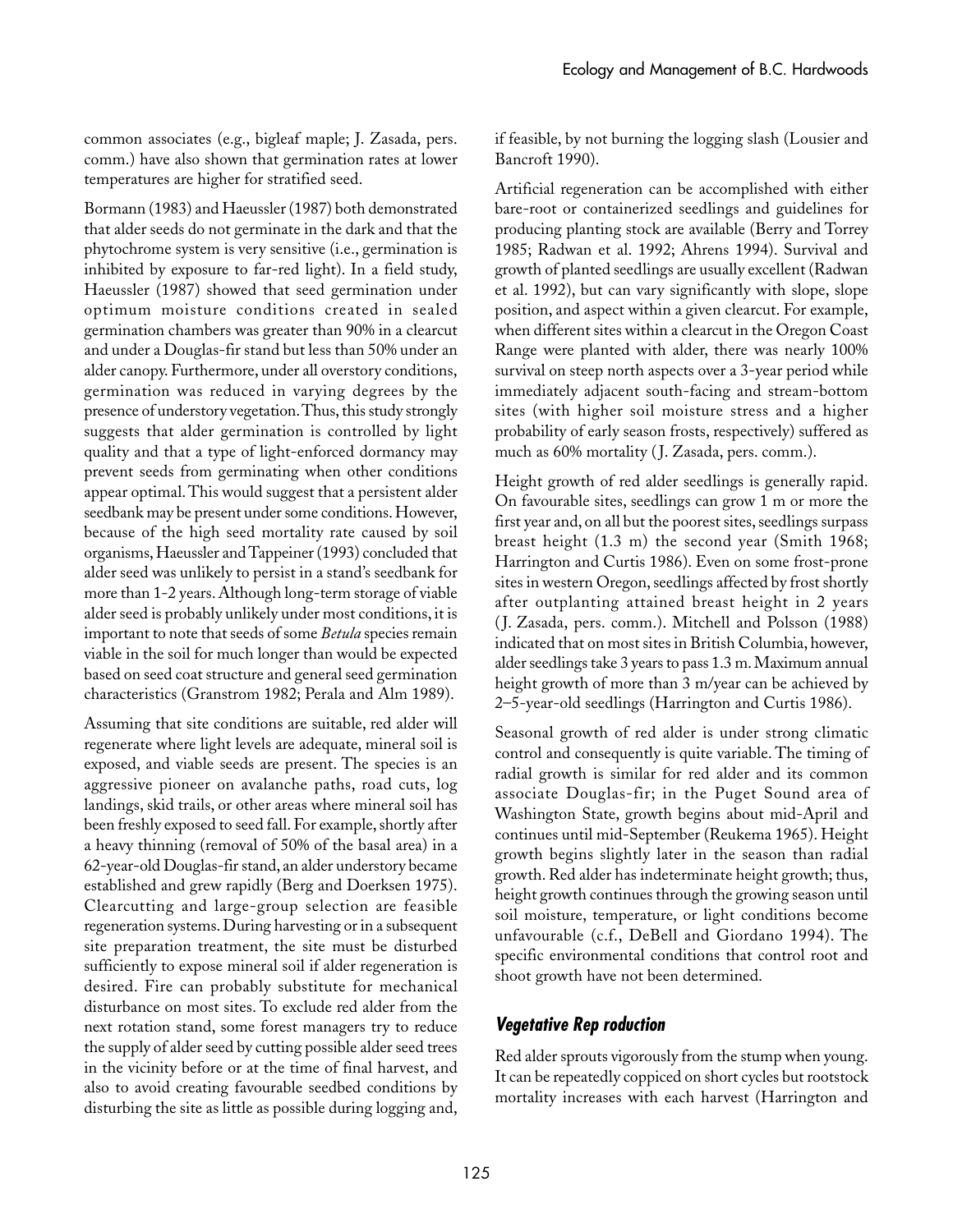DeBell 1984). Age, time of year, and cutting height influence the likelihood of obtaining stump sprouts and the vigour of the sprouts (Harrington 1984a). Stumps will sprout best when trees are cut in the winter and when stump height exceeds 10 cm. Stumps of older trees rarely sprout and coppice regeneration cannot be expected after pole-size or sawlog-size material is harvested (Harrington 1984a). Because of reduced vigour of sprouting, manual cutting of alder as a means of competition control in conifer plantations can be an effective vegetation management practice (DeBell and Turpin 1989); however, results from cuts at different times during the summer can be variable (Pendl and D'Anjou 1990).

Red alder can also be propagated by rooting greenwood cuttings from young trees (Monaco et al. 1980), rooting succulent new spring growth from young trees or epicormic sprouts on older trees (Radwan et al. 1989), or by mound layering (rooting of stump sprouts). Alder does not root well from dormant season woody tissues, thus, "sticking" of unrooted cuttings in the field (as can be done for *Populus* or *Salix*) is not recommended.

## **Sapling and Pole Stages to Maturity**

#### **Growth and Gield**

Alder growth form is strongly excurrent during the period of rapid height growth. Crown form becomes moderately to strongly deliquescent as the trees mature. Growth of vegetative shoots is primarily monopodial (e.g., branching with the apical bud a persistent leader and new branches arising laterally below the apex; Swartz 1971); however, shoots producing flowers exhibit sympodial growth (e.g.,␣ the terminal bud withers and the main axis of branching is made up of a series of lateral branches; Swartz 1971). Young, rapidly growing trees often exhibit sylleptic branching as current-year buds produce branches. The physiological factors that determine the amount of apical control on branch growth and angle have not been studied for alder.

Alder trees can exhibit substantial amounts of lean when grown in irregularly spaced stands or when located along roads, streams, stand boundaries, or other areas with unequal light distribution on all sides of the tree. Other changes in stem form may occur as the result of heavy snow or if gravity causes all or part of the tree to shift abruptly (e.g., as a result of soil slumping or high winds

when soils are saturated). However, if juvenile red alder is grown at wide and fairly even spacing, lean and sweep will be minimized (Bormann 1985; DeBell and Giordano 1994).

Red alder has rapid juvenile growth; of its associates, only black cottonwood grows as much or more during the juvenile phase. On good sites, trees may be 9 m at age 5, 16 m at age 10, and 24 m at age 20. One tree was 9.8 m tall and 16.3 cm dbh 5 years from seed (Smith 1968).

Growth slows after the juvenile stage, the decrease beginning much sooner on poor sites. Site index as determined at base age 20 years ranges from 10–25 m (Harrington and Curtis 1986); at base age 50, it ranges from 15–40 m (Worthington et al. 1960; Mitchell and Polsson 1988). Associated conifers have much slower juvenile growth, but they sustain height growth years longer than alder. On an average upland site, both Douglas-fir and red alder can attain the same height at about age 45 (Williamson 1968). Beyond that age, Douglas-fir surpasses red alder in height. Red alder and Douglas-fir also have different site tolerances; thus their relative performances will be site- as well as age-specific (Harrington and Courtin 1994). On better sites Douglasfir may surpass alder in height at a younger age (c.f., Berntsen 1961).

Red alder is a relatively short-lived species, maturing at about 60–70 years; maximum age is usually about 100 years (Worthington et al. 1962). Maximum age is probably less on poor sites and those in the northern portion of the species range, and somewhat greater on the good sites, especially those in south central portion of its range (D.␣ Hibbs, pers. comm., and pers. obs. by author). On favourable sites, trees can be 30–40 m tall and 55–75 cm in diameter. A record-size tree measured 198 cm dbh but trees over 90 cm in diameter are rare. Maximum cubic volume is attained at age  $50-70$  (500 m<sup>3</sup>/ha [Worthington et al. 1960; DeBell et al. 1978; Chambers 1983]). Most of the existing alder volume is in naturally regenerated mixed-species stands where growth and yield are variable.

# **Rooting Habit**

Red alder forms extensive, fibrous root systems. Root system distribution is primarily controlled by soil drainage, soil structure, and compaction (unpublished data on file, Olympia Forestry Sciences Laboratory). In poorly drained soils, most rooting is surface-oriented, and rooting is often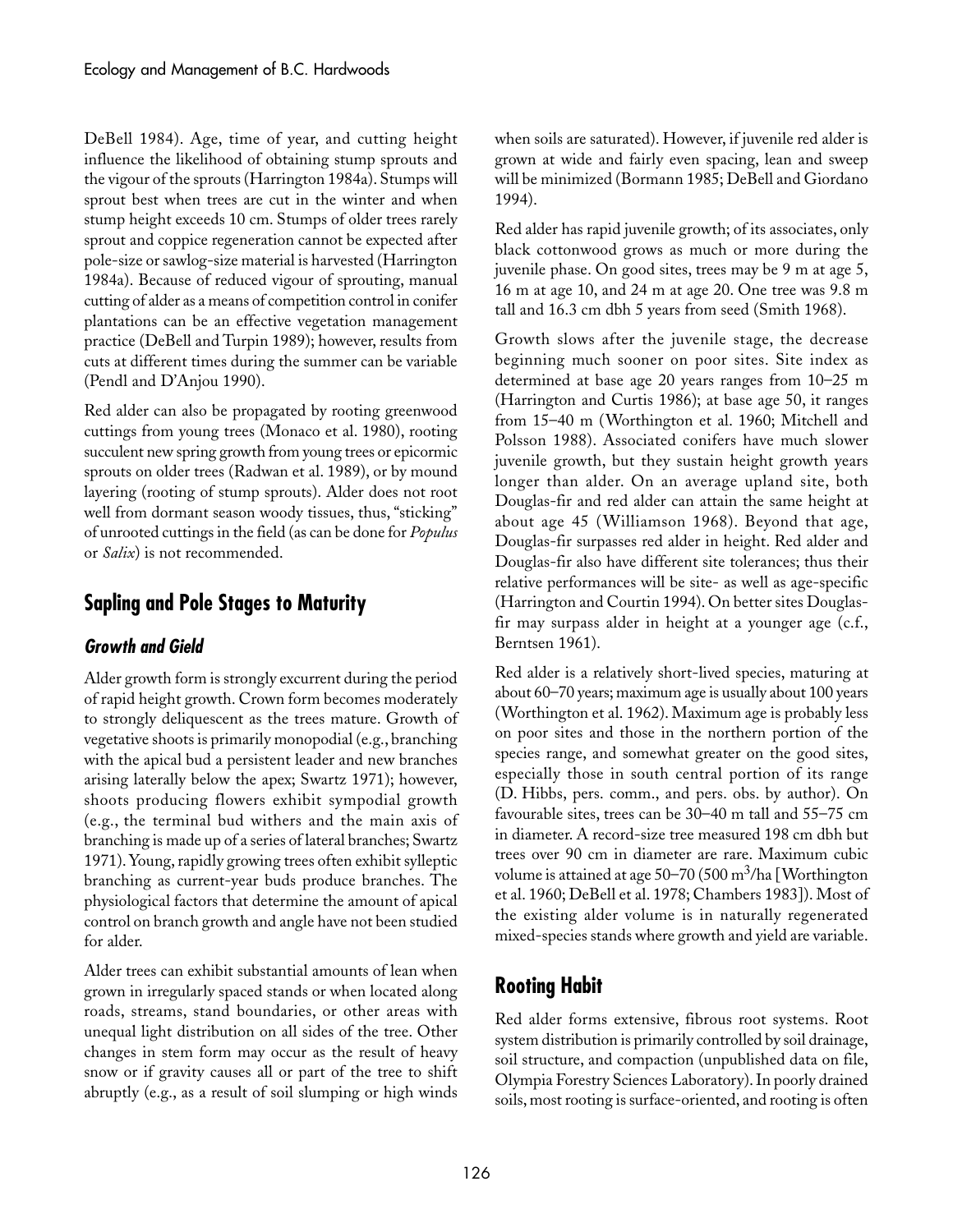prolific in the boundary between the lower organic layer and the uppermost mineral horizon. In wet soils, the uppermost mineral horizon is usually heavily rooted, as is the lower organic horizon if it is thick enough. On betterdrained soils, rooting is more extensive and can penetrate quite deeply. On well-drained sites, root distribution is strongly influenced by water availability; increased rooting is common at horizon boundaries when changes in soil texture slow downward water movement through the profile. I have also observed rooting of alder to follow the path of least resistance; rooting is often enhanced in old root channels or, especially if the soil is compacted and soil structure well developed, between units of soil structure (peds). Root system extent is a function of soil characteristics and tree size. Smith (1964) showed tree diameter and average root length to be significantly correlated; larger trees also tended to have deeper roots than smaller trees. Root growth of seedlings is rapid; 2-year-old nursery-grown seedlings have been planted using a shovel because of their wide-spreading, large, woody roots.

Red alder, especially when young, will form adventitious roots when flooded. In two greenhouse studies, alder seedlings previously growing under well-drained conditions produced adventitious roots when the soil was flooded (Minore 1968) or saturated (Harrington 1987). Although it has not been documented, formation of adventitious roots could be an important adaptive trait on floodplain sites.

The sensitivity of red alder root growth to environmental conditions is not well known, but recent studies provide some information. Under soil moisture stress, red alder saplings shifted carbon allocation from leaf and stem biomass to root biomass (Chan 1990). In a companion study, root biomass decreased with increasing density of alder stems (Shainsky et al. 1992). Root:shoot ratios were significantly affected by density; however, most of the variation in root biomass was directly attributable to variation in shoot biomass. When grown in pots in a growth chamber, root:shoot ratios were decreased by fertilization and were lower in sandy soil than in loam or sandy loam (Elliott and Taylor 1981b).

Red alder roots are commonly ectomycorrhizal. Only a few species of fungi, however, are capable of forming ectomycorrhizal associations with alder. Fungal symbionts include alder-specific fungi and fungi capable of mycorrhizal associations with other hosts (Molina 1979; Molina et al. 1994).

Red alder also has root nodules that fix atmospheric nitrogen. The nodules are a symbiotic association between the tree and an actinomycete (*Frankia* spp.). Rates of nitrogen-fixation and the effects of these nitrogen additions on soil chemistry have been recently summarized (Binkley et al. 1994; Bormann et al. 1994). In natural stands, nodulation occurs soon after seed germination; root systems of seedlings a few months old commonly have dozens of visible nodules, ranging from the size of a pinhead up to 25 mm in diameter. Mature trees have nodules on both the large woody roots and the smaller new roots. Nodules found on large trees can be 80 or 90 mm in diameter. Epicormic branches with nodulated adventitious roots have been also observed to occur naturally in situations where moss and litter accumulated at the base of clumps of epicormics on older trees (M.␣ Paschke, pers. comm.).

## **Reaction to Competition**

Red alder requires more light than any of its tree associates except black cottonwood and is classed as intolerant of shade (Minore 1979). Light quality has been shown to be important in germination (Bormann 1983; Haeussler 1987); its role in seedling development has not been documented. Young seedlings and saplings can withstand partial shade but will grow very little and will not survive long when light levels are low. Self-thinning or mortality caused by competition is rapid in red alder stands; densities in natural stands may be as high as 124 000 seedlings/ha at age 5 (DeBell 1972) and fully stocked stands at age 20 averaged 1665 seedlings/ha (Worthington et al. 1960).

Red alder also self-prunes extremely well when grown in dense stands. Shaded lower branches rapidly die and fall off, resulting in clear and slightly tapered boles. Live crown ratios in crowded, pure stands are very low, and narrow, dome-like crowns are characteristic. However, as would be expected for a shade-intolerant species, branch retention and crown shape are strongly related to light levels in the canopy. Young alder with good growth rates will quickly occlude wounds associated with artificial pruning; however, stem breakage has been observed at the base of the live crown when heavy pruning was applied to young, very slender trees growing in exposed (windy) areas.

Epicormic sprouts are not uncommon on older trees, especially if they have been damaged or stressed or had increased light on their boles due to mortality or removal of adjacent trees. If epicormic sprouting occurs after thinning, it is most common on the south or west side of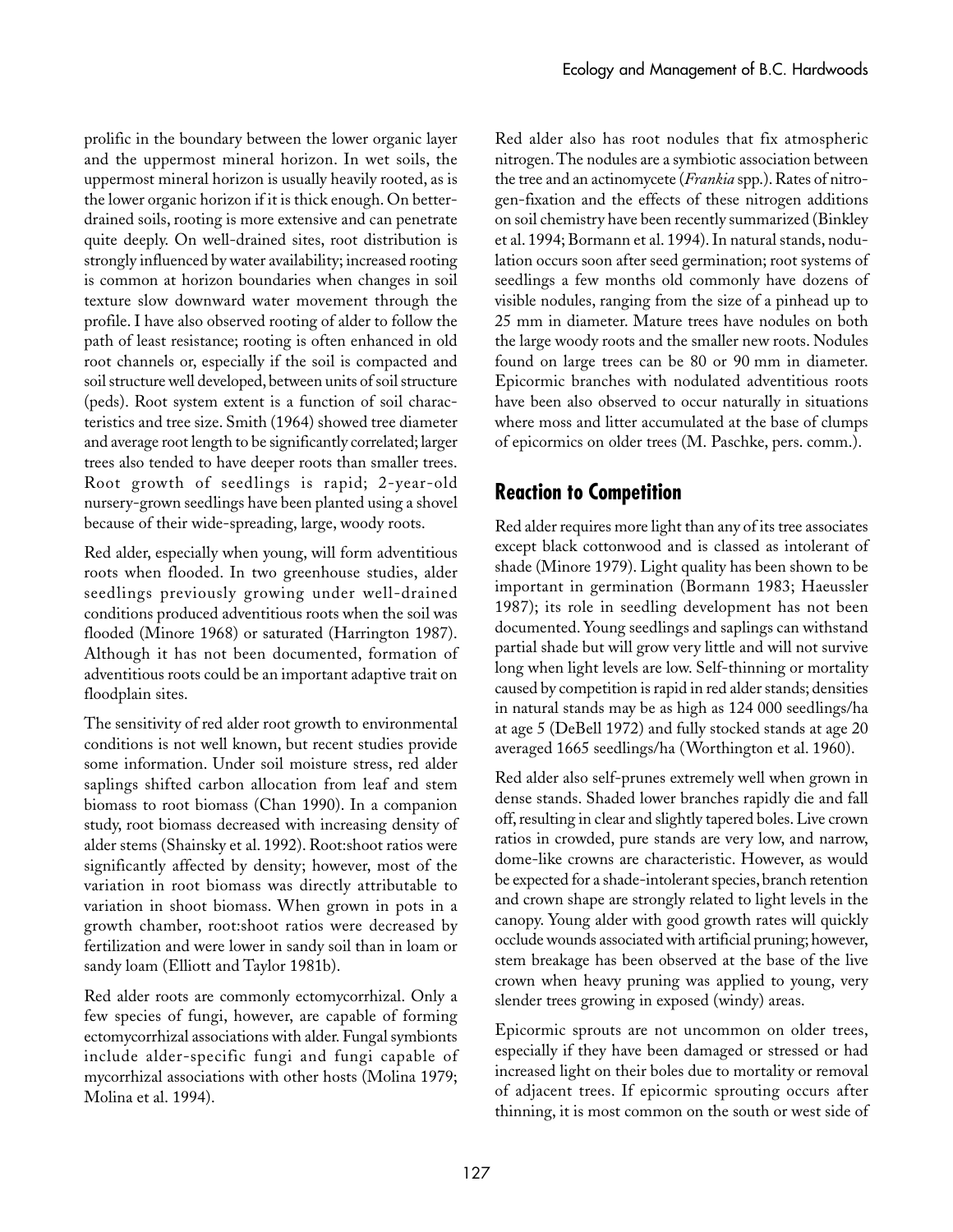stressed trees (personal observations); however, trees of any age that have experienced a drastic increase in light levels (e.g., via construction activities) may have epicormic branches on any or all sides. Epicormic branches appearing after early thinning or pruning are probably ephemeral, but this has not been documented.

Red alder can be managed in pure stands or as part of a mixture with either other intolerant species such as Douglas-fir and black cottonwood (or *Populus* hybrids) or with more shade-tolerant species such as western redcedar or western hemlock. Knowledge of site-specific growth rates and relative shade tolerances of each component in a mixture is critical to achieving the potential benefits from mixed stands. Alder must receive adequate light to grow well in mixed stands. However, even if alder is shaded out in a mixed stand it may make substantial contributions to soil nitrogen prior to that time (Berg and Doerksen 1975).

Reaction of alder to competition is influenced by many factors including the size, species composition, and density of the competing vegetation (other alder stems, non-alder stems in the upper canopy, and plants in the understory) as well as soil and site factors. For example, growth of closely spaced, dominant alder was decreased with increasing density of subordinate Douglas-fir (Shainsky and Radosevich 1991). The high densities of Douglas-fir decreased soil moisture availability for alder. This caused alder to shift carbon from leaf area production to root growth, resulting in a more favourable light environment for the understory species that were less moisture-limited (Shainsky and Radosevich 1991). Thus, the interactions among plants can be complex and may influence both current growth rates of alder and long-term stand development and succession.

## **Damaging Agents**

In natural stands red alder has relatively few significant problems with damaging agents, that is, there are relatively few instances where damaging agents kill enough trees to result in large openings in a stand. However, forest managers may be concerned with lower levels of mortality and when growth rates are depressed or tree form or wood quality is affected. In addition, problems will likely increase as management is intensified, particularly in nurseries and plantations.

### **Fungi**

Red alder is fairly free from most disease problems, especially when young and uninjured (Worthington et al. 1962; Hepting 1971; Harrington et al. 1994). In another chapter of these proceedings, Eric Allen has summarized the decay and wood utilization problems of the species.

Red alder is immune to *Phellinus weirii* (a widespread conifer root rot) and has been planted on sites where *P.␣ weirii* infection levels are high. It has been hypothesized that red alder alters the soil environment to the detriment of *P. weirii* (Nelson et al. 1978; Li et al. 1969; Li et al. 1972; Hansen 1979) and suggested that alder may serve as a biological control agent for *P. weirii* (Trappe 1972; Nelson et al. 1978). These ideas cannot be tested until we have the results from long-term trials currently under way to quantify the effects of alder stands on *P. weirii*. At this time it is only recommended that alder be considered as one of several species to plant on sites with high levels of *P. weirii*. However, foresters planting red alder on poor or unsuitable sites will encounter poor growth and problems with damaging agents.

#### **Insects**

Numerous insects have been reported feeding on or associated with red alder (Furniss and Carolin 1977; Gara and Jaeck 1978; Dolan 1984). Insect pests are not usually a major concern, but serious outbreaks of some defoliators can cause growth reductions. The forest tent caterpillar (*Malacosoma disstria*), western tent caterpillar (*M.␣ californicum*), alder woolly sawfly (*Eriocampa ovata*), striped alder sawfly (*Hemichroa crocea*), alder flea beetle (*Altica ambiens*), and a leaf beetle (*Pyrrhalta punctipennis*) have caused substantial damage; but reports of mortality are rare (Worthington et al. 1962; Furniss and Carolin 1977; Briggs et al. 1978). However, mortality was observed when a forest tent caterpillar outbreak overlapped a drought period (Russell 1991); this mortality was probably substantially greater than would have occurred if only one stress was present. A flatheaded wood borer (*Agrilus burkei*) can kill twigs and branches (Furniss and Carolin 1977; Briggs et al. 1978). The alder leaf miner, *Lithocolletis alnicolella*, can cause necrotic spots up to 30 mm in diameter on leaves but does not apparently affect growth (W.␣ Littke, pers. comm.). An epidemic of grasshoppers was reported to only slow growth slightly (Russell 1986). The fall webworm (*Hyphantria cunea*) will skeletonize or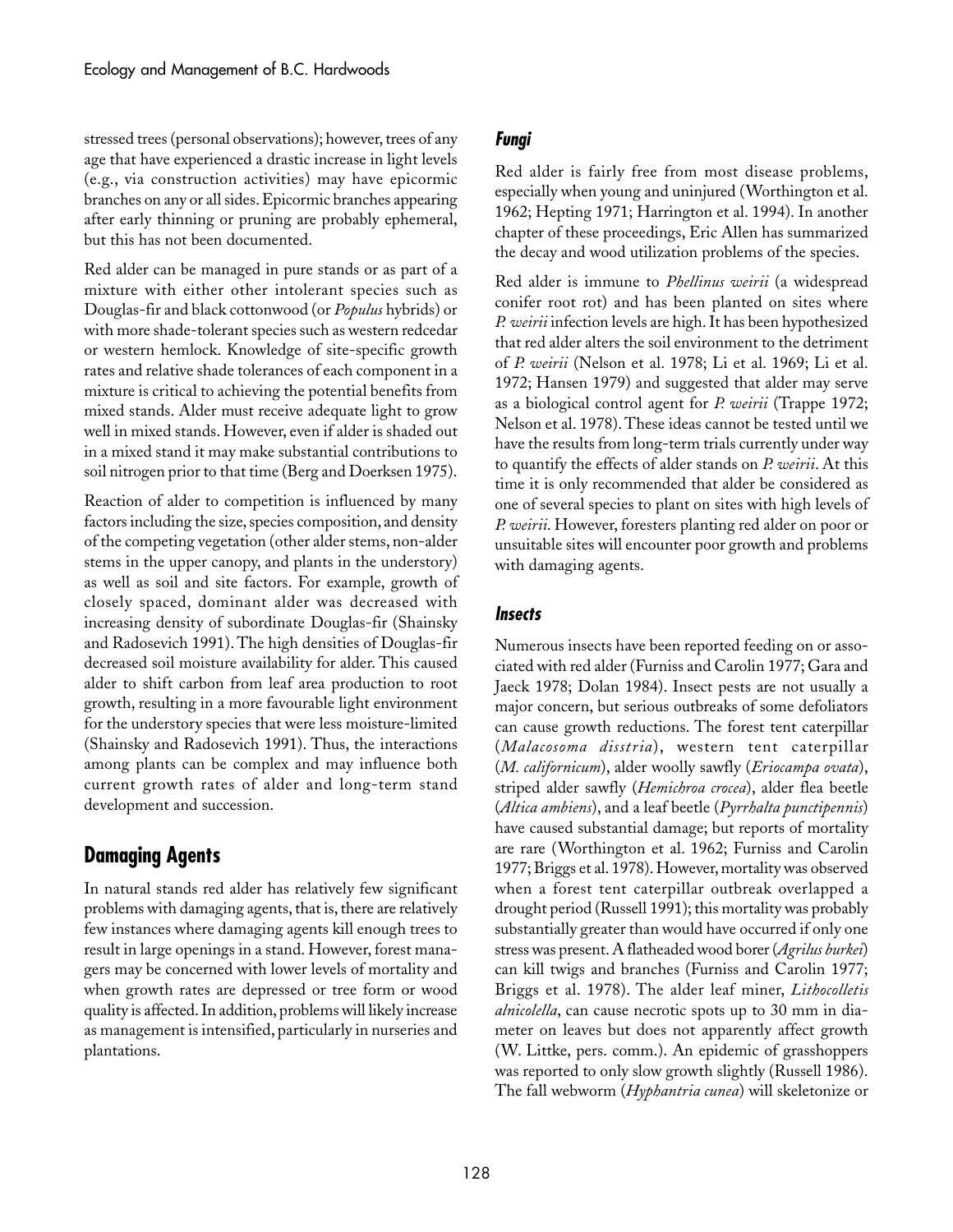consume leaf blades but its damage is usually minor (Furniss and Carolin 1977). The alder bark beetle (*Alniphagus aspericollis*) breeds primarily in slash and in young stressed trees; however, healthy trees can be attacked when bark beetle populations are high (Briggs et al. 1978).

The alder aphid (*Pterocaulis alni*) feeds on tender shoots (Furniss and Carolin 1977) and on foliage with high nitrogen content (Dolan 1984). Aphids are common associates in many young alder stands and are not generally considered to cause much damage. However, a severe aphid epidemic was reported in a young alder plantation (Dolan 1984). Under those epidemic conditions, plots sprayed with insecticide had diameter growth increases of up to 38% over unsprayed plots. Poor vigour was suspected of predisposing the trees to supporting an outbreak (Dolan 1984).

Ambrosia beetles (*Gnathotrichus retusus*, *Trypodendron lineatum*, *Xyleborus saxeseni*) attack logs and slash left on the ground, causing a rapid degrade in quality. Insect holes can also serve as entry sites for fungi. Merchantable material should be removed rapidly, and large accumulations of slash should be avoided.

#### **Animals**

In general, animals cause only minor damage in alder stands; however, under some circumstances animal damage can be significant. Alder is not a highly preferred browse species for black-tailed deer (*Odocoileus hemionus columbianus*) or Roosevelt elk (*Cervus elaphus roosevelti*) during most of the year. Young trees are occasionally browsed by deer and elk, especially during the late summer and fall (Brown 1961), and browsing begins earlier in the growing season when weather conditions are dry or when other food sources are not available (personal observation). In the fall and winter, however, deer and elk preference for alder foliage increases. Abscising or freshly abscised alder leaves were documented as being a major component of deer and elk diets during the fall and winter in old-growth forests on the Olympic Peninsula (Leslie et al. 1984), and penned black-tailed deer have been observed eating freshly abscised alder leaves in the fall when other food sources were readily available (D. Campbell, pers. comm.). Seasonal changes in deer and elk browsing may be related to changes in foliar chemical composition; alder foliage in the fall is higher in crude fat content and lower in total phenols than during the summer (Radwan et al. 1978). Elk repeatedly browsed red alder planted on a debris flow

associated with the 1981 eruption of Mount St. Helens (Russell 1986); at that time alternative food sources were limited. Most browsed trees resprouted vigorously and very little mortality was associated with the heavy browse damage; however, the repeated browsing resulted in trees with shrub-like forms. Deer and elk can cause stem deformation, reduce growth, and provide entry sites for decay organisms when they rub antlers against tree trunks; in localized pockets this type of damage can be common.

Mountain beaver (*Aplodontia rufa*) clip small alder stems and branches; only the bark is eaten from stems 5–20 mm in diameter while the whole piece is consumed if less than 5 mm in diameter (D. Campbell, pers. comm.). Although mountain beaver clip only small-diameter pieces, they climb trees and can continue to clip branches and terminals as trees increase in size. Alder appears to be a regular item in mountain beaver diets (data on file, USDA APHIS Animal Damage Research Unit, Olympia, Wash.) and problems in stand establishment should be anticipated on sites with established mountain beaver populations (D.␣ Campbell, pers. comm.). Mountain beaver use of alder *foliage* for food is minor except when other food sources are not available or in late September when use is fairly heavy (Voth 1968).

Observations of other animals damaging red alder are limited. Beaver (*Castor canadensis*) will cut any species of tree near their ponds to support their construction activities. As a food source, beaver prefer red alder over Douglas-fir, but other plants will be selected before alder if they are equally available (D. Campbell, pers. comm.). In years of high populations, meadow mice (*Microtus* sp.) girdle young stems; this type of damage has been most commonly observed in grassy or very wet areas. Deer mice (*Peromyscus maniculatus*) eat alder seed from the surface of snowpacks when other food is difficult to obtain (Moore 1949); however, alder seed is not usually a preferred food source. Individual trees can be heavily damaged by red-breasted sapsuckers (*Sphyrapicus ruber*); if the damage encircles all or most of stem, the top may break off during periods of wind or snow.

#### **Extremes in Physical Factors**

Extremes in physical factors—such as temperature, wind, or fire—can damage red alder. Mortality and top damage have been documented in natural stands after ice storms or unseasonable frosts (Worthington et al. 1962; Duffield 1956). Widespread cold damage was observed in bare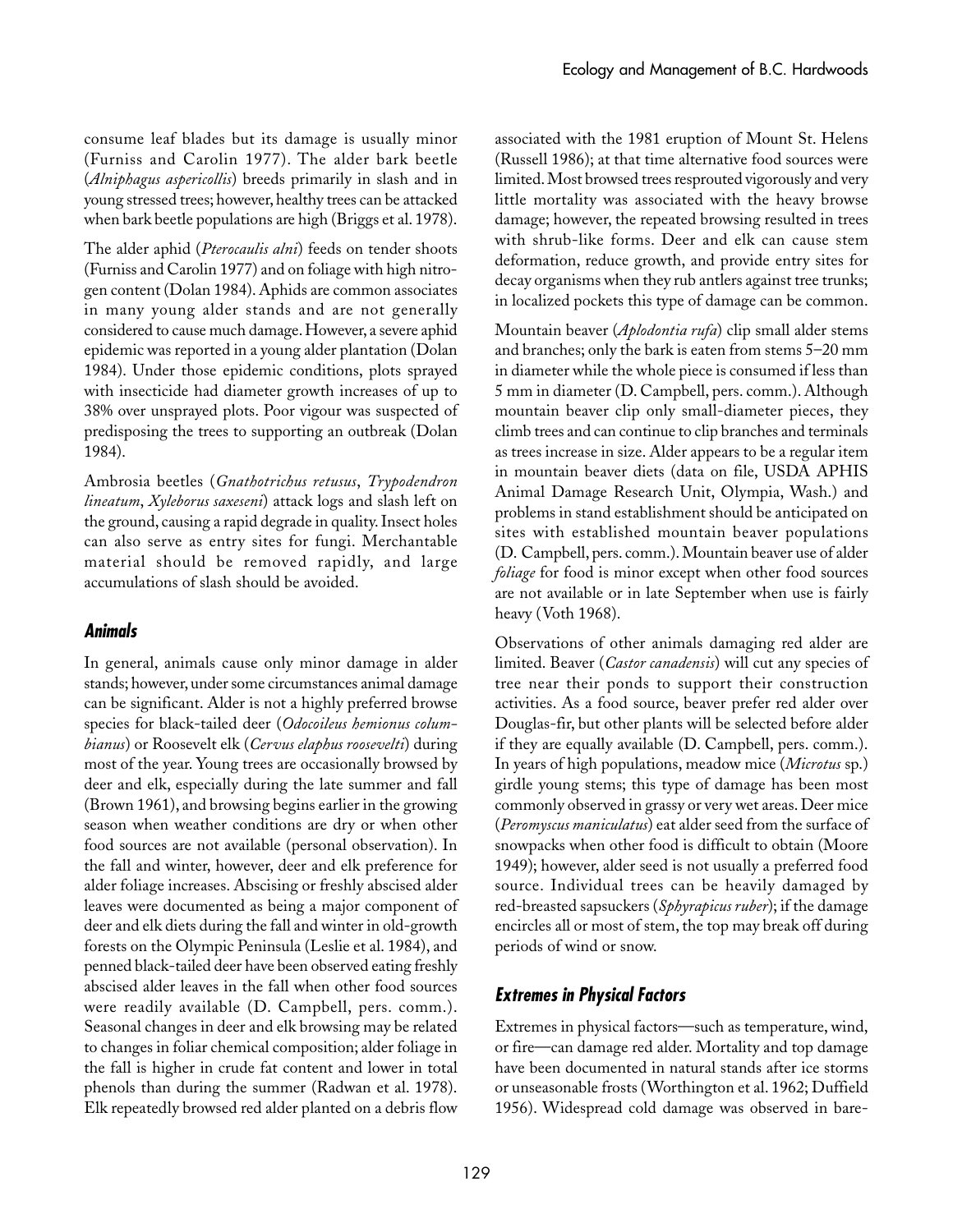root nurseries after a prolonged cold period in December 1990; this caused terminal dieback in many trees and some mortality, especially on trees in exposed areas. Recently planted trees are also susceptible to cold damage; late spring frosts and early fall frosts have caused top dieback and mortality (DeBell and Wilson 1978; Peeler and DeBell 1987; Dobkowski et al. 1994). The winter dormancy requirement for red alder has not been studied and the causal factors controlling timing of spring budbreak are not known. Presumably, once chilling requirements (if any exist) are met or day length is permissive, budbreak is temperature-dependent. This assumption is consistent with the observation of Peeler and DeBell (1987) that cold damage occurred when late frosts followed a period of warmer-than-normal temperature. Other temperaturerelated problems observed on alder are sunscald and frost cracks. As is generally true for other species, this type of damage is most common on the south and west side of exposed trees.

Fire is rarely a damaging agent because of the scarcity of flammable debris in alder stands; in fact, the species has been planted as a firebreak to protect adjacent conifers (Worthington et al. 1962). Alder bark is thin but sufficiently fire resistant to prevent damage during light surface fires (Worthington 1957).

Windthrow is not common in alder because of the intermingling of roots and branches, the absence of leaves during winter storms when soils can be waterlogged, and the relatively deep-rooting habit of the species on welldrained soils. Uprooted trees are most commonly observed along cutting boundaries or where established root systems have been undercut by flooding or erosion. High winds, heavy snow, and ice storms will break alder tops and branches but these problems are generally less for alder than for associated species, which are foliated during the winter. However, exposed windy sites—such as those near the ocean or mountain passes—will have top breakage and reductions in height growth consistently enough to reduce site index (Harrington 1986).

Climate within the range of red alder is generally characterized by low summer rainfall, and the species has evolved to survive under those conditions. For example, the greater stomatal control of red alder as compared to black cottonwood (Harrington 1987) is probably a key feature that allows red alder to grow on upland sites. On the other hand, red alder is not as drought-tolerant as most of its coniferous associates. During the summer of 1987,

rainfall in the Puget Sound area was less than one-third of normal; in red alder stands this resulted in widespread leaf yellowing and premature abscission, terminal dieback, and—on droughty sites or new plantings—mortality (Russell 1991). Prior to 1987, the Puget Sound area experienced several decades without back-to-back dry summers and many years of above-normal rainfall. Combining these weather patterns with high levels of harvesting activity, which created seedbed conditions favourable to alder establishment, may have increased the percentage of alder stands growing on drought-sensitive sites (K. Russell, pers. comm.). From 1987 through 1992, every summer ( June 1–September 30) in the Puget Sound region had below-normal precipitation. Thus trees stressed by the extreme drought in 1987 may have been further stressed in subsequent years; presumably these back-to-back dry summers are one of the causes of the widespread instances of alder top-dieback and mortality in the Puget Sound region in the late 1980s and early 1990s (K. Russell, pers. comm.).

The sensitivity of red alder to stress factors other than those discussed above is not documented. Alder is found on sites close to the ocean and presumably is fairly tolerant of salt spray. Alder has also been observed adjacent to pulp mills and other industrial plants and thus exhibits tolerance for at least some components of air pollution.

# **Conclusion**

The purpose of this paper was to provide forest managers with basic information on the ecology of red alder and to alert them to potential problems. Almost 15 years ago, Minore (1979) commented on the surprising lack of information on autecological characteristics of red alder. Although we have learned a great deal since then, much of the knowledge base on the ecology of red alder is still based on casual or short-term observations and not on detailed life histories or controlled experiments. It is hoped that both future research on the silvics of red alder, and documentation and feedback from operational experience, can be combined to provide a more complete knowledge base from which to make future management recommendations.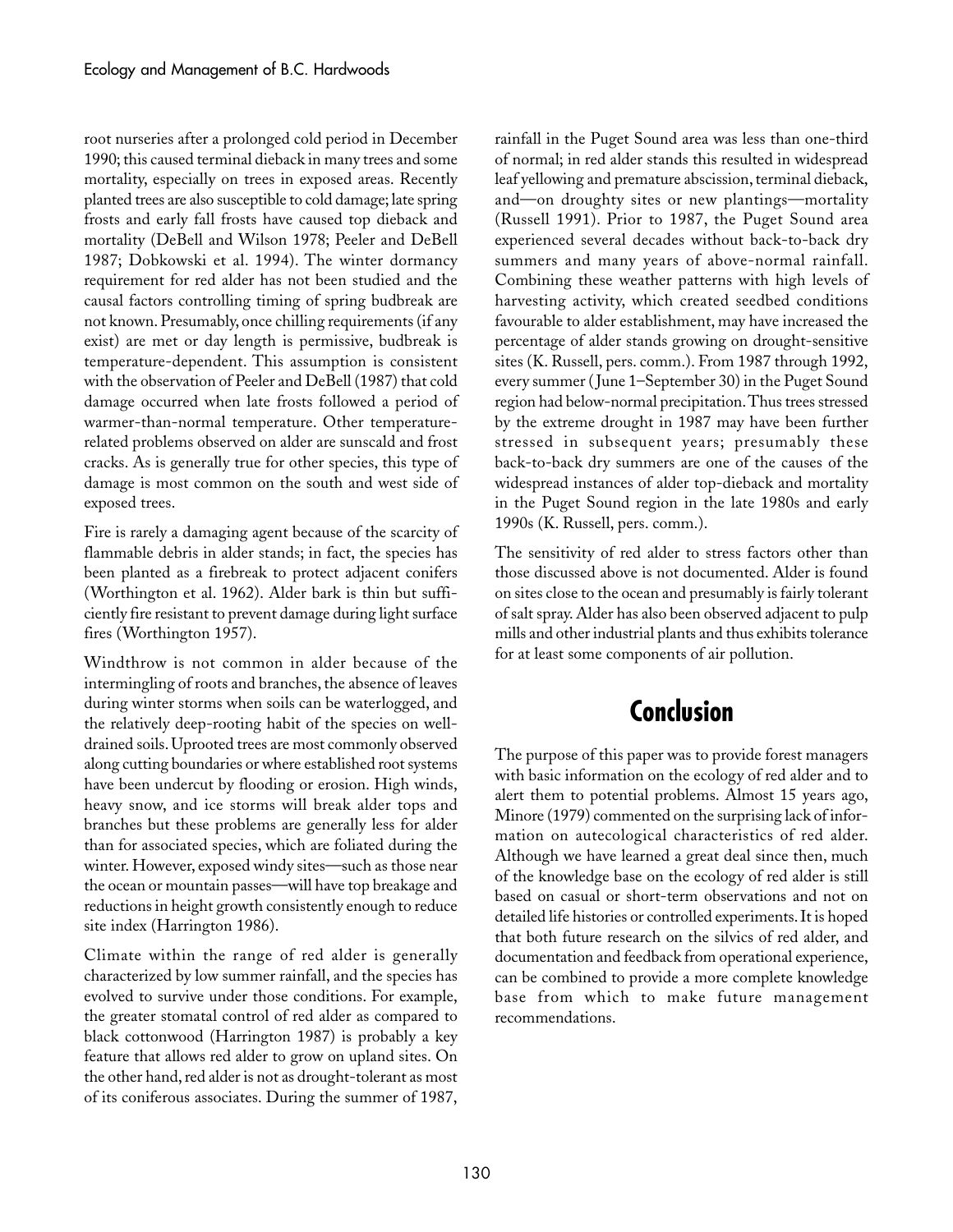# **Acknowledgements**

I thank D. Campbell, APHIS Animal Damage Research Unit, Olympia, Washington; D. Hibbs, Oregon State University, Corvallis, Oregon; W. Littke, Weyerhaeuser Company, Centralia, Washington; M. Paschke, Colorado State University, Fort Collins, Colorado; K. Russell, Washington Department of Natural Resources, Olympia, Washington; J. Tappeiner, Oregon State University, Corvallis, Oregon; and J. Zasada, North Central Forest Experiment Station, Rhinelander, Wisconsin for sharing personal observations and unpublished data. Some of the work summarized in this paper was supported with funding provided by the U.S. Department of Energy, Wood Crops Program, under interagency agreement DE-AI05-810R20914.

# **Literature Cited**

- Ager, A.A. and R.F. Stettler. 1994. Genetics of red alder and its implications. *In* Biology and management of red alder, Proc. Symp. Oreg. State Univ., Nov. 18–19, 1992. D. Hibbs, D. DeBell, and R. Tarrant (editors). Oreg. State Univ., Press, Corvallis, Oreg. pp. 92–105.
- Ager, A.A., Y. Tanaka, and J. McGrath. 1994. Biology, ecology, and utilization of red alder seed. *In* Biology and management of red alder, Proc. Symp. Oreg. State Univ., Nov. 18–19, 1992. D. Hibbs, D. DeBell, and R. Tarrant (editors). Oreg. State Univ. Press, Corvallis, Oreg. pp. 159–169.
- Ahrens, G. 1994. Seedling quality and nursery practices for red alder. *In* Biology and management of red alder, Proc. Symp. Oreg. State Univ., Nov. 18–19, 1992. D. Hibbs, D. DeBell, and R. Tarrant (editors). Oreg. State Univ. Press, Corvallis, Oreg. pp. 170–185.
- Berg, A. and A. Doerksen. 1975. Natural fertilization of a heavily thinned Douglas-fir stand by understory red alder. School of Forestry, For. Res. Lab. Oreg. State Univ. Res. Note 56.
- Berntsen, C.M. 1961. Growth and development of red alder compared with conifers in 30-year-old stands. USDA For. Serv., Pac. NW For. and Range Exp. Stn. Res. Pap. 38.
- Berry, A.M. and J.G. Torrey. 1985. Seed germination, seedling inoculation, and establishment of *Alnus* spp. in containers in greenhouse trials. Plant and Soil 87(1):161–173.
- Binkley, D., K. Cromack, Jr., and D.D. Baker. 1994. Nitrogen fixation by red alder: Biology, rates, and control. *In* Biology and management of red alder, Proc. Symp. Oreg. State Univ., Nov. 18–19, 1992. D. Hibbs, D. DeBell, and R. Tarrant (editors). Oreg. State Univ. Press, Corvallis, Oreg. pp. 57–72.
- Bjorkbom, J. 1971. Production and germination of paper birch seed and its dispersal into a forest opening. USDA For. Serv., NE For. Exp. Stn. Res. Pap. NE-209.
- Bormann, B.T. 1983. Ecological implications of phytochrome mediated seed germination in red alder. For. Sci. 29(4):734–738.
- \_\_\_\_\_. 1985. Early wide spacing in red alder (*Alnus rubra* Bong.): Effects on stem form and stem growth. USDA For. Serv., Pac. NW For. and Range Exp. Stn. Res. Note PNW-423.
- Bormann, B.T., K. Cromack, Jr., and W.O. Russell III. 1994. Influences of red alder on soils and longterm ecosystem productivity. *In* Biology and management of red alder, Proc. Symp. Oreg. State Univ., Nov. 18–19, 1992. D. Hibbs, D. DeBell, and R. Tarrant (editors). Oreg. State Univ. Press, Corvallis, Oreg. pp. 47–56.
- Brayshaw, T.C. 1976. Catkin bearing plants (*Amentiferae*) of British Columbia. Occasional papers, British Columbia Provincial Museum. No. 18. 169 p.
- Briggs, D.G., D.S. DeBell, and W.A. Atkinson, (compilers). 1978. Utilization and management of alder. Proc. Symp., April 25–27, 1977. USDA For. Serv., Pac. NW For. and Range Exp. Stn. Gen. Tech. Rep. PNW-70.
- Brinkman, K.A. 1974. *Betula* L.—Birch: *In* Seeds of woody plants in the United States. C.S. Schopmeyer (technical coordinators). USDA For. Serv., Agric. Handb. No. 450 pp. 252–257.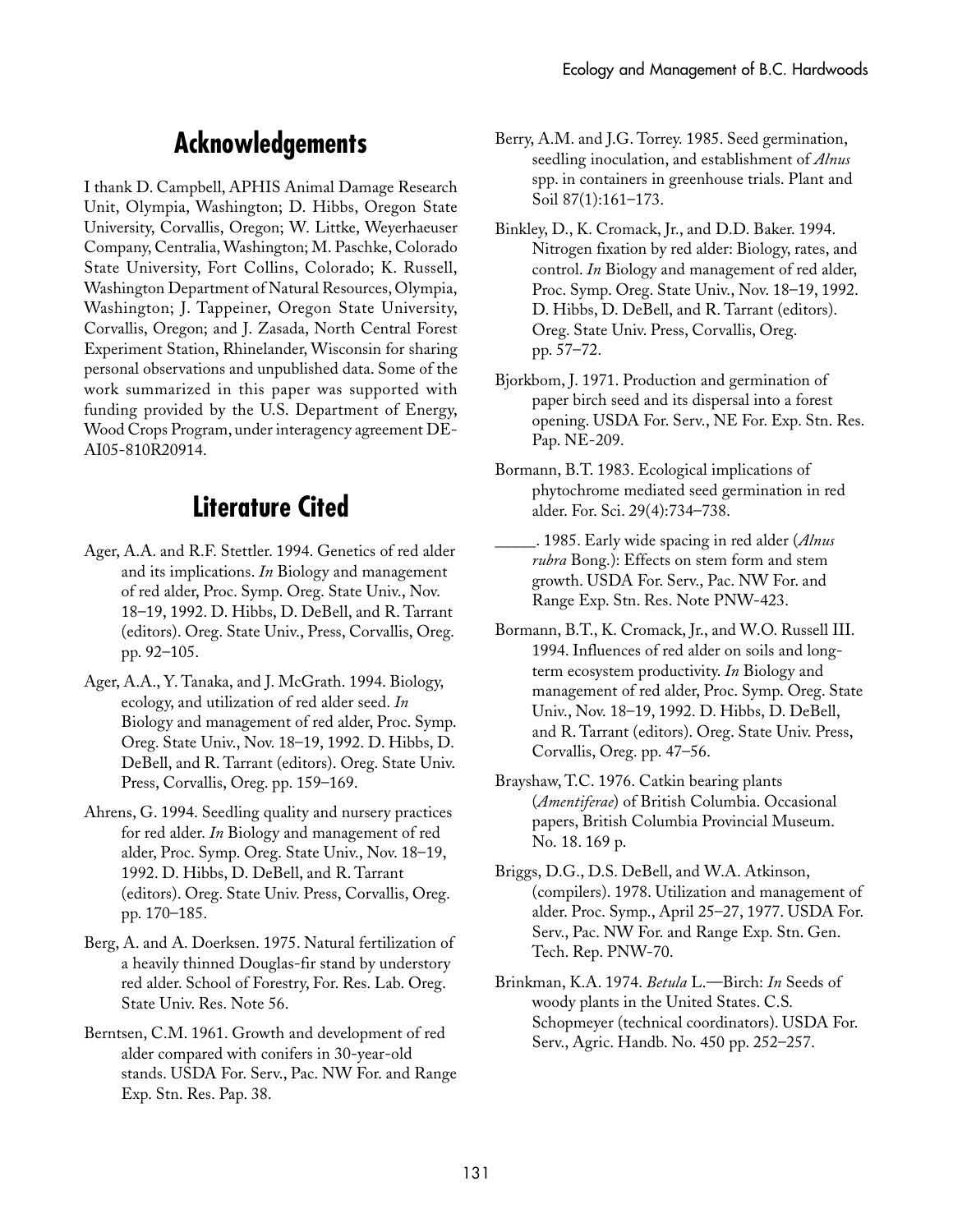Brown, E.R. 1961. The black-tailed deer of western Washington. Washington State Game Department, Biological Bull. 13. Olympia, Wash.

Brown, S.M. 1985. A study of reproductive biology of *Alnus rubra* along three elevational transects in Washington and Oregon. Report on file, USDA For. Serv., Pac. NW Res. Stn., Olympia, Wash.

\_\_\_\_\_. 1986. Sexual allocation patterns in red alder (*Alnus rubra* Bong.) along three elevational transects. M.S. thesis, Coll. For. Resour., Univ. Wash., Seattle, Wash.

Carlton, G.C. 1988. The structure and dynamics of red alder communities in the central Coast Range of western Oregon. M.S. thesis, Dep. For. Sci., Oreg. State Univ., Corvallis, Oreg.

Chambers, C.J. 1983. Empirical yield tables for predominantly alder stands in western Washington (4th ed.). State of Washington, Dep. Nat. Resour. DNR Report 31.

Chan, S.S. 1990. Effects of light and soil moisture availability on Douglas-fir and red alder sapling development, carbon allocations, and physiology. Dissertation, Dep. For. Sci., Oreg. State Univ., Corvallis, Oreg.

Cwynar, L.C. 1987. Fire and the forest history of the North Cascade Range. Ecology 68(4):791–802.

Davis, M.B. 1973. Pollen evidence of changing land use around the shores of Lake Washington. Northwest Sci. 47:133–148.

DeBell, D.S. 1972. Potential productivity of dense, young thickets of red alder. Crown Zellerbach, Forest Res. Note 2. Camas, Wash.

DeBell, D.S. and P.A. Giordano. 1994. Growth patterns of red alder. *In* Biology and management of red alder, Proc. Symp. Oreg. State Univ., Nov. 18–19, 1992. D. Hibbs, D. DeBell, and R. Tarrant (editors). Oreg. State Univ. Press, Corvallis, Oreg. pp. 116–130.

DeBell, D.S., M.A. Radwan, C.A. Harrington, G.W. Clendenen, J.C. Zasada, W.R. Harms, and M.R. McKevlin. 1990. Increasing the productivity of biomass plantations of cottonwood and alder in the Pacific Northwest. Annual Technical Report submitted to U.S. Dep. Energy.

- DeBell, D.S., R.F. Strand, and D.L. Reukema. 1978. Short-rotation production of red alder: some options for future forest management. *In* Utilization and Management of Alder, Proc. Symp., April 25–27, 1977, Ocean Shores, Wash. D.G. Briggs, D.S. DeBell, and W.A. Atkinson (compilers). USDA For. Serv., Pac. NW For. and Range Exp. Stn. Gen. Tech. Rep. PNW-70: 231–244.
- DeBell, D.S. and T.C. Turpin. 1989. Control of red alder by cutting. USDA For. Serv., Pac. NW Res. Stn. Res. Pap. PNW-RP-414.
- DeBell, D.S. and B.C. Wilson. 1978. Natural variation in red alder. *In* Utilization and Management of Alder, Proc. Symp., April 25–27, 1977, Ocean Shores, Wash. D.G. Briggs, D.S. DeBell, and W.A. Atkinson (compilers). USDA For. Serv., Pac. NW For. and Range Exp. Stn. Gen. Tech. Rep. PNW-70: 193–208.
- Dobkowski, A., P.F. Figueroa, and Y. Tanaka. 1994. Red alder plantation establishment. *In* Biology and management of red alder, Proc. Symp. Oreg. State Univ., Nov. 18–19, 1992. D. Hibbs, D. DeBell, and R. Tarrant (editors). Oreg. State Univ. Press, Corvallis, Oreg. pp. 186–201.
- Dolan, L.S. 1984. The cultural treatment of selected species for woody biomass production in the Pacific Northwest. Final report prepared by Seattle City Light Department for U.S. Dep. Energy. Grant DE-FG-79-78BP35773.
- Duffield, J.W. 1956. Damage to western Washington forests from November 1955 cold wave. USDA For. Serv., Pac. NW For. and Range Exp. Stn. Res. Note 129.

Elliot, D.M. and I.E.P. Taylor. 1981a. Germination of red alder (*Alnus rubra*) seed from several locations in its natural range. Can. J. For. Res. 11:517–521.

\_\_\_\_\_. 1981b. The importance of fertility and physical characteristics of soil in early development of red alder seedlings grown under controlled environmental conditions. Can. J. For. Res. 11:522–529.

Eyre, F.H (editors). 1980. Forest cover types of the United States and Canada. Soc. of American Foresters, Washington, D.C.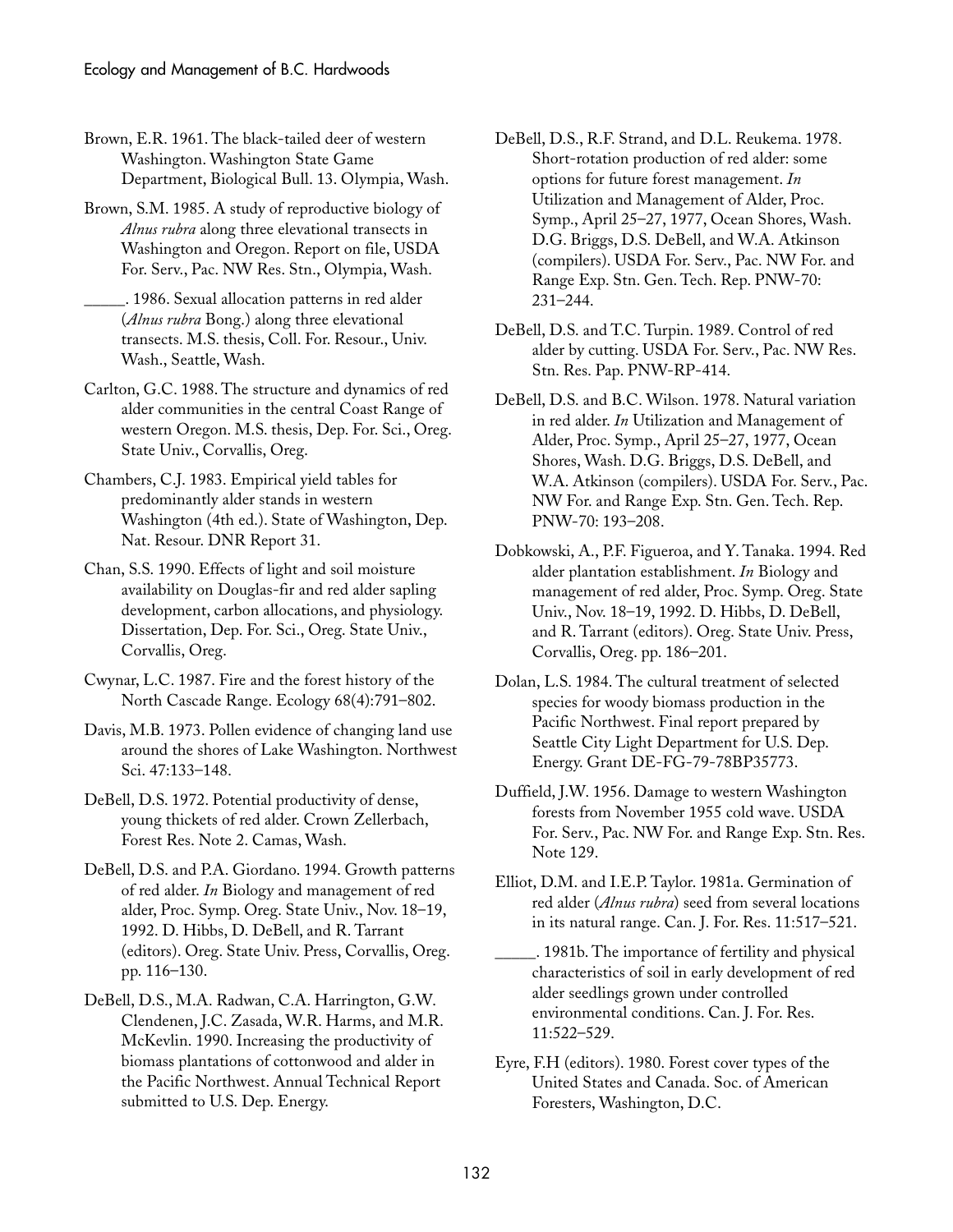Furniss, R. and V.M. Carolin. 1977. Western forest insects. USDA For. Serv., Misc. Publ. 1339. Washington, D.C.

Gara, R.I. and L.L. Jaeck. 1978. Insect pests of red alder: potential problems. *In* Utilization and Management of Alder, Proc. Symp., April 25–27, 1977, Ocean Shores, Wash. D.G. Briggs, D.S. DeBell, and W.A. Atkinson (compilers). USDA For. Serv., Pac. NW For. and Range Exp. Stn. Gen. Tech. Rep. PNW-70. pp. 265–269.

Granstrom, A. 1982. Seed viability of fourteen species during five years of storage in forest soil. J. Ecology 75:321–331.

Gregory, S.V. 1979. Primary production in Pacific Northwest streams. Ph.D. disseration, Dep. For. Sci., Oreg. State Univ., Corvallis, Oreg.

Haeussler, S. 1987. Germination and first-year survival of red alder seedlings in the central Coast Range of Oregon. M.S. thesis. Oreg. State Univ., Corvallis, Oreg. 105 p.

Haeussler, S. and J.C. Tappeiner. 1993. Effect of the light environment on seed germination of red alder (*Alnus rubra*). Can. J. For. Res. 23(7):1487–1491.

Hansen, E.M. 1979. Survival of *Phellinus weirii* in Douglas-fir stumps after logging. Can. J. For. Res. 9:484–488.

Harrington, C.A. 1984a. Factors influencing sprouting of red alder. Can. J. For. Res. 14(3):357–361.

\_\_\_\_\_. 1984b. Red alder: an American wood. USDA For. Serv. Publ. FS-215.

\_\_\_\_\_. 1986. A method of site quality evaluation for red alder. USDA For. Serv., Pac. NW For. and Range Exp. Stn. Gen. Tech. Rep. PNW-192.

\_\_\_\_\_. 1987. Responses of red alder and black cottonwood seedlings to flooding. Physiol. Plantarium 69:35–48.

Harrington, C.A., and P.J. Courtin. 1994. Evaluation of site quality for red alder. *In* Biology and management of red alder, Proc. Symp. Oreg. State Univ., Nov. 18–19, 1992. D. Hibbs, D. DeBell, and R. Tarrant (editors). Oreg. State Univ. Press, Corvallis, Oreg., pp. 141–158.

Harrington, C.A. and R.O. Curtis. 1986. Height growth and site index curves for red alder. USDA For. Serv., Pac. NW Res. Stn., Portland, Oreg. Res. Pap. PNW-358.

Harrington, C.A. and D.S. DeBell. 1980. Variation in specific gravity of red alder (*Alnus rubra* Bong.). Can. J. For. Res. 10(3):293–299.

\_\_\_\_\_. 1984. Effects of irrigation, pulp mill sludge, and repeated coppicing on growth and yield of black cottonwood and red alder. Can. J. For. Res. 14(6):844–849.

Harrington, C.A., J.C. Zasada, and E.A. Allen. 1994. Biology of red alder (*Alnus rubra* Bong.). *In* Biology and management of red alder, Proc. Symp. Oreg. State Univ., Nov. 18–19, 1992. D. Hibbs, D. DeBell, and R. Tarrant (editors). Oreg. State Univ. Press, Corvallis, Oreg. pp. 3–22.

Harris, A.S. 1969. Ripening and dispersal of a bumper western hemlock-Sitka spruce seed crop in southeast Alaska. USDA For. Serv., Pac. NW For. and Range Exp. Stn. Res. Note PNW-105.

Hepting, G.H. 1971. Diseases of forest and shade trees of the United States. USDA For. Serv. Agric. Handb. 386. Washington, D.C.

Heusser, C.J. 1964. Palynology of four bog sections from the western Olympic Peninsula, Washington. Ecology 45:23–40.

Hibbs, D.E. and A.A. Ager. 1989. Red alder: guidelines for seed collection, handling, and storage. For. Res. Lab., Oreg. State Univ. Special Publ. 18.

Hitchcock, C.L., A. Cronquist, M. Ownbey, and J.W. Thompson. 1964. Vascular plants of the Pacific Northwest. Part 2: Salicaceae to Saxifragaceae. Univ. Wash. Press, Seattle, Wash. p. 74.

Hook, D.D., M.D. Murray, D.S. DeBell, and B.C. Wilson. 1987. Variation in growth of red alder families in relation to shallow water table levels. For. Sci. 33(1):224–229.

Johnson, F.D. 1968a. Disjunct populations of red alder in Idaho. *In* Biology of alder, Proc. Symp. Northwest Scientific Association's Fortieth Annual Meeting, April 14–15 1967, Pullman, Wash. J.M. Trappe, J.F. Franklin, R.F. Tarrant, and G.M. Hansen. USDA For. Serv., Pac. NW For. and Range Exp. Stn. pp. 1–8.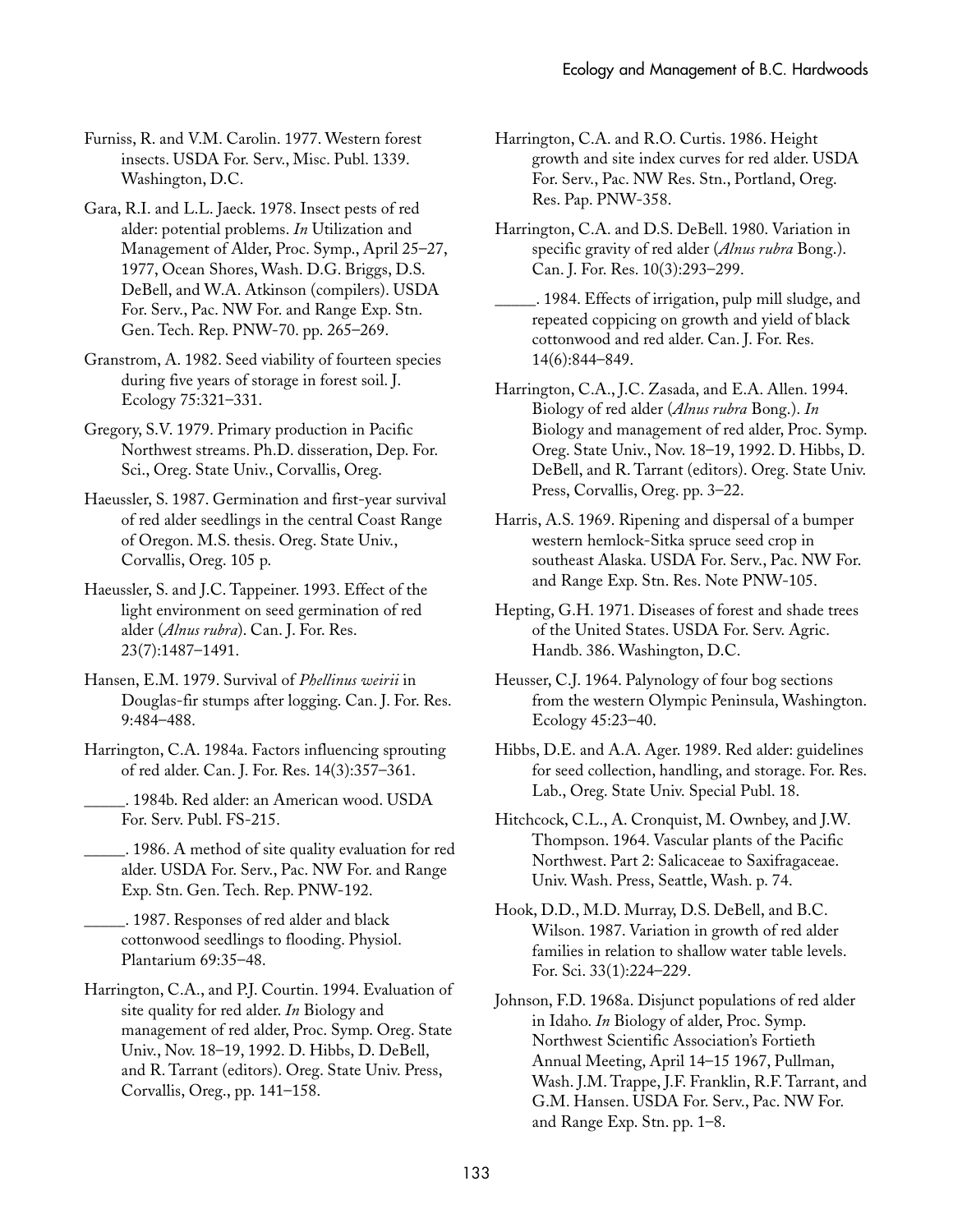\_\_\_\_\_. 1968b. Taxonomy and distribution of northwestern alders. *In* Biology of alder, Proc. Symp. Northwest Scientific Association's Fortieth Annual Meeting, April 14–15 1967, Pullman, Wash. J.M. Trappe, J.F. Franklin, R.F. Tarrant, and G.M. Hansen (editors). USDA For. Serv., Pac. NW For. and Range Exp. Stn. pp. 9–22.

Koski, V. and R. Tallquist. 1978. Results of long-time measurements of the quantity of flowering and seed crop of forest trees. Folia Forestalia 364. 60 p.

Leslie, D.M., Jr., E.E. Starkey, and M. Vaura. 1984. Elk and deer diets in old-growth forests in western Washington. J. Wildl. Manage. 48(3):762–775.

Lester, D.T. and D.S. DeBell. 1989. Geographic variation in red alder. USDA For. Serv., Pac. NW Res. Stn. Res. Pap. PNW-409.

Lewis, S.J. 1985. Seedfall, germination, and early survival of red alder. M.S. thesis, Coll. For. Resour., Univ. Wash., Seattle, Wash.

Li, C.Y., K.C. Lu, E.E. Nelson, W.B. Bollen, and J.M. Trappe. 1969. Effect of phenolic and other compounds on growth of *Poria weirii in vitro*. Microbios 3:305–311.

Li, C.Y., K.C. Lu, J.M. Trappe, and W.B. Bollen. 1972. *Poria weirii*—inhibiting and other phenolic compounds in roots of red alder and Douglas-fir. Microbios 5:65–68.

Lousier, J.D. and B. Bancroft. 1990. Guidelines for alder seed tree control. For. Can. and B.C. Min. For., FRDA Memo No. 132.

McComb, W.C. 1994. Red alder: Interactions with wildlife. *In* Biology and management of red alder, Proc. Symp. Oreg. State Univ., Nov. 18–19, 1992. D. Hibbs, D. DeBell, and R. Tarrant (editors). Oreg. State Univ. Press, Corvallis, Oreg. pp. 131–138.

McGee, A.B. 1988. Vegetation response to right-of-way clearing procedures in coastal British Columbia. Ph.D. thesis. Univ. B.C., Vancouver, B.C. 196 p.

Minore, D. 1968. Effects of artificial flooding on seedling survival and growth of six northwestern species. USDA For. Serv., Pac. NW For. and Range Exp. Stn. Res. Note PNW-92.

\_\_\_\_\_. 1979. Comparative autecological characteristics of northwestern tree species—a literature review. USDA For. Serv., Pac. NW For. and Range Exp. Stn. Gen. Tech. Rep. PNW-87.

Mitchell, K.J. and K.R. Polsson. 1988. Site index curves and tables for British Columbia's coastal species. For. Can. and B.C. Min. For., Victoria, B.C. FRDA Rep. No. 37.

Molina, R. 1979. Pure culture synthesis and host specificity of red alder mycorrhizae. Can. J. Bot. 57(11):1223–1228.

Molina, R., D. Myrold, and C.Y. Li. 1994. Root symbioses of red alder: Technological opportunities for enhanced regeneration and soil improvement. *In* Biology and management of red alder, Proc. Symp. Oreg. State Univ., Nov. 18–19, 1992. D. Hibbs, D. DeBell, and R. Tarrant (editors). Oreg. State Univ. Press, Corvallis, Oreg. pp. 23–46.

Monaco, P.A., T.M. Ching, and K.K. Ching. 1980. Rooting of *Alnus rubra* cuttings. Tree Planters' Notes 31(3):22–24.

Moore, A.W. 1949. Forest tree-seed-eaters and methods used to measure their populations in the Pac. NW Douglas-fir region. Wash. State Univ. Forest Club Quarterly 23(1): 7–11, 25.

Nelson, E.E., E.M. Hansen, C.Y. Li, and J.M. Trappe. 1978. The role of red alder in reducing losses from laminated root rot. *In* Utilization and Management of Alder, Proc. Symp., April 25–27, 1977, Ocean Shores, WASH. D.G. Briggs, D.S. DeBell, and W.A. Atkinson (compilers). USDA For. Serv., Pac. NW For. and Range Exp. Stn. Gen. Tech. Rep. PNW-70. pp. 273–282.

Newton, M., B.A. El Hassan, and J. Zavitkovski. 1968. Role of red alder in western Oregon forest succession. *In* Biology of alder, Proc. Symp. Northwest Scientific Association's Fortieth Annual Meeting, April 14–15, 1967, Pullman, Wash. J.M. Trappe, J.F. Franklin, R.F. Tarrant, and G.M. Hansen (editors). USDA For. Serv., Pac. NW For. and Range Exp. Stn. pp. 73–84.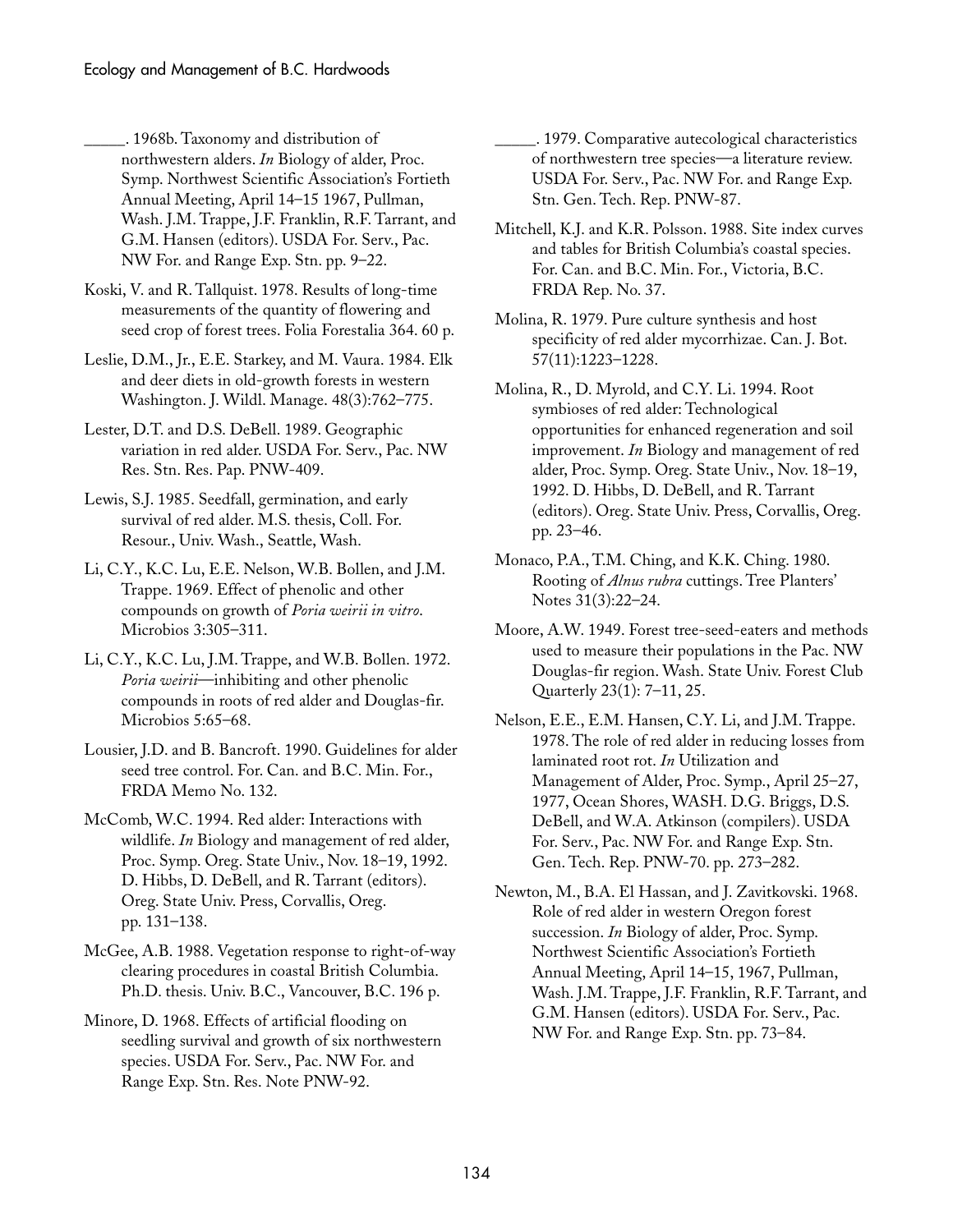- O'Dea, M.E. 1992. The clonal development of vine maple during Douglas-fir development in the Coast Range of Oregon. M.S. thesis. Oreg. State Univ., Corvallis, Oreg. 70 p.
- Owens, J.N. and S.J. Simpson. [undated]. Manual of conifer pollen from British Columbia conifers. Biology Department, Univ. Victoria, Victoria, B.C.
- Peeler, K.C. and D.S. DeBell. 1987. Variation in damage from growing-season frosts among openpollinated families of red alder. USDA For. Serv., Pac. NW Res. Stn. Res. Note PNW-RN-464.
- Pendl, F. and B. D'Anjou. 1990. Effect of manual treatment timing on red alder regrowth and conifer release. For. Can. and B.C. Min. For. FRDA Rep. 112.
- Perala, D.A. and A. Alm. 1989. Regenerating paper birch in the Lake States with the shelterwood method. Northern J. Appl. For. 6:151–153.
- Radwan, M.A. and D.S. DeBell. 1981. Germination of red alder seed. USDA For. Serv., Pac. NW For. and Range Exp. Stn. Res. Note PNW-370.
- Radwan, M.A., W.D. Ellis, and G.L. Crouch. 1978. Chemical composition and deer browsing of red alder foliage. USDA For. Serv., Pac. NW For. and Range Exp. Stn. Res. Pap. PNW-246.
- Radwan, M.A., T.A. Max, and D.W. Johnson. 1989. Softwood cuttings for propagation of red alder. New Forests 3:21-30.
- Radwan, M.A., Y. Tanaka, A. Dobkowski, and W. Fangen. 1992. Production and assessment of red alder planting stock. USDA For. Serv., Pac. NW Res. Stn. Res. Pap. PNW-RP-450.
- Radwan, M.A., and D.S. DeBell. 1994. Fertilization and nutrition of red alder. *In* Biology and management of red alder, Proc. Symp. Oreg. State Univ., Nov. 18–19, 1992. D. Hibbs, D. DeBell, and R. Tarrant (editors). Oreg. State Univ. Press, Corvallis, Oreg. pp. 216–282.
- Reukema, D.L. 1965. Seasonal progress of radial growth of Douglas-fir, western redcedar and red alder. USDA For. Serv., Pac. NW For. and Range Exp. Stn. Res. Pap. PNW-26.
- Russell, K. 1986. Revegetation trials in a Mount St. Helens eruption debris flow. *In* Mt. St. Helens: five years later, Proc. Symp., May 16–18 1985, Eastern Wash. Univ., Cheney, Wash. pp. 231–248.
- 1991. Drought injury to trees related to summer and winter weather extremes. Washington State Department of Natural Resources, Forest Health Alert #3. Olympia, Wash.
- Safford, L.O., J.C. Bjorkbom, and J.C. Zasada. 1990. *Betula papyrifera* Marsh.—paper birch. *In* Silvics of North America-Vol. 2, hardwoods. R.M. Burns and B.H. Hakala (technical coordinators). USDA For. Serv. Agric. Handb. 654.
- Schopmeyer, C.S. (technical coordinators) 1974. *Alnus* B. Ehrh—Alder. *In* Seeds of woody plants in the United States. USDA For. Serv., Agric. Handb. 450. pp. 206–211.
- Shainsky, L.J., M. Newton, and S.R. Radosevich. 1992. Effects of intra- and inter-specific competition on root and shoot biomass of young Douglas-fir and red alder. Can. J. For. Res. 22:101–110.
- Shainsky, L.J., and S. Radosevich. 1991. Analysis of yield density relationships in experimental stands of Douglas-fir and red alder seedlings. For. Sci. 37:␣ 574–592.
- Smith, J.H.G. 1964. Root spread can be estimated from crown width of Douglas fir, lodgepole pine, and other British Columbia tree species. For. Chron. 40:456–473.
- \_\_\_\_\_. 1968. Growth and yield of red alder in British Columbia. *In* Biology of alder, Proc. Symp. Northwest Scientific Association's Fortieth Annual Meeting, April 14–15 1967, Pullman, Wash. J.M. Trappe, J.F. Franklin, R.F. Tarrant, and G.M. Hansen (editors). USDA For. Serv., Pac. NW For. and Range Exp. Stn. pp. 273–286.
- Stettler, R.F. 1978. Biological aspects of red alder pertinent to potential breeding programs. *In* Utilization and Management of Alder, Proc. symp., April 25–27, 1977, Ocean Shores, Wash. D.G. Briggs, D.S. DeBell, and W.A. Atkinson (compilers). USDA For. Serv., Pac. NW For. and Range Exp. Stn. Gen. Tech. Rep. PNW-70. pp.␣ 209–222.